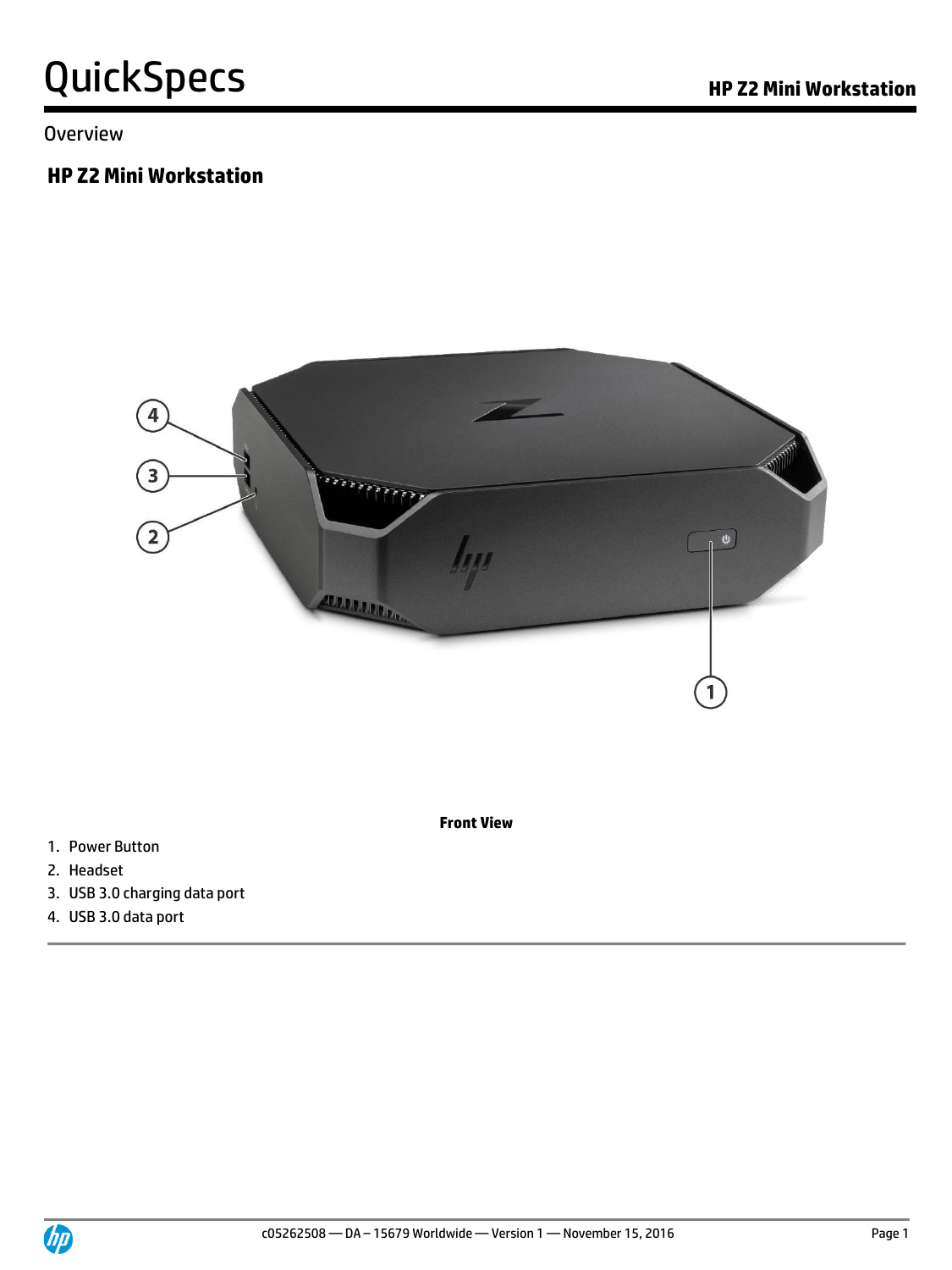#### **Overview**



#### **HP Z2 Mini Entry, back view**

- 
- 
- 3. (1) DisplayPort™ 8. DC cable clip
- 
- 5. Serial port (optional) 10. DC In
- 1. HDD LED 6. RJ-45 (Ethernet)
- 2. Security slot **2.** Security slot **7.** (2) USB 3.0 ports
	-
- 4. Cover latch 9. (2) DisplayPort™
	-

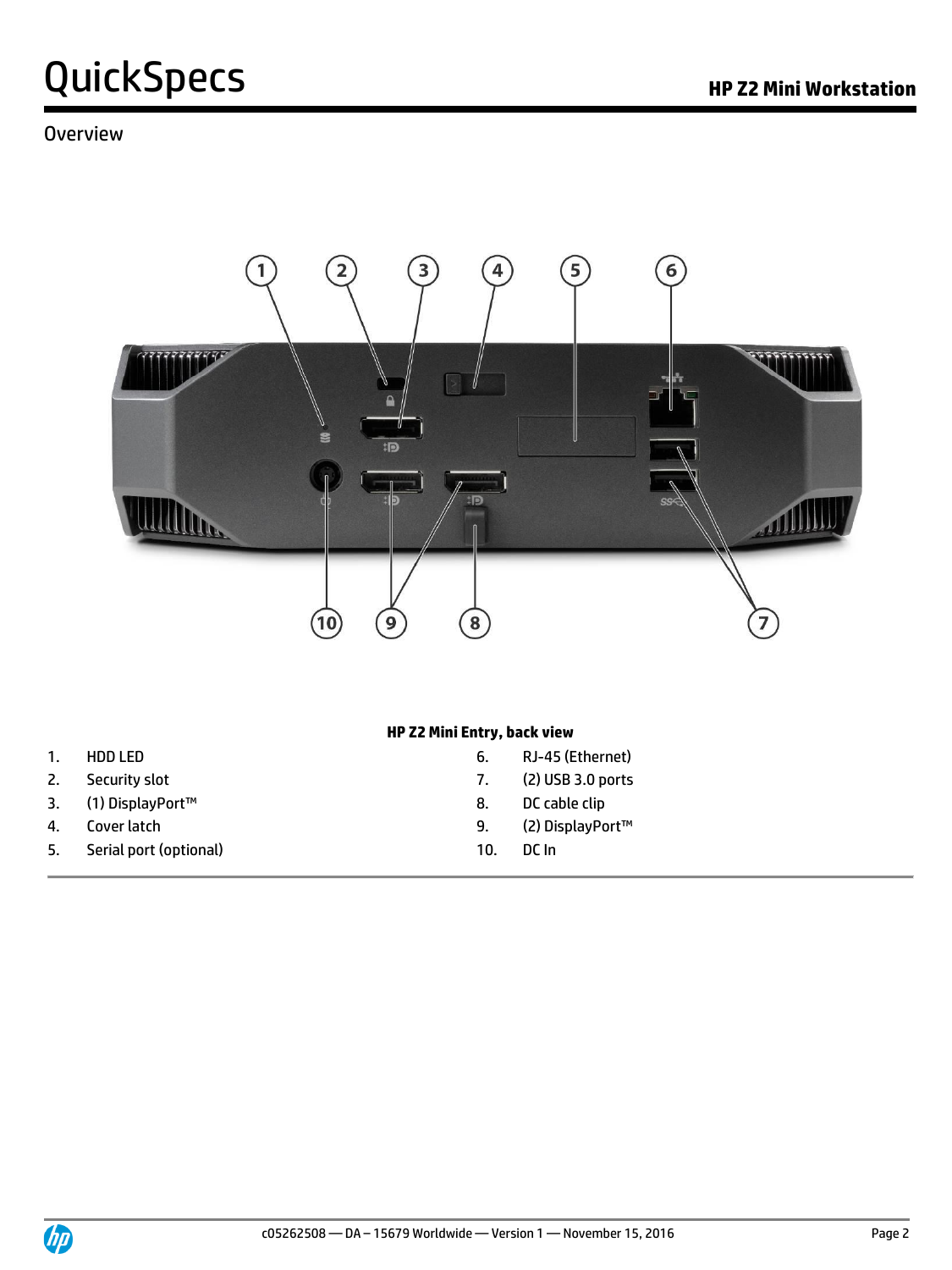#### **Overview**



#### **HP Z2 Mini Performance, back view**

- 
- 
- 3. (2) DisplayPort™ 9. DC cable clip
- 
- 5. Serial port (optional) 11. DC In
- 6. RJ-45 (Ethernet)
- 1. HDD LED 7. (2) USB 3.0 ports
- 2. Security slot and the state of the state 8. (2) USB Type C™
	-
- 4. Cover latch 10. (2) DisplayPort™
	-

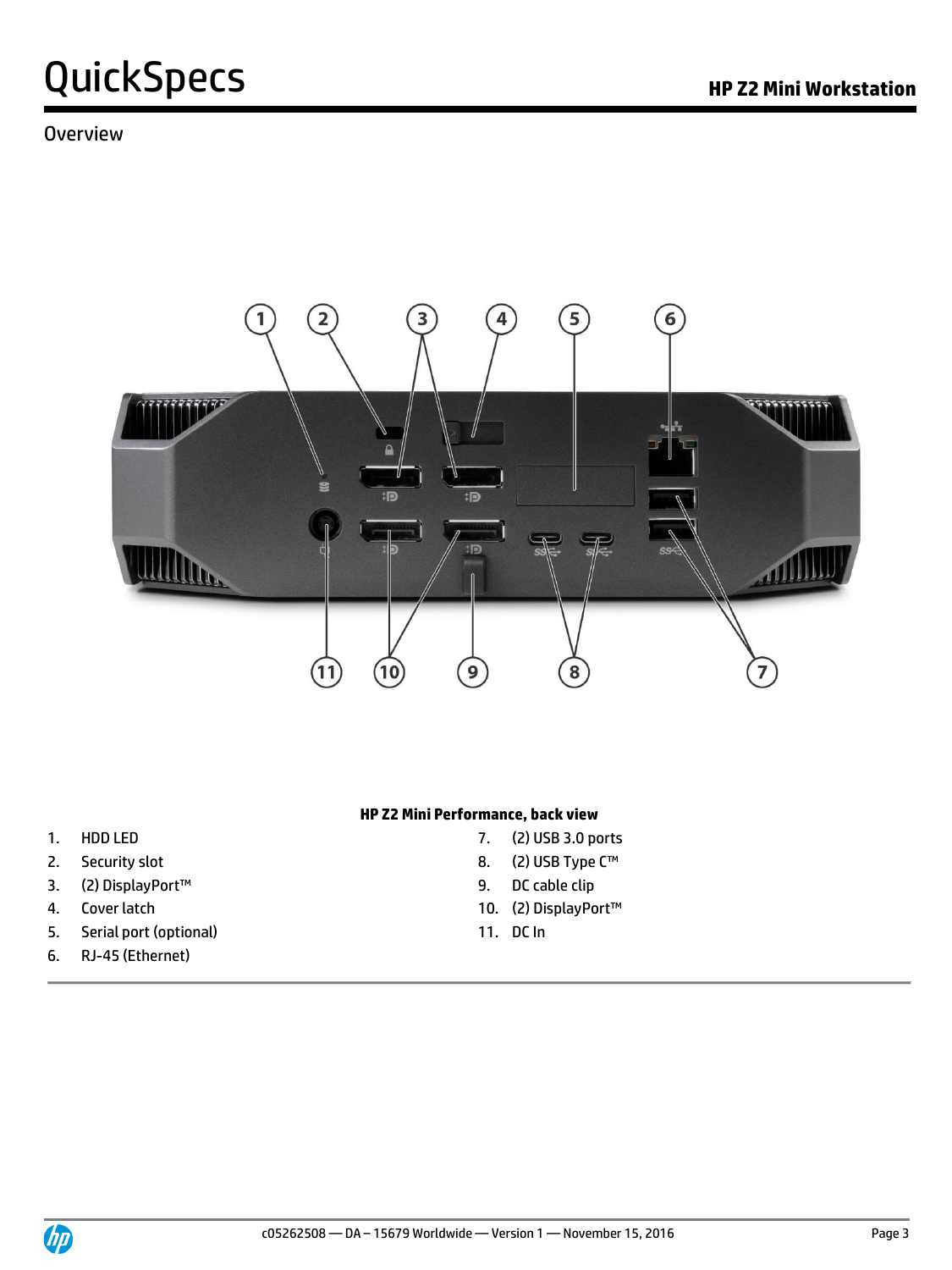#### Overview





- 1. SATA HDD/SSD (9.5mm 2.5") 1. M.2 30mm WLAN/BT
- 
- 3. CPU blower
- 4. M.2 80mm (PCIe SSD)

#### **HP Z2 Mini Entry, Internal View**

- 
- 2. CPU heatsink **2.** CPU heatsink

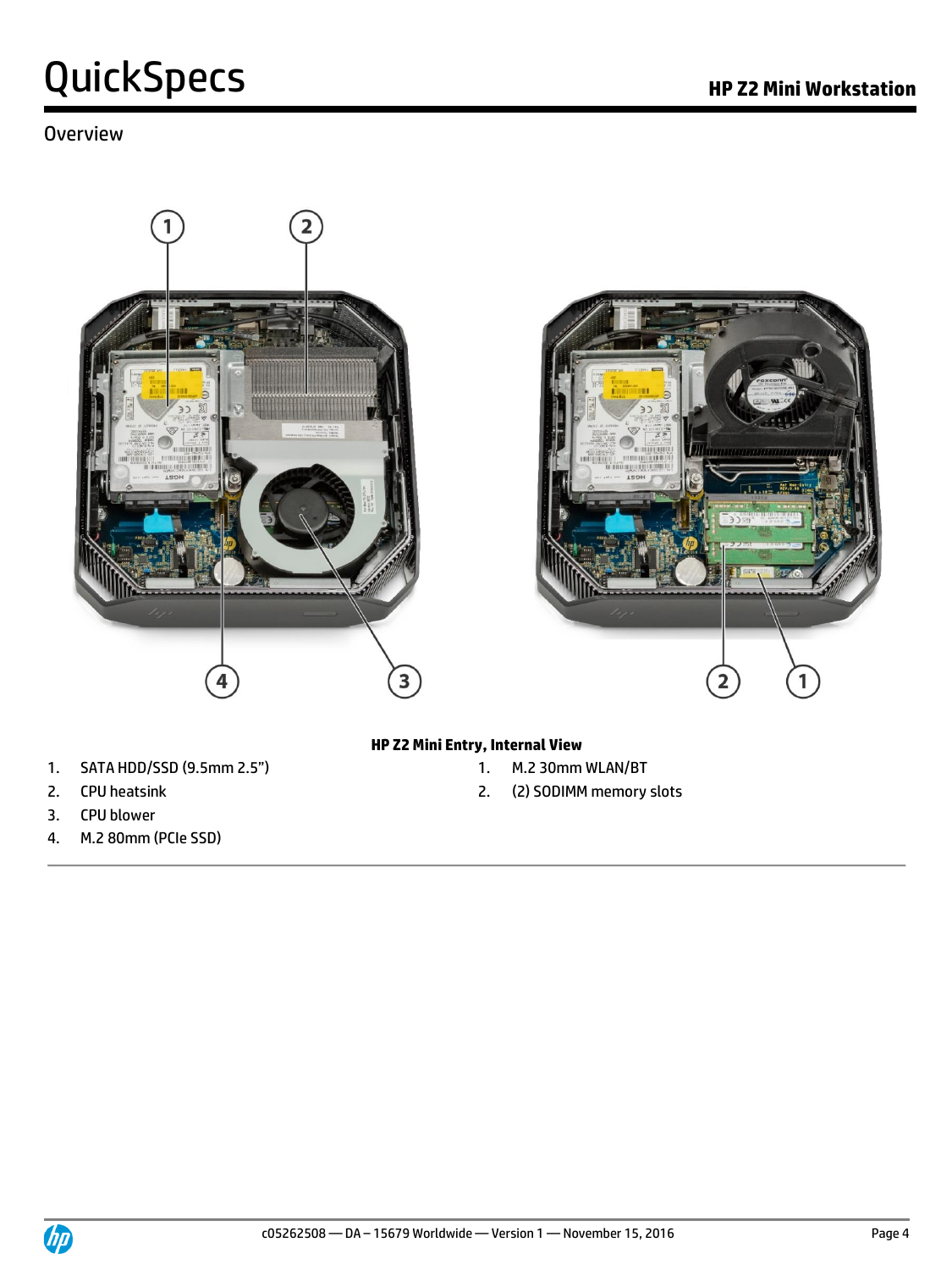#### **Overview**





#### **HP Z2 Mini Performance, Internal View**

- 
- 
- 
- 4. M.2 80mm (PCIe SSD) 4. GPU blower
- 1. SATA HDD/SSD (9.5mm 2.5") 1. GPU heatsink (underneath HDD/SSD cage)
- 2. CPU heatsink **2.** CPU heatsink
- 3. CPU blower 3. (2) SODIMM memory slots
	-

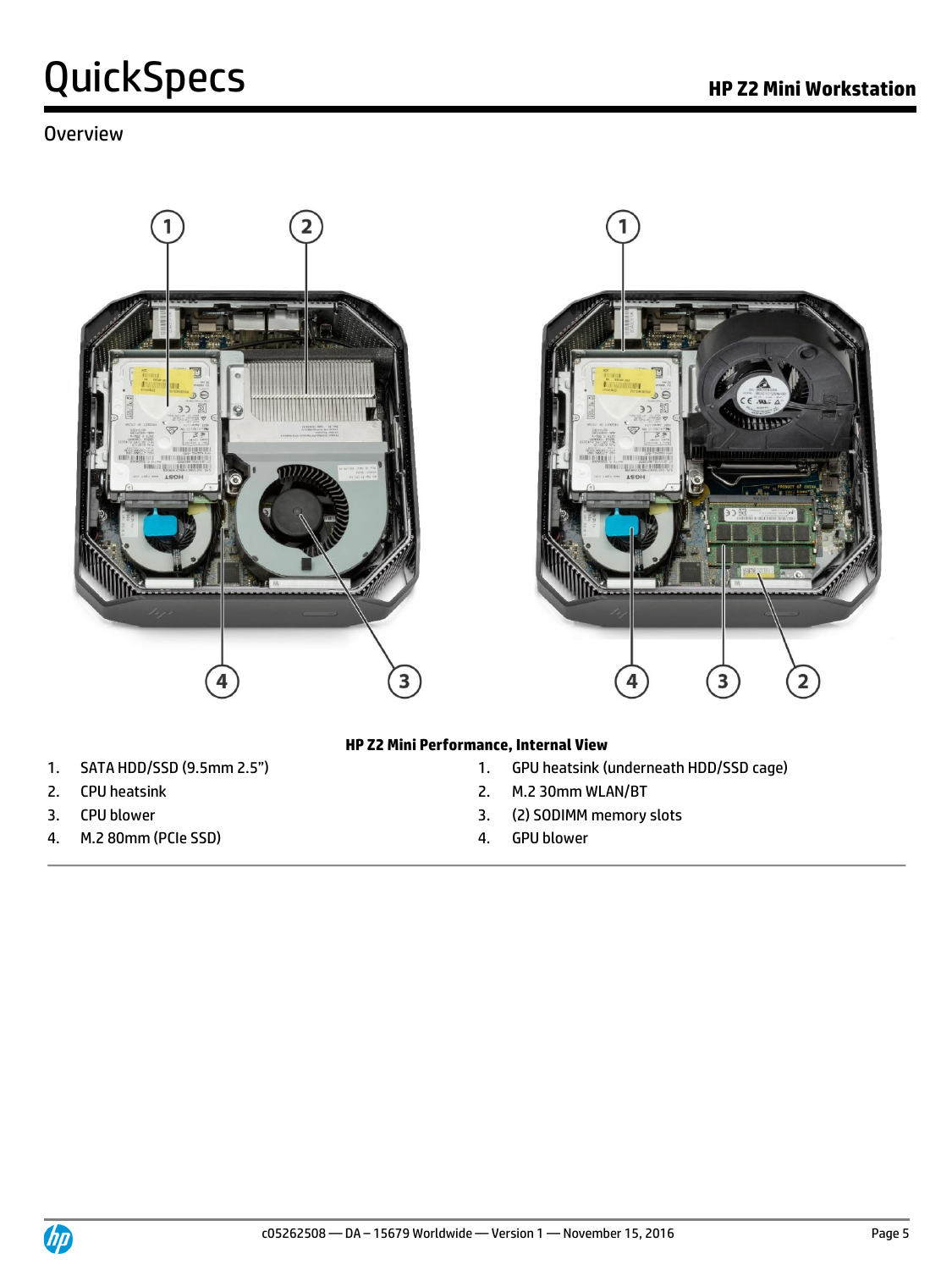#### Overview

**Form Factor Mini Form Factor Operating Systems** Preinstalled:

- $\bullet$  Windows 10 Pro 64<sup>1</sup>
- Windows 7 Professional 64 (available through downgrade rights from Windows 10 Pro)<sup>2</sup>
- HP Linux<sup>®</sup> -ready
- Red Hat® Enterprise Linux Workstation (1 year paper license available; Preinstall not available)

#### Supported:

- Red Hat<sup>®</sup> Enterprise Linux Desktop 6.7, 7.2
- SUSE Linux® Enterprise Desktop 11 SP4, 12 SP1

**Notes:** For detailed OS/hardware support information for Linux, see: http://www.hp.com/support/linux\_hardware\_matrix

- 1. Not all features are available in all editions or versions of Windows. Systems may require upgraded and/or separately purchased hardware, drivers, software or BIOS update to take full advantage of Windows functionality. Windows 10 is automatically updated, which is always enabled. ISP fees may apply and additional requirements may apply over time for updates. See http://www.windows.com
- 2. This system is preinstalled with Windows 7 Professional software and also comes with a license and media for Windows 10 Pro software. You may only use one version of the Windows software at a time. Switching between versions will require you to uninstall one version and install the other version. You must back up all data (files, photos, etc.) before uninstalling and installing operating systems to avoid loss of your data.

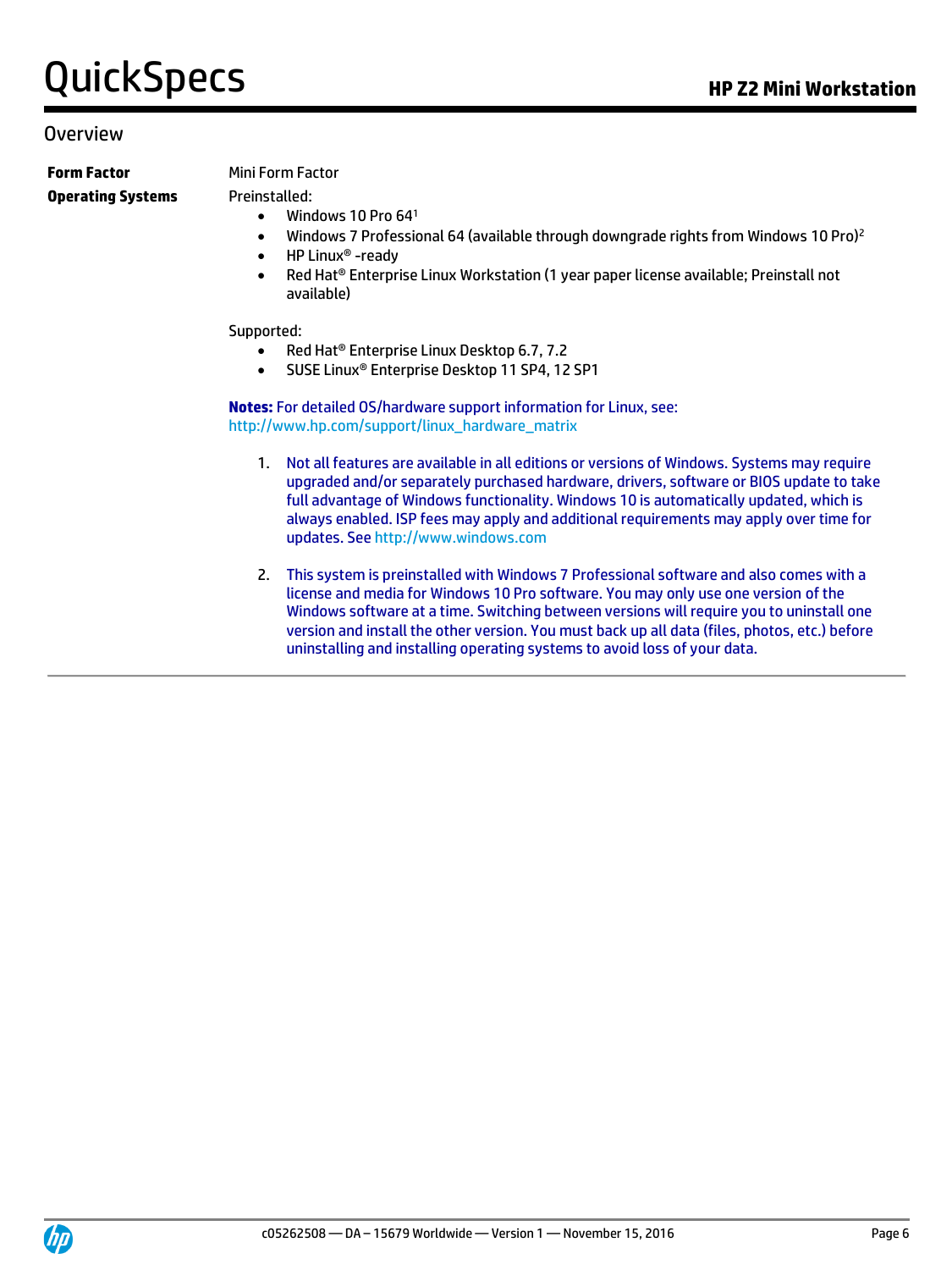#### Overview

#### **Processors\***

| <b>Name</b>                                     | <b>Cores</b>   | <b>Clock</b><br><b>Speed</b><br>(GHz) | Intel <sup>®</sup> Turbo<br><b>Boost</b><br>Technology <sup>1</sup> | Cache<br>(MB) | <b>Memory</b><br><b>Speed</b><br>(MT/s) | Hyper-<br><b>Threading</b> | <b>Integrated</b><br><b>Graphics</b>   | <b>Featuring</b><br>Intel <sup>®</sup> vPro™<br><b>Technology</b> | <b>TDP</b><br>(W) |
|-------------------------------------------------|----------------|---------------------------------------|---------------------------------------------------------------------|---------------|-----------------------------------------|----------------------------|----------------------------------------|-------------------------------------------------------------------|-------------------|
|                                                 |                |                                       |                                                                     |               | Z2 Mini G3 Performance base unit        |                            |                                        |                                                                   |                   |
| Intel <sup>®</sup> Xeon® processor<br>E3-1245v5 | 4              | 3.5                                   | 3.9                                                                 | 8             | 2133                                    | Υ                          | Intel HD Graphics<br>P530              | Υ                                                                 | 80W               |
| Intel® Xeon® processor<br>E3-1225v5             | 4              | 3.3                                   | 3.7                                                                 | 8             | 2133                                    | N                          | Intel <sup>®</sup> HD Graphics<br>P530 | Υ                                                                 | 80W               |
| Intel® Core™ i7-6700<br>processor               | 4              | 3.4                                   | 4.0                                                                 | 8             | 2133                                    | Y                          | Intel <sup>®</sup> HD Graphics<br>530  | Υ                                                                 | 65W               |
| lIntel® Core™ i5-6500<br>processor              | 4              | 3.2                                   | 3.6                                                                 | 6             | 2133                                    | N                          | Intel <sup>®</sup> HD Graphics<br>530  | Υ                                                                 | 65W               |
| Intel® Core™ i3-6100<br>processor               | $\overline{c}$ | 3.7                                   | N/A                                                                 | 3             | 2133                                    | N                          | Intel <sup>®</sup> HD Graphics<br>530  | N                                                                 | 51W               |
|                                                 |                |                                       |                                                                     |               | Z2 Mini G3 Entry base unit              |                            |                                        |                                                                   |                   |
| Intel® Core™ i7-6700<br>processor               | 4              | 3.4                                   | 4.0                                                                 | 8             | 2133                                    | Υ                          | Intel <sup>®</sup> HD Graphics<br>530  | Υ                                                                 | 65W               |
| lIntel® Core™ i5-6500<br>processor              | 4              | 3.2                                   | 3.6                                                                 | 6             | 2133                                    | N                          | Intel <sup>®</sup> HD Graphics<br>530  | Υ                                                                 | 65W               |
| Intel <sup>®</sup> Core™ i3-6100<br>processor   | $\overline{2}$ | 3.7                                   | N/A                                                                 | 3             | 2133                                    | N                          | Intel <sup>®</sup> HD Graphics<br>530  | N                                                                 | 51W               |

<sup>1</sup>The specifications shown in this column represent the maximum turbo frequency with one core active. Turbo boost stepping occurs in 100MHz increments. Processors that do not have turbo functionality are denoted as N/A.

#### **NOTES:**

Integrated Intel® HD graphics P530 is supported on all Intel® Xeon® E3 processors Intel® Xeon® E3, Intel Core i3 and Intel Pentium processors can support either ECC or non-ECC memory; Intel® Core™ i5/i7 processors only support non-ECC memory.

\* Multicore is designed to improve performance of certain software products. Not all customers or software applications will necessarily benefit from use of this technology. Performance and clock frequency will vary depending on application workload and your hardware and software configurations. Intel's numbering is not a measurement of higher performance.

| <b>Color</b>                                                            | Space grey with black chrome accents                                                                  |
|-------------------------------------------------------------------------|-------------------------------------------------------------------------------------------------------|
| <b>Convertibility</b>                                                   | The Z2 Mini G3 can either be placed flat on the desktop or mounted behind a display* or under a desk. |
|                                                                         | * Additional HP Hardware is needed for the VESA Mount for the display.                                |
| <b>Expansion Slots</b>                                                  | 180mm M.2 slot (PCIe Gen3 x4)                                                                         |
| for more details)                                                       | (see system board section 130mm M.2 slot (PCIe Gen3 x1)*                                              |
|                                                                         | * For WLAN/BT M.2 module only                                                                         |
| <b>Expansion Bays (see</b><br>system board section for<br>more details) | 1 internal 2.5" bay (for For SATA HDDs & SSDs only only)                                              |
| Front I/O                                                               | Power button                                                                                          |

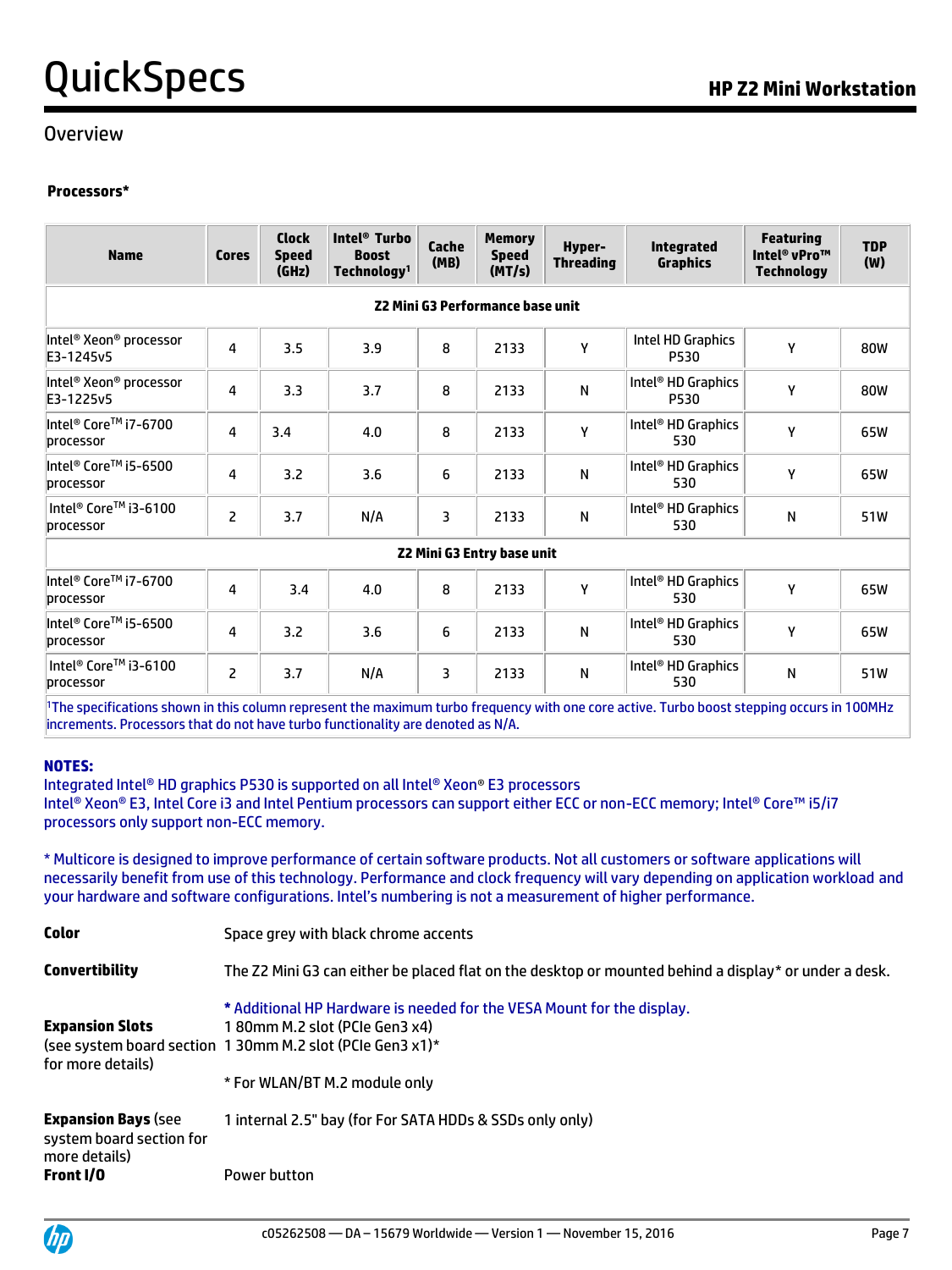| <b>Overview</b>                                      |                                                                                                                                                                                                                                                                                                                                   |
|------------------------------------------------------|-----------------------------------------------------------------------------------------------------------------------------------------------------------------------------------------------------------------------------------------------------------------------------------------------------------------------------------|
| Slide I/O                                            | 1 USB 3.0 Charging Data Port, 1 USB 3.0 data port, combo headset/microphone port                                                                                                                                                                                                                                                  |
| Rear I/O                                             | Z2 Mini Entry: 3 DisplayPort™ (DP 1.2) outputs from Intel® HD graphics, 2 USB 3.0 ports, 1 serial port<br>(optional), RJ-45 (LoM)<br>Z2 Mini Performance <sup>1</sup> : 4 DisplayPort™ (DP 1.2) outputs from NVIDIA® Quadro® M620 graphics, 2 USB<br>3.0 ports, 2 USB 3.1 G1 Type-C™ ports, 1 serial port (optional), RJ-45 (LoM) |
|                                                      | <b>NOTE 1:</b> Capable of supporting 6 displays. 6 display solution is achieved using a combination of Intel®<br>HD graphics and NVIDIA Quadro <sup>®</sup> graphics is ONLY supported on Windows 10.                                                                                                                             |
| <b>Chassis Dimensions</b><br>$(H \times W \times D)$ | Standard desktop orientation: 58 x 216 x216 mm (2.28 x 8.5 x 8.5 in)                                                                                                                                                                                                                                                              |
| Weight                                               | Exact weights depend upon configuration;                                                                                                                                                                                                                                                                                          |
|                                                      | Minimum Weight: 2.04 kg (4.50 lb)<br>Typical Weight*: 2.08 kg (4.59 lb)<br>Maximum Weight: 2.11 kg (4.65 lb)                                                                                                                                                                                                                      |
|                                                      | Max Supported Weight (desktop orientation): 35 kg (77 lb)                                                                                                                                                                                                                                                                         |
|                                                      | * Configured with 1 2.5" hard drive, 1 PCIe SSD, WLAN module, 2 DIMMs and 1 NVIDIA® Quadro® graphics<br>card                                                                                                                                                                                                                      |
| <b>Temperature</b>                                   | Operating: 40° to 95°F (5° to 35°C)<br>Non-operating: -40° to 140°F (-40° to 60°C)                                                                                                                                                                                                                                                |
|                                                      | Notes: Derate the maximum operating temperature by one degree C (1.8 degrees F) for every 305m<br>(1,000 ft) altitude over 1,524m (5,000 ft).                                                                                                                                                                                     |
| <b>Humidity</b>                                      | Operating: 8% to 85%<br>Non-operating: 8% to 90%                                                                                                                                                                                                                                                                                  |
| <b>Maximum Altitude</b><br>(non-pressurized)         | Operating: 3,000 m (10,000 ft)<br>Non-operating: 9,100 m (30,000 ft).                                                                                                                                                                                                                                                             |
| <b>Power Supply</b>                                  | Z2 Mini G3 Entry:<br>135W 88% Efficiency at 115Vac                                                                                                                                                                                                                                                                                |
|                                                      | Z2 Mini G3 Performance:<br>200W 89% Efficiency at 230Vac                                                                                                                                                                                                                                                                          |
|                                                      | <b>NOTES:</b> Customers placing their system in an enclosure should design their solution to accommodate<br>the size of the external power supply for the Z2 Mini                                                                                                                                                                 |
| <b>Chipset</b>                                       | Intel® C236 chipset                                                                                                                                                                                                                                                                                                               |
| <b>Memory</b>                                        | 2 SODIMM slots, supporting up to 32GB ECC/non-ECC, DDR4 2133 MT/s                                                                                                                                                                                                                                                                 |
| Note: Transfer rates up to 2133 MT/s                 | The CPUs determine the speed at which the memory is clocked. If a 2133 MT/s capable CPU is used in the system, the maximum<br>speed the memory will run at is 2133 MT/s regardless of the specified speed of the memory.                                                                                                          |
| <b>Workstation ISV</b><br><b>Certifications</b>      | See the latest list of certifications at<br>http://www.hp.com/united-states/campaigns/workstations/partnerships.html                                                                                                                                                                                                              |

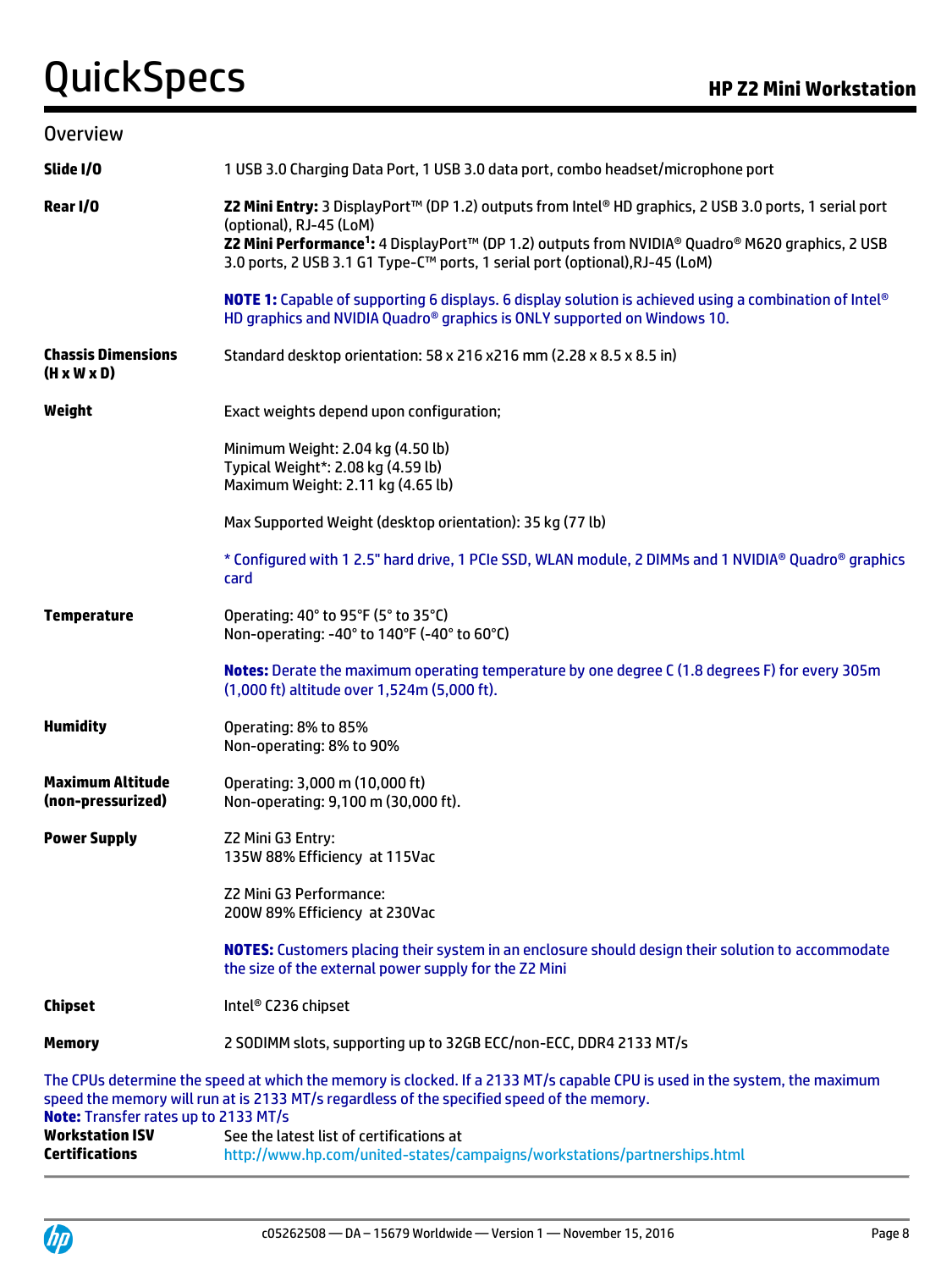#### Supported Components

| Processors                     |                                                                                                                                                                                                                                                                                                                                                                                                                                                                                                                      |                                     | <b>Factory</b><br><b>Configured</b> | <b>Option Kit</b>                       |
|--------------------------------|----------------------------------------------------------------------------------------------------------------------------------------------------------------------------------------------------------------------------------------------------------------------------------------------------------------------------------------------------------------------------------------------------------------------------------------------------------------------------------------------------------------------|-------------------------------------|-------------------------------------|-----------------------------------------|
|                                | Intel® Xeon® processor E3-1200 v5 family                                                                                                                                                                                                                                                                                                                                                                                                                                                                             |                                     |                                     |                                         |
|                                | Intel <sup>®</sup> Xeon® E3-1225 v5 3.3 2133 4C CPU <sup>1</sup>                                                                                                                                                                                                                                                                                                                                                                                                                                                     |                                     | Υ                                   | N                                       |
|                                | Intel <sup>®</sup> Xeon® E3-1245 v5 3.5 2133 4C CPU <sup>1</sup>                                                                                                                                                                                                                                                                                                                                                                                                                                                     |                                     | Υ                                   | N                                       |
|                                | 6th generation Intel® Core™ processor family                                                                                                                                                                                                                                                                                                                                                                                                                                                                         |                                     |                                     |                                         |
|                                | Intel® Core i7-6700 3.4 2133 4C CPU <sup>3</sup>                                                                                                                                                                                                                                                                                                                                                                                                                                                                     |                                     | Υ                                   | N                                       |
|                                | Intel® Core i5-6500 3.2 2133 4C CPU <sup>3</sup>                                                                                                                                                                                                                                                                                                                                                                                                                                                                     |                                     | Υ                                   | N                                       |
|                                | 6th generation Intel® Core™ i3/Pentium processor family                                                                                                                                                                                                                                                                                                                                                                                                                                                              |                                     |                                     |                                         |
|                                | Intel <sup>®</sup> Core™ i3-6100 3.7 2133 2C CPU <sup>2</sup>                                                                                                                                                                                                                                                                                                                                                                                                                                                        |                                     | Υ                                   | N                                       |
|                                | <b>NOTE 1:</b> Only supported on Z2 Mini Performance Base Unit<br><b>NOTE 2:</b> These processor support either ECC or non-ECC memory<br><b>NOTE 3:</b> These processors support only non-ECC memory<br>NOTE: Intel® Integrated Graphics P530 for Xeon® processors supports workstation-specific graphics<br>drivers for improved compatibility and performance on select professional applications, compared to<br>Intel <sup>®</sup> HD Graphics 530.                                                              |                                     |                                     |                                         |
| <b>Monitors / Displays</b>     |                                                                                                                                                                                                                                                                                                                                                                                                                                                                                                                      | <b>Factory</b><br><b>Configured</b> | <b>Option Kit</b>                   | <b>Option Kit Part</b><br><b>Number</b> |
| <b>Notes</b>                   | HP DreamColor Z24x Professional Display<br>HP DreamColor Z27x Professional Display<br>HP Z22n Narrow Bezel IPS Display<br>HP Z23n Narrow Bezel IPS Display<br>HP Z24n Narrow Bezel IPS Display<br>HP Z24nf Narrow Bezel IPS Display<br>HP Z24ng Narrow Bezel IPS Display<br>HP Z24s IPS UHD 4K Display<br>HP Z25n Narrow Bezel IPS Display<br>HP Z27n Narrow Bezel IPS Display<br>HP Z27n Narrow Bezel IPS Display<br>Supported by all Operating Systems available from HP<br><b>Screen Size Diagonally Measured</b> |                                     |                                     |                                         |
| <b>SATA Hard Drives</b>        |                                                                                                                                                                                                                                                                                                                                                                                                                                                                                                                      | <b>Factory</b><br><b>Configured</b> | <b>Option Kit</b>                   | <b>Option Kit Part</b><br><b>Number</b> |
|                                | 500GB SATA 7200 rpm 6Gb/s SFF HDD                                                                                                                                                                                                                                                                                                                                                                                                                                                                                    | Υ                                   | Y                                   | T0K73AA                                 |
|                                | 1TB SATA 7200 rpm 6Gb/s SFF HDD                                                                                                                                                                                                                                                                                                                                                                                                                                                                                      | Υ                                   | Υ                                   | T0K74AA                                 |
| <b>SATA Solid State Drives</b> | HP 256GB SATA 6Gb/s SSD                                                                                                                                                                                                                                                                                                                                                                                                                                                                                              | Υ                                   | Y                                   | A3D26AA                                 |

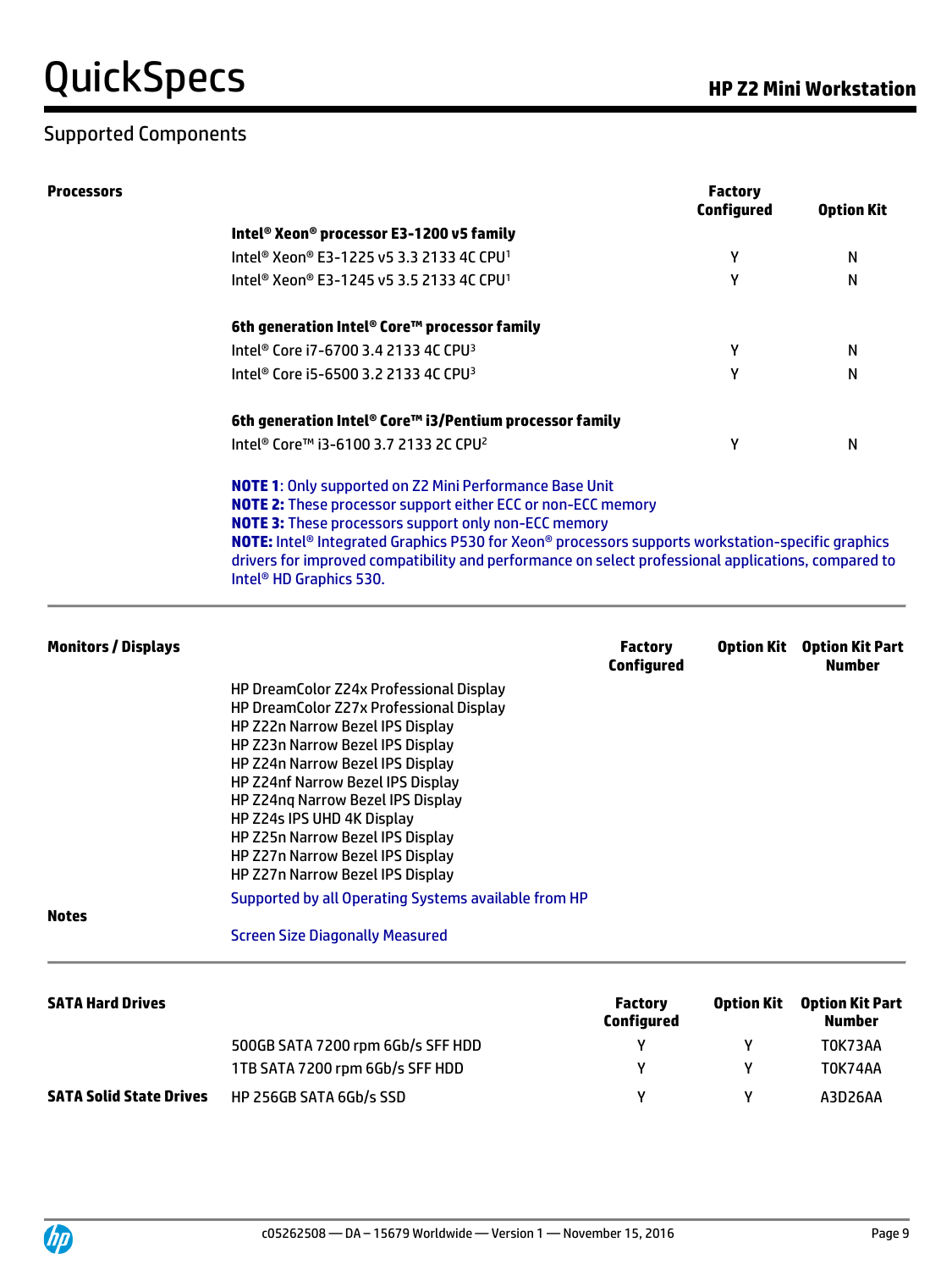#### Supported Components

| <b>PCIe SSDs</b> | <b>PCIe SSDs for HP Workstations</b>                                                                     | <b>Factory</b><br><b>Configured</b> | Option Kit | <b>Option Kit Part</b><br><b>Number</b> |
|------------------|----------------------------------------------------------------------------------------------------------|-------------------------------------|------------|-----------------------------------------|
|                  | HP Z Turbo Drive G2 256GB MLC (Z2 Mini)                                                                  | v                                   |            | <b>Y7B58AA</b>                          |
|                  | HP Z Turbo Drive G2 256GB TLC (Z2 Mini)                                                                  | v                                   |            | Y7B60AA                                 |
|                  | HP Z Turbo Drive G2 512GB MLC (Z2 Mini)                                                                  | v                                   |            | <b>Y7B58AA</b>                          |
|                  | * PCIe card installed in standard PCIe x4 slot<br>** Installed in native M.2 slot on Z2 Mini motherboard |                                     |            |                                         |

The HP Z Turbo Drive G2 (NVMe) is not supported with Windows 7 32-bit.

**NOTE:** For storage drives, GB = 1 billion bytes. TB = 1 trillion bytes. Actual formatted capacity is less. Up to 36GB (for Windows 10) of system disk is reserved for system recovery software.

| <b>Graphics</b>            |                                                                                                                                                                                                                                                                                                                                                                                                                                                                                                              | <b>Factory</b><br>Configured | <b>Option Kit</b> | <b>Option Kit Part Supported #</b><br><b>Number</b> | of cards |
|----------------------------|--------------------------------------------------------------------------------------------------------------------------------------------------------------------------------------------------------------------------------------------------------------------------------------------------------------------------------------------------------------------------------------------------------------------------------------------------------------------------------------------------------------|------------------------------|-------------------|-----------------------------------------------------|----------|
| <b>Integrated Graphics</b> | Integrated Intel® HD Graphics (Z2)                                                                                                                                                                                                                                                                                                                                                                                                                                                                           |                              |                   |                                                     |          |
|                            | Intel <sup>®</sup> HD Graphics P530                                                                                                                                                                                                                                                                                                                                                                                                                                                                          | γ                            | N                 |                                                     |          |
|                            | Intel <sup>®</sup> HD Graphics 530                                                                                                                                                                                                                                                                                                                                                                                                                                                                           | γ                            | N                 |                                                     |          |
| Graphics DisplayPort™      | HP DisplayPort™ To DVI-D Adapter                                                                                                                                                                                                                                                                                                                                                                                                                                                                             | γ                            | γ                 | <b>FH973AA</b>                                      |          |
| <b>Cable Adapters</b>      | HP DisplayPort™ To VGA Adapter                                                                                                                                                                                                                                                                                                                                                                                                                                                                               | γ                            | γ                 | <b>AS615AA</b>                                      |          |
|                            | HP DisplayPort™ to Dual Link DVI Adapter                                                                                                                                                                                                                                                                                                                                                                                                                                                                     | γ                            | γ                 | NR078AA                                             |          |
| <b>Entry 3D</b>            | NVIDIA® Quadro® M620 2GB Graphics <sup>1</sup>                                                                                                                                                                                                                                                                                                                                                                                                                                                               | γ                            | N                 |                                                     |          |
| <b>Notes</b>               | <b>NOTE 1:</b> Only offered on Z2 Mini Performance base unit<br>NOTE: Intermixing integrated Intel® HD graphics and discrete graphics cards in order to drive more than<br>three displays can be enabled using the Computer (F10) Setup Utility. However, HP recommends using<br>only discrete graphics when four or more displays are required to be supported. 6 display solution is<br>achieved using a combination of Intel® HD graphics and NVIDIA Quadro® graphics is ONLY supported on<br>Windows 10. |                              |                   |                                                     |          |

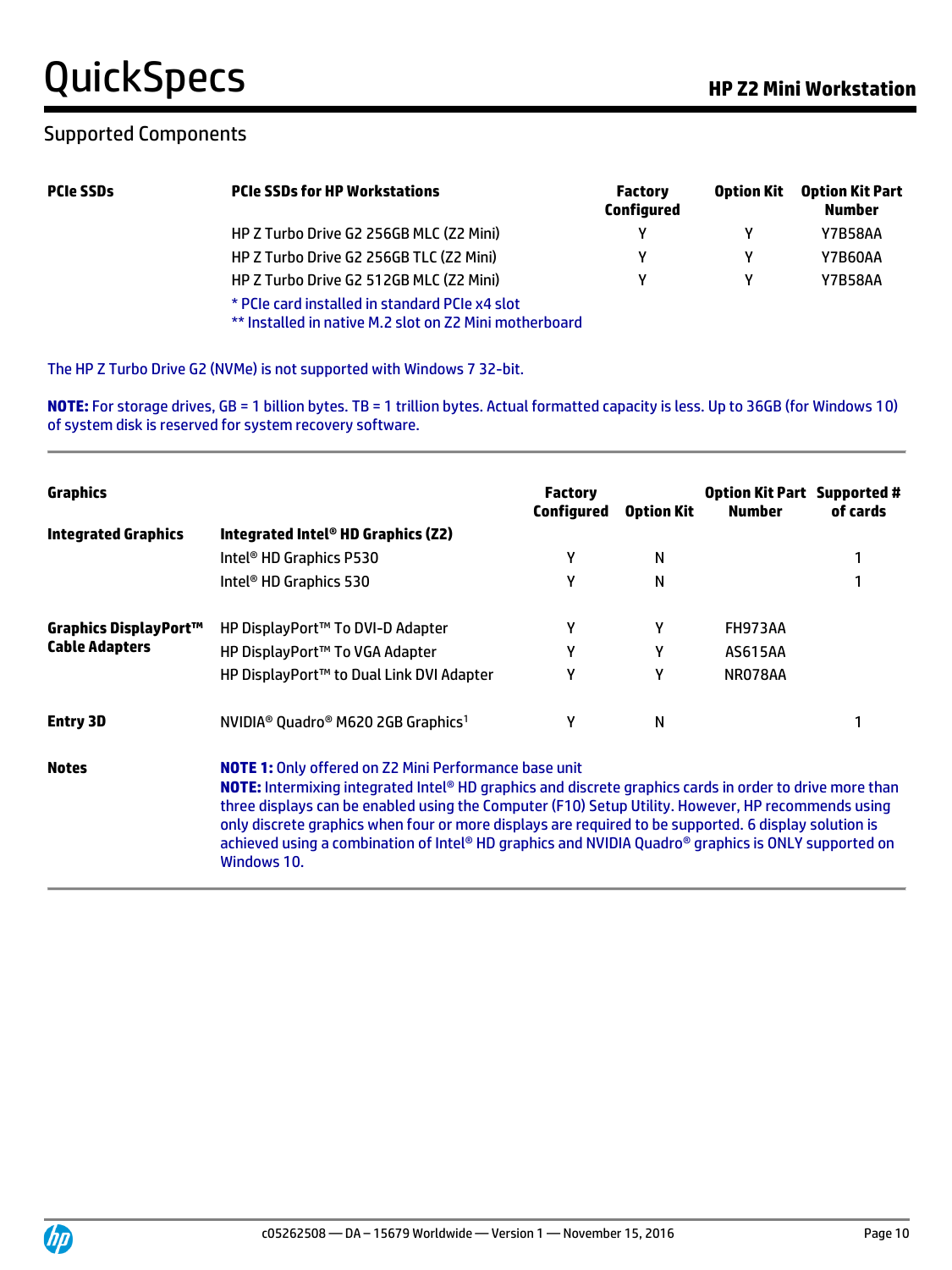#### Supported Components

#### **Memory DDR4-2400 ECC Unbuffered SODIMMs - CTO**

HP 8GB (1x8GB) DDR4-2400 ECC RAM HP 16GB (2x8GB) DDR4-2400 ECC RAM HP 32GB (2x16GB) DDR4-2400 ECC RAM

#### **DDR4-2400 non-ECC Unbuffered SODIMMs - CTO**

HP 4GB (1x4GB) DDR4-2400 nECC RAM HP 8GB (2x4GB) DDR4-2400 nECC RAM HP 8GB (1x8GB) DDR4-2400 nECC RAM HP 16GB (2x8GB) DDR4-2400 nECC RAM HP 32GB (2x16GB) DDR4-2400 nECC RAM

**NOTES:** Intel® Xeon® E3, Intel® Core™ i3 and Intel® Pentium® processors can support either ECC or non-ECC memory; Intel® Core™ i5/i7 processors only support non-ECC memory.

Two channels of DDR4 memory are supported. To realize full performance at least one DIMM must be inserted into each channel.

The CPUs determine the speed at which the memory is clocked. If a 2133 MT/s capable CPU is used in the system, the maximum speed the memory will run at is 2133 MT/s regardless of the specified speed of the memory.

Transfer rates up to 2133 MT/s with Intel Skylake processors.

| <b>AMO</b>                              | <b>Option Kit Part</b><br><b>Number</b> |
|-----------------------------------------|-----------------------------------------|
| DDR4-2400 ECC Unbuffered DIMMs - AMO    |                                         |
| <b>HP 8GB (1x8GB) DDR4-2400 ECC RAM</b> | Y7B56AA                                 |
| HP 16GB (1x16GB) DDR4-2400 ECC RAM      | Y7B53AA                                 |
| HP 4GB (1x4GB) DDR4-2400 non-ECC RAM    | <b>Y7B55AA</b>                          |
| HP 8GB (1x8GB) DDR4-2400 non-ECC RAM    | Y7B57AA                                 |
| HP 16GB (1x16GB) DDR4-2400 non-ECC RAM  | <b>Y7B54AA</b>                          |

#### **NOTE:** Only unbuffered DDR4 DIMMs are supported.

| Multimedia and Audio<br><b>Devices</b>         | Integrated Realtek HD ALC221-VB Audio      | <b>Factory</b><br>Configured<br>v | <b>Option Kit</b><br>N | <b>Option Kit Part</b><br><b>Number</b> |
|------------------------------------------------|--------------------------------------------|-----------------------------------|------------------------|-----------------------------------------|
| <b>Optical and Removable</b><br><b>Storage</b> |                                            | <b>Factory</b><br>Configured      | <b>Option Kit</b>      | <b>Option Kit Part</b><br><b>Number</b> |
|                                                | <b>HP SlimTray Optical Drives</b>          |                                   |                        |                                         |
|                                                | <b>HP External Ultra-Slim DVD-RW Drive</b> | N                                 | γ                      | <b>Y3T76AA</b>                          |

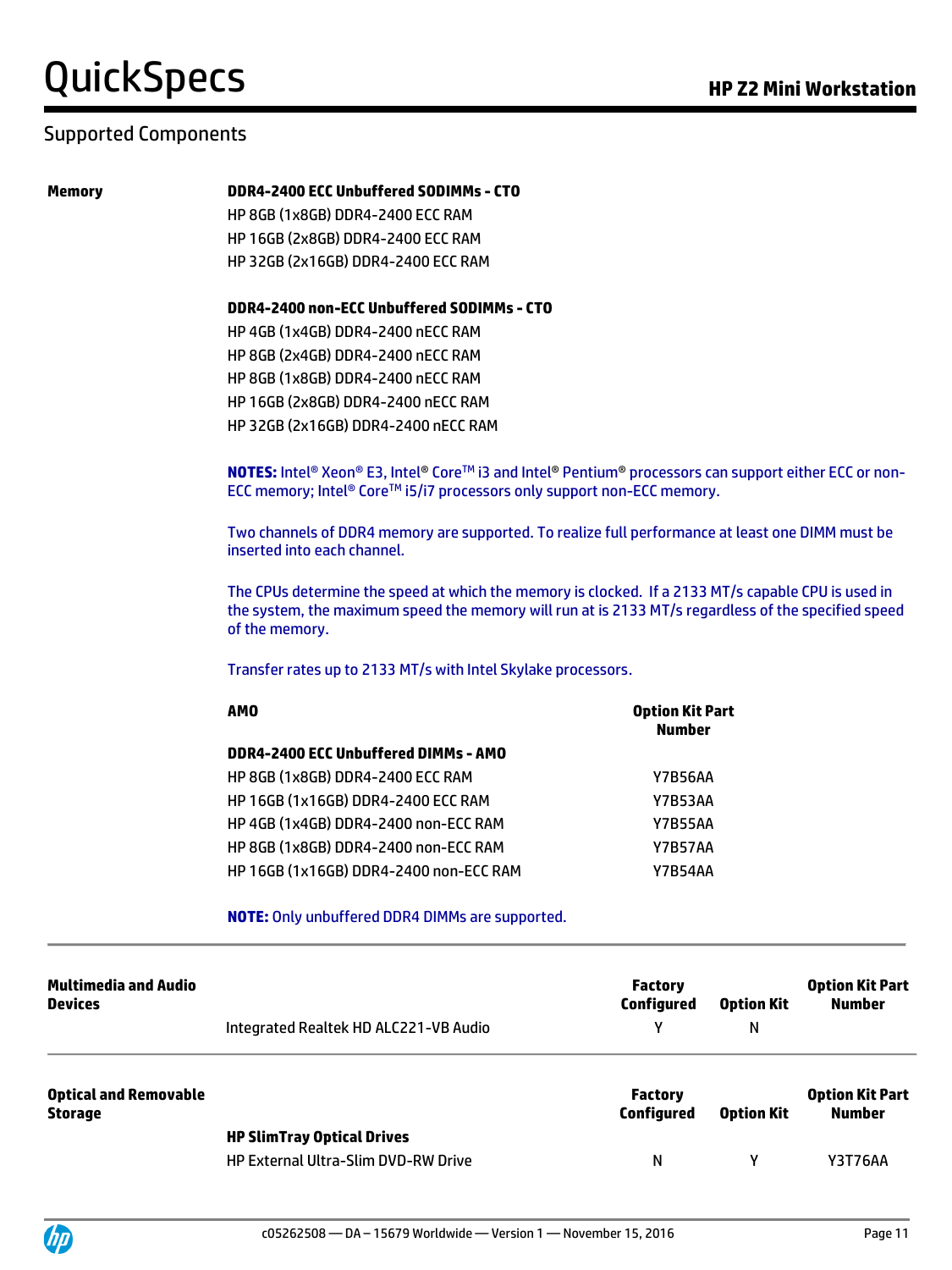#### Supported Components

Actual speeds may vary. Does not permit copying of commercially available DVD movies or other copyright protected materials. Intended for creation and storage of your original material and other lawful uses. Double Layer discs can store more data than single layer discs. However, double-layer discs burned with this drive may not be compatible with many existing single-layer DVD drives and players. With Blu-ray, certain disc, digital connection, compatibility and/or performance issues may arise, and do not constitute defects in the product. Flawless playback on all systems is not guaranteed. In order for some Blu-ray titles to play, they may require a DVI or HDMI digital connection and your display may require HDCP support. HD-DVD movies cannot be played on this workstation.

| Networking and<br><b>Communications</b> |                                                                                                | Factory<br>Configured | <b>Option Kit</b> | Option Kit Part<br><b>Number</b> |
|-----------------------------------------|------------------------------------------------------------------------------------------------|-----------------------|-------------------|----------------------------------|
|                                         | Integrated Intel® I219LM PCIe GbE Controller (Intel®<br>vPro <sup>™</sup> with Intel AMT 11.0) |                       | N                 |                                  |
|                                         | Intel <sup>®</sup> 8265 Wireless LAN (802.11ac) and Bluetooth <sup>®</sup> 4.2<br>Module       |                       | N                 |                                  |

**NOTE 1:** The integrated network connection is required to support Intel® vPro™ Technology. **NOTE 2:** If AMT is provisioned, then network teaming with the integrated LAN port is not possible. **NOTE 3:** "Gigabit" Ethernet indicates compliance with IEEE standard 802.3ab for Gigabit Ethernet, and does not connote actual operating speed of 1 Gb/sec. For high speed transmission, connection to a Gigabit Ethernet server and network infrastructure is required.

| <b>Racking and Physical</b><br><b>Security</b> |                                           | <b>Factory</b><br><b>Configured</b> | <b>Option Kit</b> | <b>Option Kit Part</b><br><b>Number</b> |  |
|------------------------------------------------|-------------------------------------------|-------------------------------------|-------------------|-----------------------------------------|--|
|                                                | <b>HP Keyed Cable Lock 10mm</b>           | N                                   |                   | T1A62AA                                 |  |
| <b>Input Devices</b>                           |                                           | <b>Factory</b><br>Configured        | <b>Option Kit</b> | <b>Option Kit Part</b><br><b>Number</b> |  |
|                                                | HP USB 1000dpi Laser Mouse                | γ                                   | γ                 | 0Y778AA                                 |  |
|                                                | <b>HP USB Optical Mouse</b>               | γ                                   | γ                 | QY777AA                                 |  |
|                                                | <b>HP USB CCID SmartCard Keyboard</b>     | Υ                                   | Υ                 | <b>BV813AA</b>                          |  |
|                                                | <b>HP USB Business Slim Keyboard</b>      | γ                                   | γ                 | N3R87AA                                 |  |
|                                                | <b>HP Wireless Business Slim Keyboard</b> | Υ                                   | Υ                 | 0Y449AA                                 |  |

| <b>Other Hardware</b> |                                                                                                          | <b>Factory</b><br>Configured | <b>Option Kit</b> | <b>Option Kit Part</b><br>Number |
|-----------------------|----------------------------------------------------------------------------------------------------------|------------------------------|-------------------|----------------------------------|
|                       | <b>HP Serial Port Adapter</b>                                                                            |                              | N                 | <b>PA716A</b>                    |
|                       | Z2 Mini Arm/Wall VESA Mount Solution                                                                     | N                            |                   | <b>Y7B61AA</b>                   |
|                       | Z2 Mini Z Display VESA Mount Solution - Current Displays                                                 | N                            |                   | N6N00AA*                         |
|                       | Z2 Mini Z Display VESA Mount Solution - Legacy Displays                                                  | N                            |                   | E5J35AA**                        |
|                       | * Current: "n" displays. This mounting kit supports the following displays:<br>Z22n/Z23n/Z24n/Z25n/Z27n. |                              |                   |                                  |

\*\* Legacy: "I" displays. This mounting kit supports the following displays: Z24i/Z27i/Z30i.

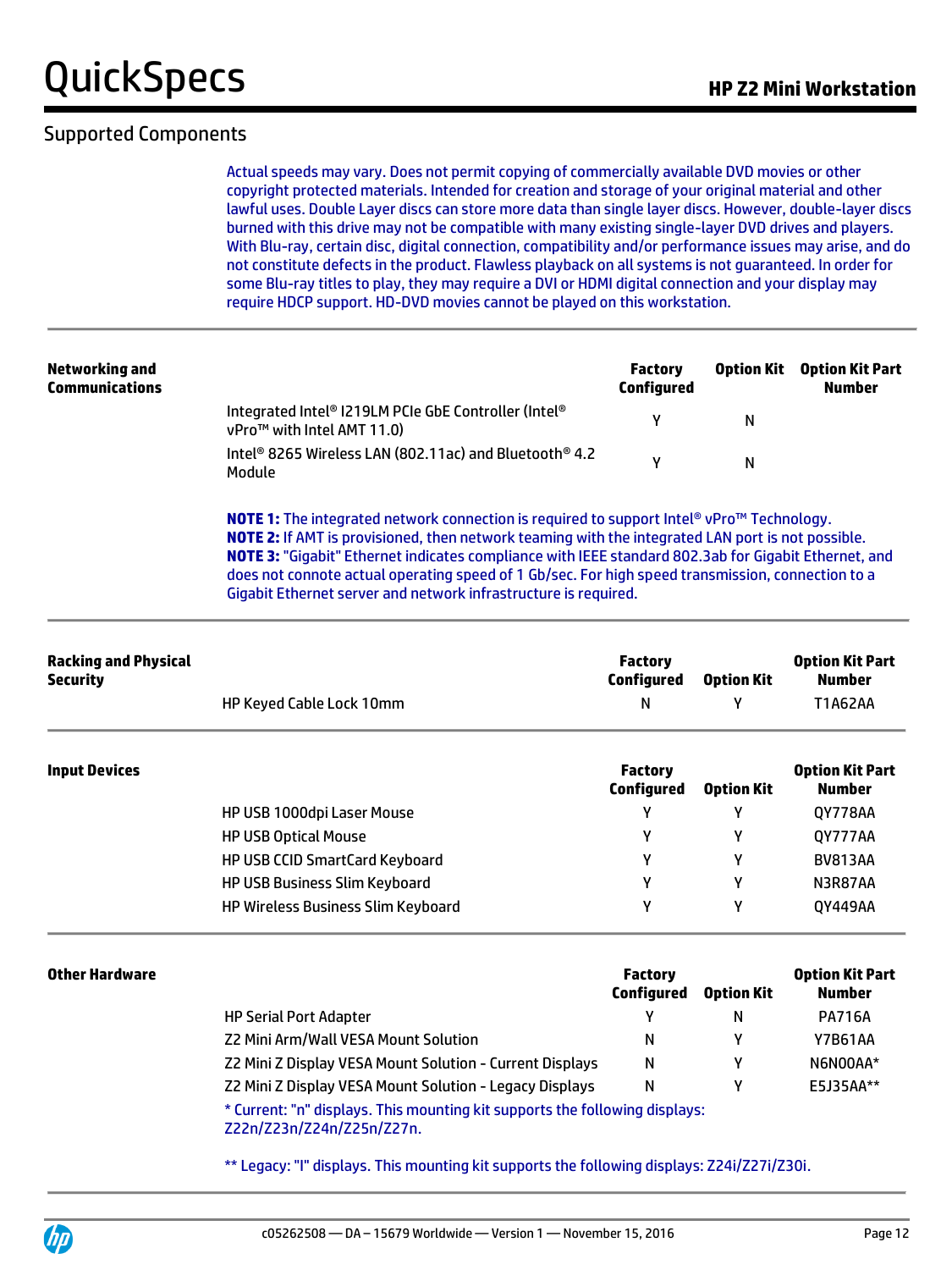## Supported Components

| Software                 |                                                                                                                | <b>Factory</b><br>Configured | <b>Option Kit</b> | <b>Support</b><br><b>Notes</b> |
|--------------------------|----------------------------------------------------------------------------------------------------------------|------------------------------|-------------------|--------------------------------|
|                          | <b>HP Performance Advisor</b>                                                                                  |                              | N                 | See Note 1                     |
|                          | HP Remote Graphics Software (RGS) 7.1                                                                          |                              | N                 |                                |
|                          | <b>HP PC Hardware Diagnostics UEFI</b>                                                                         | γ                            | N                 | See Note 2                     |
|                          | <b>HP Client Security Software</b>                                                                             | v                            | N                 |                                |
|                          | http://www.hp.com/go/performanceadvisor<br><b>NOTE 2: Windows OS only</b>                                      |                              |                   |                                |
| <b>Operating Systems</b> | Windows 10 Pro 64                                                                                              |                              |                   |                                |
|                          | Windows 7 Professional 64(available through downgrade rights from Windows 10 Pro 64)                           |                              |                   |                                |
|                          | Red Hat <sup>®</sup> Enterprise Linux <sup>®</sup> (RHEL) Workstation - Paper License (1yr)                    |                              |                   |                                |
|                          | See http://www.microsoft.com/windows/windows-7/for support details.<br>See http://www.redhat.com/rhel/desktop/ |                              |                   |                                |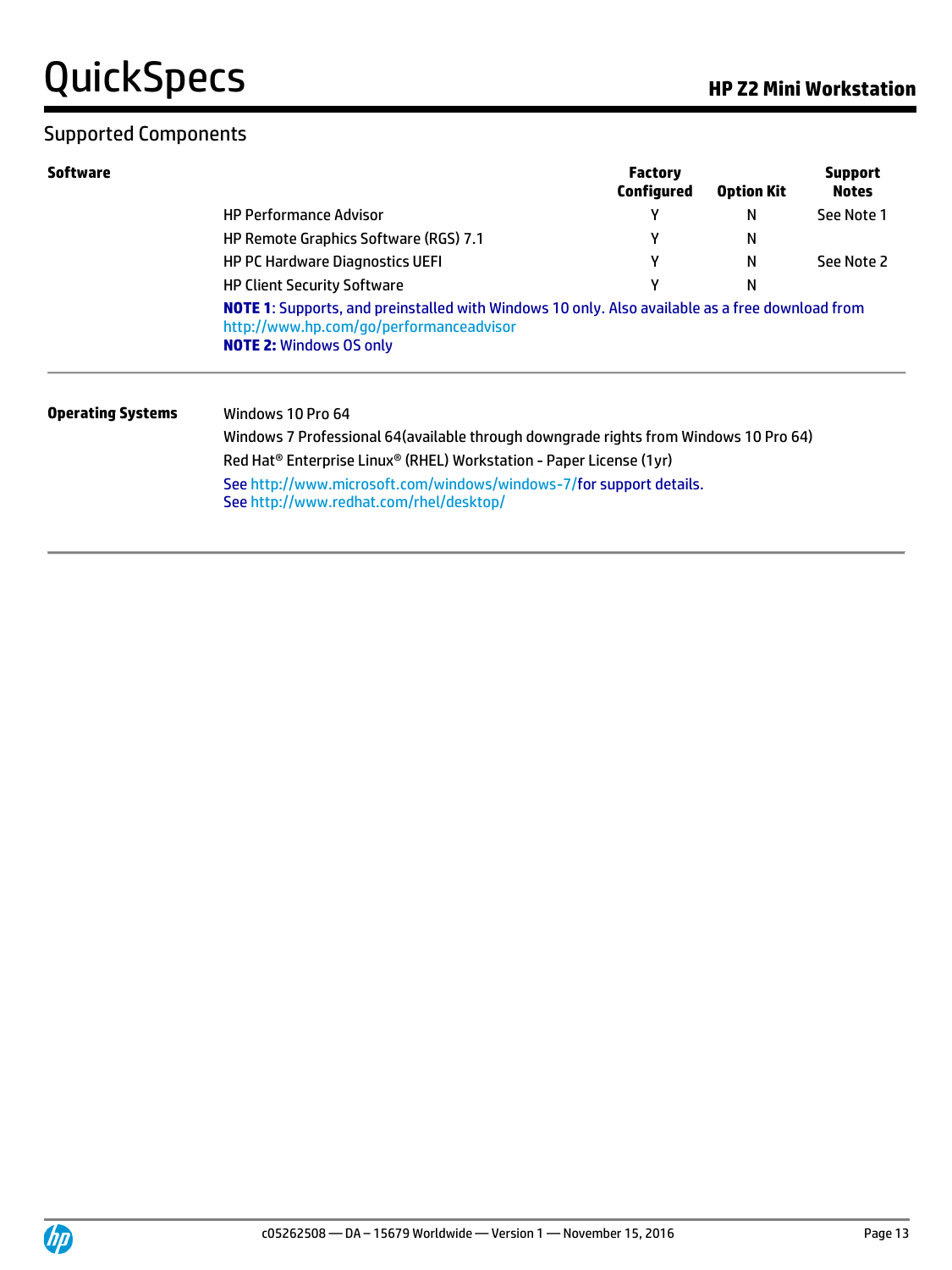#### System Technical Specifications

#### **System Board**

| <b>Processor Socket</b><br>Single LGA 1151<br><b>CPU Bus Speed</b><br>DMI link between CPU & PCH: Performance comparable to PCIe Gen3 x4<br><b>Chipset</b><br>Intel <sup>®</sup> PCH C236<br>Memory Expansion Slots 2 SODIMM DDR4 memory slots<br>Memory Type Supported DDR4, UDIMM (Unbuffered), ECC & non-ECC<br><b>Memory Modes</b><br>Non-Interleaved for single channel. Interleaved when both channels are populated.<br>Memory Speed Supported 2133MHz DDR4 for Skylake processors; pre-enabled for 2400 MHz DDR4<br><b>ECC available on data</b><br><b>Memory Protection</b><br>*Requires ECC DIMMs to be installed, as well as a CPU that supports ECC<br><b>Maximum Memory</b><br>32GB<br><b>Memory Configuration</b><br>4GB, 8GB and 16GB non-ECC/8GB and 16GB ECC unbuffered DIMMs are supported.<br>(Supported)<br>ECC and non-ECC memory DIMMs cannot be mixed on the same system.<br><b>Notes</b><br>Bit or Red Hat Linux 64-bit.<br><b>Supported Drive</b><br><b>SATA</b><br>Integrated (1) Serial ATA interfaces (6Gb/s SATA).<br><b>Interfaces</b><br><b>Integrated Graphics</b><br>Intel <sup>®</sup> HD Graphics 530 (on Core™ i3/i5/i7-6xxx processors);<br>Memory Architecture (UMA).<br>display.<br>HD Graphics P530.<br>three simultaneous displays across DP outputs.<br>Max. resolution supported: 4096x2160 @60Hz | <b>System Board Form</b><br><b>Factor</b> | Entry: 200mm x 200mm (7.9 x 7.9 inches)<br>Performance: 200mm x 200mm (7.9 x 7.9 inches)       |                                                                              |  |  |  |
|----------------------------------------------------------------------------------------------------------------------------------------------------------------------------------------------------------------------------------------------------------------------------------------------------------------------------------------------------------------------------------------------------------------------------------------------------------------------------------------------------------------------------------------------------------------------------------------------------------------------------------------------------------------------------------------------------------------------------------------------------------------------------------------------------------------------------------------------------------------------------------------------------------------------------------------------------------------------------------------------------------------------------------------------------------------------------------------------------------------------------------------------------------------------------------------------------------------------------------------------------------------------------------------------------------------------------------------------|-------------------------------------------|------------------------------------------------------------------------------------------------|------------------------------------------------------------------------------|--|--|--|
|                                                                                                                                                                                                                                                                                                                                                                                                                                                                                                                                                                                                                                                                                                                                                                                                                                                                                                                                                                                                                                                                                                                                                                                                                                                                                                                                              |                                           |                                                                                                |                                                                              |  |  |  |
|                                                                                                                                                                                                                                                                                                                                                                                                                                                                                                                                                                                                                                                                                                                                                                                                                                                                                                                                                                                                                                                                                                                                                                                                                                                                                                                                              |                                           |                                                                                                |                                                                              |  |  |  |
|                                                                                                                                                                                                                                                                                                                                                                                                                                                                                                                                                                                                                                                                                                                                                                                                                                                                                                                                                                                                                                                                                                                                                                                                                                                                                                                                              |                                           |                                                                                                |                                                                              |  |  |  |
|                                                                                                                                                                                                                                                                                                                                                                                                                                                                                                                                                                                                                                                                                                                                                                                                                                                                                                                                                                                                                                                                                                                                                                                                                                                                                                                                              |                                           |                                                                                                |                                                                              |  |  |  |
|                                                                                                                                                                                                                                                                                                                                                                                                                                                                                                                                                                                                                                                                                                                                                                                                                                                                                                                                                                                                                                                                                                                                                                                                                                                                                                                                              |                                           |                                                                                                |                                                                              |  |  |  |
|                                                                                                                                                                                                                                                                                                                                                                                                                                                                                                                                                                                                                                                                                                                                                                                                                                                                                                                                                                                                                                                                                                                                                                                                                                                                                                                                              |                                           |                                                                                                |                                                                              |  |  |  |
|                                                                                                                                                                                                                                                                                                                                                                                                                                                                                                                                                                                                                                                                                                                                                                                                                                                                                                                                                                                                                                                                                                                                                                                                                                                                                                                                              |                                           |                                                                                                |                                                                              |  |  |  |
|                                                                                                                                                                                                                                                                                                                                                                                                                                                                                                                                                                                                                                                                                                                                                                                                                                                                                                                                                                                                                                                                                                                                                                                                                                                                                                                                              |                                           |                                                                                                |                                                                              |  |  |  |
|                                                                                                                                                                                                                                                                                                                                                                                                                                                                                                                                                                                                                                                                                                                                                                                                                                                                                                                                                                                                                                                                                                                                                                                                                                                                                                                                              |                                           |                                                                                                |                                                                              |  |  |  |
|                                                                                                                                                                                                                                                                                                                                                                                                                                                                                                                                                                                                                                                                                                                                                                                                                                                                                                                                                                                                                                                                                                                                                                                                                                                                                                                                              |                                           |                                                                                                |                                                                              |  |  |  |
|                                                                                                                                                                                                                                                                                                                                                                                                                                                                                                                                                                                                                                                                                                                                                                                                                                                                                                                                                                                                                                                                                                                                                                                                                                                                                                                                              |                                           |                                                                                                |                                                                              |  |  |  |
|                                                                                                                                                                                                                                                                                                                                                                                                                                                                                                                                                                                                                                                                                                                                                                                                                                                                                                                                                                                                                                                                                                                                                                                                                                                                                                                                              |                                           |                                                                                                |                                                                              |  |  |  |
|                                                                                                                                                                                                                                                                                                                                                                                                                                                                                                                                                                                                                                                                                                                                                                                                                                                                                                                                                                                                                                                                                                                                                                                                                                                                                                                                              |                                           | Maximum memory capacities assume 64-bit operating systems, such as Windows® 7 Professional 64- |                                                                              |  |  |  |
|                                                                                                                                                                                                                                                                                                                                                                                                                                                                                                                                                                                                                                                                                                                                                                                                                                                                                                                                                                                                                                                                                                                                                                                                                                                                                                                                              |                                           |                                                                                                |                                                                              |  |  |  |
|                                                                                                                                                                                                                                                                                                                                                                                                                                                                                                                                                                                                                                                                                                                                                                                                                                                                                                                                                                                                                                                                                                                                                                                                                                                                                                                                              |                                           |                                                                                                | Intel <sup>®</sup> HD Graphics P530 for Xeon® E3 processors based on Unified |  |  |  |
|                                                                                                                                                                                                                                                                                                                                                                                                                                                                                                                                                                                                                                                                                                                                                                                                                                                                                                                                                                                                                                                                                                                                                                                                                                                                                                                                              |                                           |                                                                                                | A region of system memory is reserved and dedicated to the graphics          |  |  |  |
|                                                                                                                                                                                                                                                                                                                                                                                                                                                                                                                                                                                                                                                                                                                                                                                                                                                                                                                                                                                                                                                                                                                                                                                                                                                                                                                                              |                                           |                                                                                                | Support for Microsoft DirectX 12.1, OpenGL 4.4 and OpenCL 2.0 on Intel®      |  |  |  |
|                                                                                                                                                                                                                                                                                                                                                                                                                                                                                                                                                                                                                                                                                                                                                                                                                                                                                                                                                                                                                                                                                                                                                                                                                                                                                                                                              |                                           |                                                                                                | (3) DP 1.2 graphics ports integrated on motherboard; Supports up to          |  |  |  |
| <b>Network Controller</b><br>WOL, PXE 2.1 and AMT 11.0                                                                                                                                                                                                                                                                                                                                                                                                                                                                                                                                                                                                                                                                                                                                                                                                                                                                                                                                                                                                                                                                                                                                                                                                                                                                                       |                                           |                                                                                                | Integrated Ethernet PHY Connection I219LM. Management capabilities:          |  |  |  |
| <b>Serial</b><br>1 rear port (configurable option)                                                                                                                                                                                                                                                                                                                                                                                                                                                                                                                                                                                                                                                                                                                                                                                                                                                                                                                                                                                                                                                                                                                                                                                                                                                                                           |                                           |                                                                                                |                                                                              |  |  |  |

**IEEE 1394 Connector(s)**

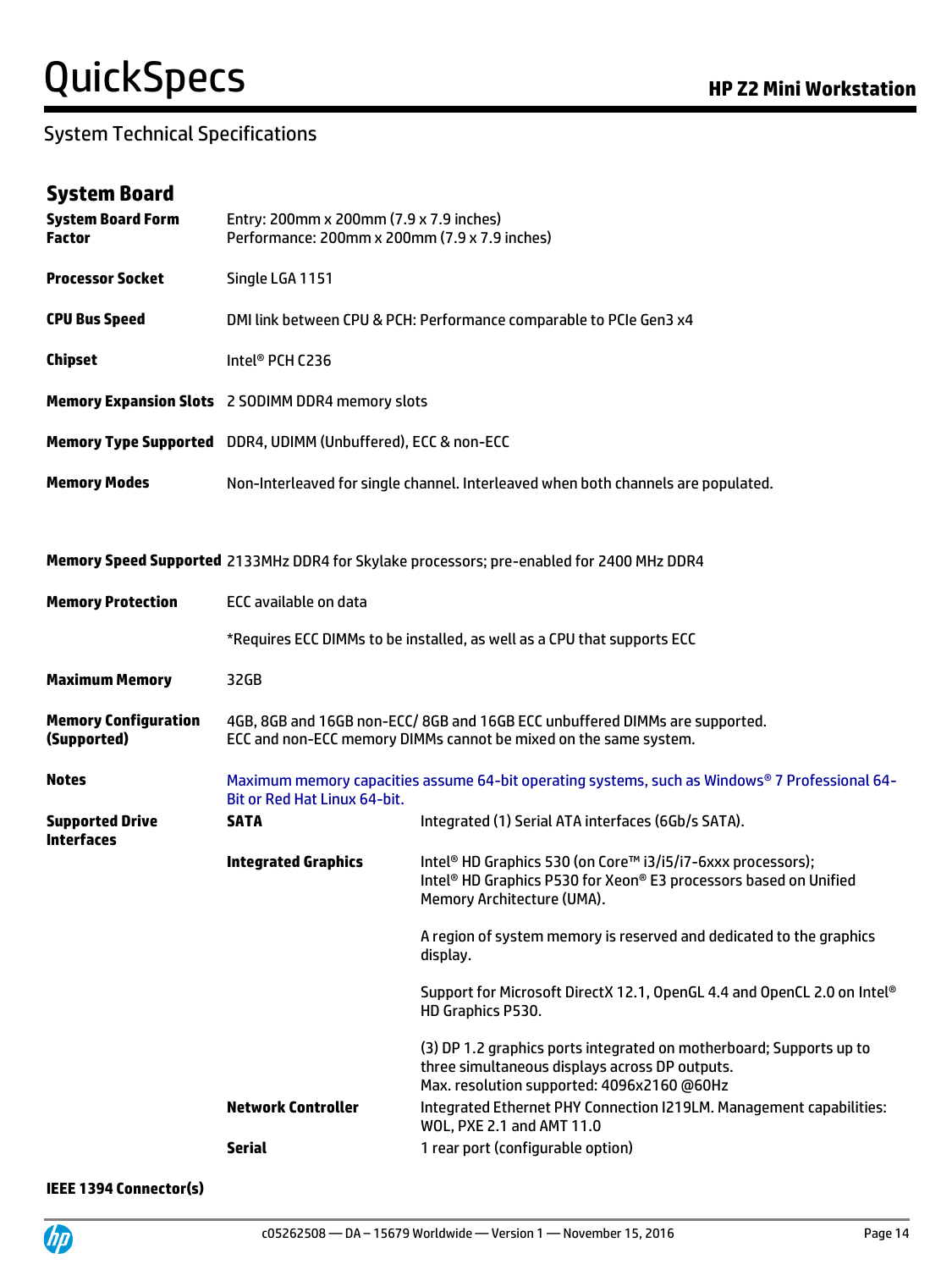| <b>USB Connector(s)</b>                                        | <b>Front</b>                                                                  | Side I/O:<br>2 USB 3.0 Type-A                                                                                                                                                                                |  |  |  |
|----------------------------------------------------------------|-------------------------------------------------------------------------------|--------------------------------------------------------------------------------------------------------------------------------------------------------------------------------------------------------------|--|--|--|
|                                                                | Rear                                                                          | 2 USB 3.0 Type-A<br>2 USB 3.1 G1 Type-C™ (Z2 Mini Performance only)                                                                                                                                          |  |  |  |
| <b>HD Integrated Audio</b>                                     | Yes; supports CTIA headset                                                    |                                                                                                                                                                                                              |  |  |  |
| <b>Flash ROM</b>                                               | Yes                                                                           |                                                                                                                                                                                                              |  |  |  |
| <b>Chassis Fan Header</b>                                      | Yes<br>Additional CPU/GFX Cooler (Z2 Mini Performance only)                   |                                                                                                                                                                                                              |  |  |  |
| <b>Front Control</b><br><b>Panel/Speaker Header</b>            | Side I/O: Yes                                                                 |                                                                                                                                                                                                              |  |  |  |
| <b>CMOS Battery Holder -</b><br><b>Lithium</b>                 | Yes                                                                           |                                                                                                                                                                                                              |  |  |  |
| <b>Integrated Trusted</b><br><b>Platform Module</b>            | Integrated TPM 2.0                                                            |                                                                                                                                                                                                              |  |  |  |
| <b>Power Supply Headers</b>                                    | Yes, single DC-in jack for external power supplies                            |                                                                                                                                                                                                              |  |  |  |
| & Hard Drive LED Header                                        |                                                                               | Power Switch, Power LED 1. The power and failure LED are combined in the front power switch.                                                                                                                 |  |  |  |
|                                                                | activity LED.                                                                 | 2. The HDD LED & DC-in LED are combined within one port on the Rear I/O. The LED will be lit once the<br>AC power is plugged in. As soon as the system is booted up, the LED will function as a standard HDD |  |  |  |
| <b>Clear Password Jumper</b>                                   | Yes                                                                           |                                                                                                                                                                                                              |  |  |  |
| <b>Keyboard/Mouse</b>                                          | <b>USB</b>                                                                    |                                                                                                                                                                                                              |  |  |  |
| <b>Power Supply</b>                                            | Z2 Mini G3 Entry: 135W, 88% efficiency, wide-ranging, active PFC Power Supply |                                                                                                                                                                                                              |  |  |  |
|                                                                |                                                                               | Z2 Mini G3 Performance: 200W, 89% efficiency, wide-ranging, active PFC Power Supply<br>The Z2 Mini PSU Efficiency Report can be found at this link: TBD                                                      |  |  |  |
| <b>Operating Voltage Range 115-230 VAC</b>                     |                                                                               |                                                                                                                                                                                                              |  |  |  |
| <b>Rated Voltage Range</b>                                     | 100-240 VAC                                                                   |                                                                                                                                                                                                              |  |  |  |
| <b>Rated Line Frequency</b>                                    | 50-60 Hz                                                                      |                                                                                                                                                                                                              |  |  |  |
| <b>Operating Line Frequency 47-63 Hz</b><br>Range              |                                                                               |                                                                                                                                                                                                              |  |  |  |
| <b>Rated Input Current</b>                                     | Z2 Mini G3 Entry: 1.9A @ 90Vac<br>Z2 Mini G3 Performance: 2.9A @ 90Vac        |                                                                                                                                                                                                              |  |  |  |
| <b>Heat Dissipation</b>                                        | Typical: TBD btu/hr (TBD kcal/hr)<br>Maximum: TBD btu/hr (TBD kcal/hr)        |                                                                                                                                                                                                              |  |  |  |
| <b>ENERGY STAR<sup>®</sup> qualified</b><br>(Config Dependent) | Yes                                                                           |                                                                                                                                                                                                              |  |  |  |
| <b>FEMP Standby Power</b><br><b>Compliant</b>                  | Yes, with Wake-on-LAN disabled: <1W in S5- Power Off                          |                                                                                                                                                                                                              |  |  |  |
| <b>Surge Tolerant Full</b><br><b>Ranging Power Supply</b>      | Yes                                                                           |                                                                                                                                                                                                              |  |  |  |

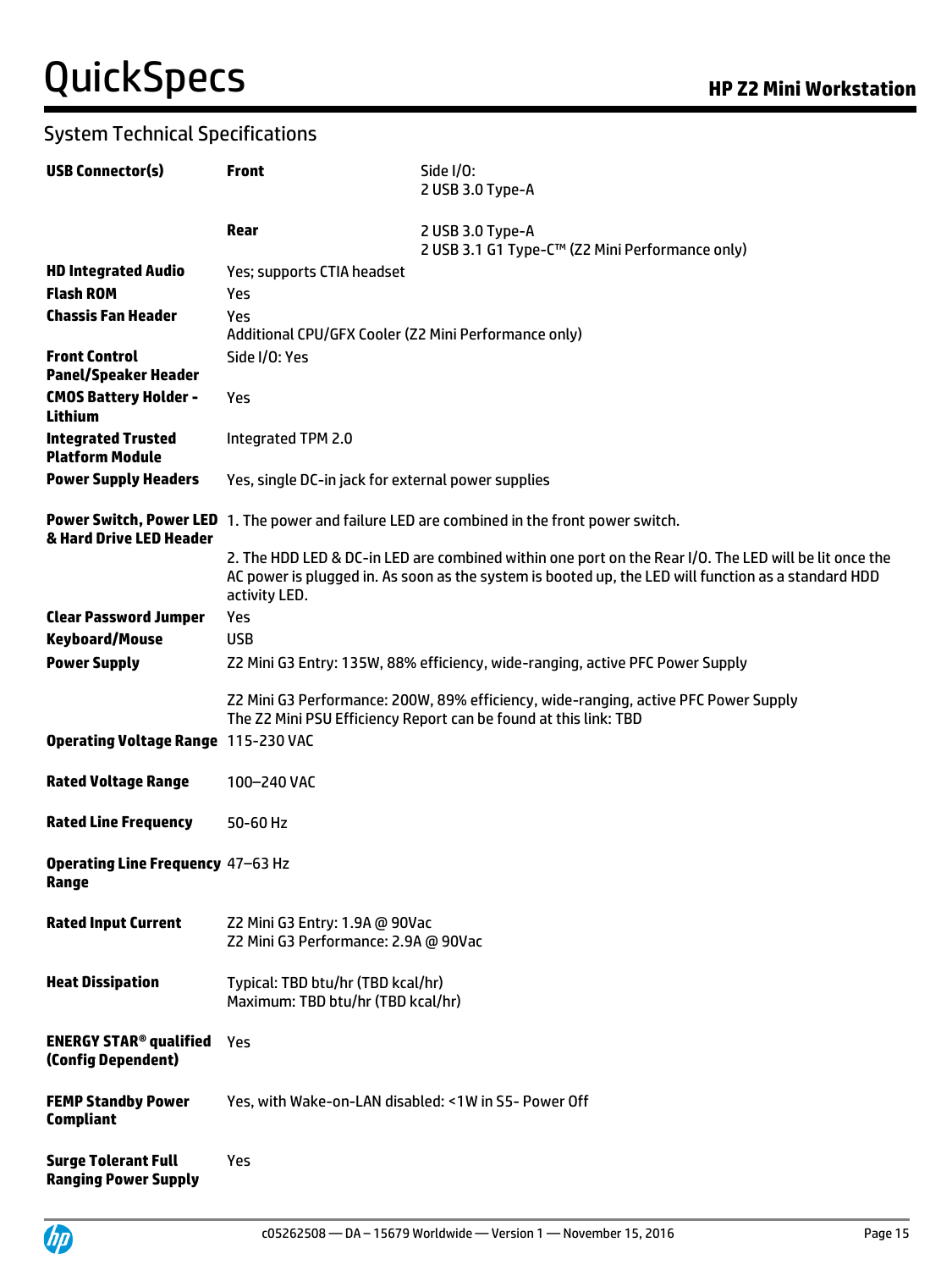**(withstands power surges up to 2000V)**

| <b>Z2 Mini Configuration</b> Processor Info<br>1x Intel® Xeon® E3-1245v5 3.5 8M GT2 4C<br>Memory Info<br>#1<br>32GB (2x16GB) DDR4-2400 ECC SO-DIMM<br><b>ENERGY STAR</b><br><b>Graphics Info</b><br>NVIDIA <sup>®</sup> Quadro <sup>®</sup> M620 GPU<br>QUALIFIED<br>Disks/Optical/Floppy<br>1x 1TB 7200 RPM SATA HDD / 1x Z Turbo Drive G2 512GB PCIe 1st SSD<br><b>Power Supply</b><br>200W EPS<br><b>Other</b><br><b>Ethernet Capable</b><br><b>115 VAC</b><br><b>100 VAC</b><br><b>230 VAC</b><br><b>Energy Consumption</b><br><b>LAN Disabled</b><br><b>LAN Disabled</b><br><b>LAN Disabled</b><br><b>LAN Enabled</b><br><b>LAN Enabled</b><br><b>LAN Enabled</b><br>(Watts)<br>Windows long Idle (S0)<br>23.61 W<br>23.01 W<br>22.95W<br>Windows short Idle (SO)<br>25.24 W<br>25.2W<br>25.56 W<br>112.76W<br>113.67 W<br>112.64 W<br>Windows Busy Typ(S0)<br>157.71W<br>Windows Busy Max (S0)<br>155.95 W<br>159.22W<br>2.51W<br>Sleep (S3)<br>2.52W<br>2.47 W<br>2.55 W<br>2.47 W<br>2.5W<br>Off (S5)<br>1.27W<br>1.25W<br>1.24 W<br>1.25W<br>1.36W<br>1.34W<br>0.31W<br>0.33W<br>0.31W<br>Zero Power Mode (ErP)<br><b>115 VAC</b><br><b>230 VAC</b><br><b>100 VAC</b><br><b>Heat Dissipation</b><br><b>LAN Enabled</b><br><b>LAN Disabled</b><br><b>LAN Enabled</b><br><b>LAN Enabled</b><br><b>LAN Disabled</b><br><b>LAN Enabled</b><br>80.56 btu/hr<br>78.51 btu/hr<br>78.31 btu/hr<br>(Btu/hr)<br>Windows long Idle (S0)<br>86.12 btu/hr<br>85.99 btu/hr<br>87.21 btu/hr<br>Windows short Idle (SO)<br>384.75 btu/hr<br>384.34 btu/hr<br>387.86 btu/hr<br>Windows Busy Typ(S0)<br>532.12 btu/hr<br>543.28 btu/hr<br>538.13 btu/hr<br>Windows Busy Max (S0)<br>8.6 btu/hr<br>8.43 btu/hr<br>8.7 btu/hr<br>8.56 btu/hr<br>8.53 btu/hr<br>8.43 btu/hr<br>Sleep (S3)<br>4.33 btu/hr<br>4.27 btu/hr<br>4.64 btu/hr<br>4.23 btu/hr<br>4.57 btu/hr<br>4.27 btu/hr<br>Off (S5)<br>1.06 btu/hr<br>1.13 btu/hr<br>1.06 btu/hr<br>Zero Power Mode (ErP)<br>Processor Info<br>1x Intel® Xeon® E3-1225v5 3.3 8M GT2 4C<br><b>Z2 Mini Configuration</b><br>Memory Info<br>HP 8GB (2x4GB) DDR4-2400 ECC SO-DIMM<br>#2<br><b>Graphics Info</b><br>NVIDIA <sup>®</sup> Quadro® M620 GPU<br>Disks/Optical/Floppy<br>1x 1TB 7200 RPM SATA HDD<br><b>Power Supply</b><br>200W EPS<br><b>Ethernet Capable</b><br>Other<br><b>115 VAC</b><br><b>100 VAC</b><br><b>230 VAC</b><br><b>Energy Consumption</b><br><b>LAN Enabled</b><br><b>LAN Disabled</b><br><b>LAN Disabled</b><br><b>LAN Enabled</b><br><b>LAN Enabled</b><br><b>LAN Disabled</b><br>(Watts)<br>Windows long Idle (S0)<br>19.2 W<br>19.85W<br>19.62W<br>21.92W<br>21.73 W<br>Windows short Idle (SO)<br>22.18 W<br>96.02W<br>94.19W<br>97.79W<br>Windows Busy Typ(S0)<br>Windows Busy Max (S0)<br>141.2W<br>142.16 W<br>140.6W<br>1.7W<br>Sleep (S3)<br>1.75W<br>1.79W | <b>System Configurations</b> |        |  |       |  |  |       |
|-------------------------------------------------------------------------------------------------------------------------------------------------------------------------------------------------------------------------------------------------------------------------------------------------------------------------------------------------------------------------------------------------------------------------------------------------------------------------------------------------------------------------------------------------------------------------------------------------------------------------------------------------------------------------------------------------------------------------------------------------------------------------------------------------------------------------------------------------------------------------------------------------------------------------------------------------------------------------------------------------------------------------------------------------------------------------------------------------------------------------------------------------------------------------------------------------------------------------------------------------------------------------------------------------------------------------------------------------------------------------------------------------------------------------------------------------------------------------------------------------------------------------------------------------------------------------------------------------------------------------------------------------------------------------------------------------------------------------------------------------------------------------------------------------------------------------------------------------------------------------------------------------------------------------------------------------------------------------------------------------------------------------------------------------------------------------------------------------------------------------------------------------------------------------------------------------------------------------------------------------------------------------------------------------------------------------------------------------------------------------------------------------------------------------------------------------------------------------------------------------------------------------------------------------------------------------------------------------------------------------------------------------------------------------------------------------------------------------------------------------------------------------------------------------------------------------------|------------------------------|--------|--|-------|--|--|-------|
|                                                                                                                                                                                                                                                                                                                                                                                                                                                                                                                                                                                                                                                                                                                                                                                                                                                                                                                                                                                                                                                                                                                                                                                                                                                                                                                                                                                                                                                                                                                                                                                                                                                                                                                                                                                                                                                                                                                                                                                                                                                                                                                                                                                                                                                                                                                                                                                                                                                                                                                                                                                                                                                                                                                                                                                                                               |                              |        |  |       |  |  |       |
|                                                                                                                                                                                                                                                                                                                                                                                                                                                                                                                                                                                                                                                                                                                                                                                                                                                                                                                                                                                                                                                                                                                                                                                                                                                                                                                                                                                                                                                                                                                                                                                                                                                                                                                                                                                                                                                                                                                                                                                                                                                                                                                                                                                                                                                                                                                                                                                                                                                                                                                                                                                                                                                                                                                                                                                                                               |                              |        |  |       |  |  |       |
|                                                                                                                                                                                                                                                                                                                                                                                                                                                                                                                                                                                                                                                                                                                                                                                                                                                                                                                                                                                                                                                                                                                                                                                                                                                                                                                                                                                                                                                                                                                                                                                                                                                                                                                                                                                                                                                                                                                                                                                                                                                                                                                                                                                                                                                                                                                                                                                                                                                                                                                                                                                                                                                                                                                                                                                                                               |                              |        |  |       |  |  |       |
|                                                                                                                                                                                                                                                                                                                                                                                                                                                                                                                                                                                                                                                                                                                                                                                                                                                                                                                                                                                                                                                                                                                                                                                                                                                                                                                                                                                                                                                                                                                                                                                                                                                                                                                                                                                                                                                                                                                                                                                                                                                                                                                                                                                                                                                                                                                                                                                                                                                                                                                                                                                                                                                                                                                                                                                                                               |                              |        |  |       |  |  |       |
|                                                                                                                                                                                                                                                                                                                                                                                                                                                                                                                                                                                                                                                                                                                                                                                                                                                                                                                                                                                                                                                                                                                                                                                                                                                                                                                                                                                                                                                                                                                                                                                                                                                                                                                                                                                                                                                                                                                                                                                                                                                                                                                                                                                                                                                                                                                                                                                                                                                                                                                                                                                                                                                                                                                                                                                                                               |                              |        |  |       |  |  |       |
|                                                                                                                                                                                                                                                                                                                                                                                                                                                                                                                                                                                                                                                                                                                                                                                                                                                                                                                                                                                                                                                                                                                                                                                                                                                                                                                                                                                                                                                                                                                                                                                                                                                                                                                                                                                                                                                                                                                                                                                                                                                                                                                                                                                                                                                                                                                                                                                                                                                                                                                                                                                                                                                                                                                                                                                                                               |                              |        |  |       |  |  |       |
|                                                                                                                                                                                                                                                                                                                                                                                                                                                                                                                                                                                                                                                                                                                                                                                                                                                                                                                                                                                                                                                                                                                                                                                                                                                                                                                                                                                                                                                                                                                                                                                                                                                                                                                                                                                                                                                                                                                                                                                                                                                                                                                                                                                                                                                                                                                                                                                                                                                                                                                                                                                                                                                                                                                                                                                                                               |                              |        |  |       |  |  |       |
|                                                                                                                                                                                                                                                                                                                                                                                                                                                                                                                                                                                                                                                                                                                                                                                                                                                                                                                                                                                                                                                                                                                                                                                                                                                                                                                                                                                                                                                                                                                                                                                                                                                                                                                                                                                                                                                                                                                                                                                                                                                                                                                                                                                                                                                                                                                                                                                                                                                                                                                                                                                                                                                                                                                                                                                                                               |                              |        |  |       |  |  |       |
|                                                                                                                                                                                                                                                                                                                                                                                                                                                                                                                                                                                                                                                                                                                                                                                                                                                                                                                                                                                                                                                                                                                                                                                                                                                                                                                                                                                                                                                                                                                                                                                                                                                                                                                                                                                                                                                                                                                                                                                                                                                                                                                                                                                                                                                                                                                                                                                                                                                                                                                                                                                                                                                                                                                                                                                                                               |                              |        |  |       |  |  |       |
|                                                                                                                                                                                                                                                                                                                                                                                                                                                                                                                                                                                                                                                                                                                                                                                                                                                                                                                                                                                                                                                                                                                                                                                                                                                                                                                                                                                                                                                                                                                                                                                                                                                                                                                                                                                                                                                                                                                                                                                                                                                                                                                                                                                                                                                                                                                                                                                                                                                                                                                                                                                                                                                                                                                                                                                                                               |                              |        |  |       |  |  |       |
|                                                                                                                                                                                                                                                                                                                                                                                                                                                                                                                                                                                                                                                                                                                                                                                                                                                                                                                                                                                                                                                                                                                                                                                                                                                                                                                                                                                                                                                                                                                                                                                                                                                                                                                                                                                                                                                                                                                                                                                                                                                                                                                                                                                                                                                                                                                                                                                                                                                                                                                                                                                                                                                                                                                                                                                                                               |                              |        |  |       |  |  |       |
|                                                                                                                                                                                                                                                                                                                                                                                                                                                                                                                                                                                                                                                                                                                                                                                                                                                                                                                                                                                                                                                                                                                                                                                                                                                                                                                                                                                                                                                                                                                                                                                                                                                                                                                                                                                                                                                                                                                                                                                                                                                                                                                                                                                                                                                                                                                                                                                                                                                                                                                                                                                                                                                                                                                                                                                                                               |                              |        |  |       |  |  |       |
|                                                                                                                                                                                                                                                                                                                                                                                                                                                                                                                                                                                                                                                                                                                                                                                                                                                                                                                                                                                                                                                                                                                                                                                                                                                                                                                                                                                                                                                                                                                                                                                                                                                                                                                                                                                                                                                                                                                                                                                                                                                                                                                                                                                                                                                                                                                                                                                                                                                                                                                                                                                                                                                                                                                                                                                                                               |                              |        |  |       |  |  |       |
|                                                                                                                                                                                                                                                                                                                                                                                                                                                                                                                                                                                                                                                                                                                                                                                                                                                                                                                                                                                                                                                                                                                                                                                                                                                                                                                                                                                                                                                                                                                                                                                                                                                                                                                                                                                                                                                                                                                                                                                                                                                                                                                                                                                                                                                                                                                                                                                                                                                                                                                                                                                                                                                                                                                                                                                                                               |                              |        |  |       |  |  |       |
|                                                                                                                                                                                                                                                                                                                                                                                                                                                                                                                                                                                                                                                                                                                                                                                                                                                                                                                                                                                                                                                                                                                                                                                                                                                                                                                                                                                                                                                                                                                                                                                                                                                                                                                                                                                                                                                                                                                                                                                                                                                                                                                                                                                                                                                                                                                                                                                                                                                                                                                                                                                                                                                                                                                                                                                                                               |                              |        |  |       |  |  |       |
|                                                                                                                                                                                                                                                                                                                                                                                                                                                                                                                                                                                                                                                                                                                                                                                                                                                                                                                                                                                                                                                                                                                                                                                                                                                                                                                                                                                                                                                                                                                                                                                                                                                                                                                                                                                                                                                                                                                                                                                                                                                                                                                                                                                                                                                                                                                                                                                                                                                                                                                                                                                                                                                                                                                                                                                                                               |                              |        |  |       |  |  |       |
|                                                                                                                                                                                                                                                                                                                                                                                                                                                                                                                                                                                                                                                                                                                                                                                                                                                                                                                                                                                                                                                                                                                                                                                                                                                                                                                                                                                                                                                                                                                                                                                                                                                                                                                                                                                                                                                                                                                                                                                                                                                                                                                                                                                                                                                                                                                                                                                                                                                                                                                                                                                                                                                                                                                                                                                                                               |                              |        |  |       |  |  |       |
|                                                                                                                                                                                                                                                                                                                                                                                                                                                                                                                                                                                                                                                                                                                                                                                                                                                                                                                                                                                                                                                                                                                                                                                                                                                                                                                                                                                                                                                                                                                                                                                                                                                                                                                                                                                                                                                                                                                                                                                                                                                                                                                                                                                                                                                                                                                                                                                                                                                                                                                                                                                                                                                                                                                                                                                                                               |                              |        |  |       |  |  |       |
|                                                                                                                                                                                                                                                                                                                                                                                                                                                                                                                                                                                                                                                                                                                                                                                                                                                                                                                                                                                                                                                                                                                                                                                                                                                                                                                                                                                                                                                                                                                                                                                                                                                                                                                                                                                                                                                                                                                                                                                                                                                                                                                                                                                                                                                                                                                                                                                                                                                                                                                                                                                                                                                                                                                                                                                                                               |                              |        |  |       |  |  |       |
|                                                                                                                                                                                                                                                                                                                                                                                                                                                                                                                                                                                                                                                                                                                                                                                                                                                                                                                                                                                                                                                                                                                                                                                                                                                                                                                                                                                                                                                                                                                                                                                                                                                                                                                                                                                                                                                                                                                                                                                                                                                                                                                                                                                                                                                                                                                                                                                                                                                                                                                                                                                                                                                                                                                                                                                                                               |                              |        |  |       |  |  |       |
|                                                                                                                                                                                                                                                                                                                                                                                                                                                                                                                                                                                                                                                                                                                                                                                                                                                                                                                                                                                                                                                                                                                                                                                                                                                                                                                                                                                                                                                                                                                                                                                                                                                                                                                                                                                                                                                                                                                                                                                                                                                                                                                                                                                                                                                                                                                                                                                                                                                                                                                                                                                                                                                                                                                                                                                                                               |                              |        |  |       |  |  |       |
|                                                                                                                                                                                                                                                                                                                                                                                                                                                                                                                                                                                                                                                                                                                                                                                                                                                                                                                                                                                                                                                                                                                                                                                                                                                                                                                                                                                                                                                                                                                                                                                                                                                                                                                                                                                                                                                                                                                                                                                                                                                                                                                                                                                                                                                                                                                                                                                                                                                                                                                                                                                                                                                                                                                                                                                                                               |                              |        |  |       |  |  |       |
|                                                                                                                                                                                                                                                                                                                                                                                                                                                                                                                                                                                                                                                                                                                                                                                                                                                                                                                                                                                                                                                                                                                                                                                                                                                                                                                                                                                                                                                                                                                                                                                                                                                                                                                                                                                                                                                                                                                                                                                                                                                                                                                                                                                                                                                                                                                                                                                                                                                                                                                                                                                                                                                                                                                                                                                                                               |                              |        |  |       |  |  |       |
|                                                                                                                                                                                                                                                                                                                                                                                                                                                                                                                                                                                                                                                                                                                                                                                                                                                                                                                                                                                                                                                                                                                                                                                                                                                                                                                                                                                                                                                                                                                                                                                                                                                                                                                                                                                                                                                                                                                                                                                                                                                                                                                                                                                                                                                                                                                                                                                                                                                                                                                                                                                                                                                                                                                                                                                                                               |                              |        |  |       |  |  |       |
|                                                                                                                                                                                                                                                                                                                                                                                                                                                                                                                                                                                                                                                                                                                                                                                                                                                                                                                                                                                                                                                                                                                                                                                                                                                                                                                                                                                                                                                                                                                                                                                                                                                                                                                                                                                                                                                                                                                                                                                                                                                                                                                                                                                                                                                                                                                                                                                                                                                                                                                                                                                                                                                                                                                                                                                                                               |                              |        |  |       |  |  |       |
|                                                                                                                                                                                                                                                                                                                                                                                                                                                                                                                                                                                                                                                                                                                                                                                                                                                                                                                                                                                                                                                                                                                                                                                                                                                                                                                                                                                                                                                                                                                                                                                                                                                                                                                                                                                                                                                                                                                                                                                                                                                                                                                                                                                                                                                                                                                                                                                                                                                                                                                                                                                                                                                                                                                                                                                                                               |                              |        |  |       |  |  |       |
|                                                                                                                                                                                                                                                                                                                                                                                                                                                                                                                                                                                                                                                                                                                                                                                                                                                                                                                                                                                                                                                                                                                                                                                                                                                                                                                                                                                                                                                                                                                                                                                                                                                                                                                                                                                                                                                                                                                                                                                                                                                                                                                                                                                                                                                                                                                                                                                                                                                                                                                                                                                                                                                                                                                                                                                                                               |                              |        |  |       |  |  |       |
|                                                                                                                                                                                                                                                                                                                                                                                                                                                                                                                                                                                                                                                                                                                                                                                                                                                                                                                                                                                                                                                                                                                                                                                                                                                                                                                                                                                                                                                                                                                                                                                                                                                                                                                                                                                                                                                                                                                                                                                                                                                                                                                                                                                                                                                                                                                                                                                                                                                                                                                                                                                                                                                                                                                                                                                                                               |                              |        |  |       |  |  |       |
|                                                                                                                                                                                                                                                                                                                                                                                                                                                                                                                                                                                                                                                                                                                                                                                                                                                                                                                                                                                                                                                                                                                                                                                                                                                                                                                                                                                                                                                                                                                                                                                                                                                                                                                                                                                                                                                                                                                                                                                                                                                                                                                                                                                                                                                                                                                                                                                                                                                                                                                                                                                                                                                                                                                                                                                                                               |                              |        |  |       |  |  |       |
|                                                                                                                                                                                                                                                                                                                                                                                                                                                                                                                                                                                                                                                                                                                                                                                                                                                                                                                                                                                                                                                                                                                                                                                                                                                                                                                                                                                                                                                                                                                                                                                                                                                                                                                                                                                                                                                                                                                                                                                                                                                                                                                                                                                                                                                                                                                                                                                                                                                                                                                                                                                                                                                                                                                                                                                                                               |                              |        |  |       |  |  |       |
|                                                                                                                                                                                                                                                                                                                                                                                                                                                                                                                                                                                                                                                                                                                                                                                                                                                                                                                                                                                                                                                                                                                                                                                                                                                                                                                                                                                                                                                                                                                                                                                                                                                                                                                                                                                                                                                                                                                                                                                                                                                                                                                                                                                                                                                                                                                                                                                                                                                                                                                                                                                                                                                                                                                                                                                                                               |                              |        |  |       |  |  |       |
|                                                                                                                                                                                                                                                                                                                                                                                                                                                                                                                                                                                                                                                                                                                                                                                                                                                                                                                                                                                                                                                                                                                                                                                                                                                                                                                                                                                                                                                                                                                                                                                                                                                                                                                                                                                                                                                                                                                                                                                                                                                                                                                                                                                                                                                                                                                                                                                                                                                                                                                                                                                                                                                                                                                                                                                                                               |                              |        |  |       |  |  |       |
|                                                                                                                                                                                                                                                                                                                                                                                                                                                                                                                                                                                                                                                                                                                                                                                                                                                                                                                                                                                                                                                                                                                                                                                                                                                                                                                                                                                                                                                                                                                                                                                                                                                                                                                                                                                                                                                                                                                                                                                                                                                                                                                                                                                                                                                                                                                                                                                                                                                                                                                                                                                                                                                                                                                                                                                                                               |                              |        |  |       |  |  |       |
|                                                                                                                                                                                                                                                                                                                                                                                                                                                                                                                                                                                                                                                                                                                                                                                                                                                                                                                                                                                                                                                                                                                                                                                                                                                                                                                                                                                                                                                                                                                                                                                                                                                                                                                                                                                                                                                                                                                                                                                                                                                                                                                                                                                                                                                                                                                                                                                                                                                                                                                                                                                                                                                                                                                                                                                                                               |                              |        |  |       |  |  |       |
|                                                                                                                                                                                                                                                                                                                                                                                                                                                                                                                                                                                                                                                                                                                                                                                                                                                                                                                                                                                                                                                                                                                                                                                                                                                                                                                                                                                                                                                                                                                                                                                                                                                                                                                                                                                                                                                                                                                                                                                                                                                                                                                                                                                                                                                                                                                                                                                                                                                                                                                                                                                                                                                                                                                                                                                                                               |                              |        |  |       |  |  |       |
|                                                                                                                                                                                                                                                                                                                                                                                                                                                                                                                                                                                                                                                                                                                                                                                                                                                                                                                                                                                                                                                                                                                                                                                                                                                                                                                                                                                                                                                                                                                                                                                                                                                                                                                                                                                                                                                                                                                                                                                                                                                                                                                                                                                                                                                                                                                                                                                                                                                                                                                                                                                                                                                                                                                                                                                                                               |                              |        |  |       |  |  |       |
|                                                                                                                                                                                                                                                                                                                                                                                                                                                                                                                                                                                                                                                                                                                                                                                                                                                                                                                                                                                                                                                                                                                                                                                                                                                                                                                                                                                                                                                                                                                                                                                                                                                                                                                                                                                                                                                                                                                                                                                                                                                                                                                                                                                                                                                                                                                                                                                                                                                                                                                                                                                                                                                                                                                                                                                                                               |                              |        |  |       |  |  |       |
|                                                                                                                                                                                                                                                                                                                                                                                                                                                                                                                                                                                                                                                                                                                                                                                                                                                                                                                                                                                                                                                                                                                                                                                                                                                                                                                                                                                                                                                                                                                                                                                                                                                                                                                                                                                                                                                                                                                                                                                                                                                                                                                                                                                                                                                                                                                                                                                                                                                                                                                                                                                                                                                                                                                                                                                                                               |                              |        |  |       |  |  |       |
|                                                                                                                                                                                                                                                                                                                                                                                                                                                                                                                                                                                                                                                                                                                                                                                                                                                                                                                                                                                                                                                                                                                                                                                                                                                                                                                                                                                                                                                                                                                                                                                                                                                                                                                                                                                                                                                                                                                                                                                                                                                                                                                                                                                                                                                                                                                                                                                                                                                                                                                                                                                                                                                                                                                                                                                                                               |                              | 1.78 W |  | 1.83W |  |  | 1.71W |
| Off (S5)<br>1.16W<br>1.14W<br>1.2W<br>1.19W<br>1.16W<br>1.14W                                                                                                                                                                                                                                                                                                                                                                                                                                                                                                                                                                                                                                                                                                                                                                                                                                                                                                                                                                                                                                                                                                                                                                                                                                                                                                                                                                                                                                                                                                                                                                                                                                                                                                                                                                                                                                                                                                                                                                                                                                                                                                                                                                                                                                                                                                                                                                                                                                                                                                                                                                                                                                                                                                                                                                 |                              |        |  |       |  |  |       |
| Zero Power Mode (ErP)<br>0.35W<br>0.31W<br>0.31W                                                                                                                                                                                                                                                                                                                                                                                                                                                                                                                                                                                                                                                                                                                                                                                                                                                                                                                                                                                                                                                                                                                                                                                                                                                                                                                                                                                                                                                                                                                                                                                                                                                                                                                                                                                                                                                                                                                                                                                                                                                                                                                                                                                                                                                                                                                                                                                                                                                                                                                                                                                                                                                                                                                                                                              |                              |        |  |       |  |  |       |

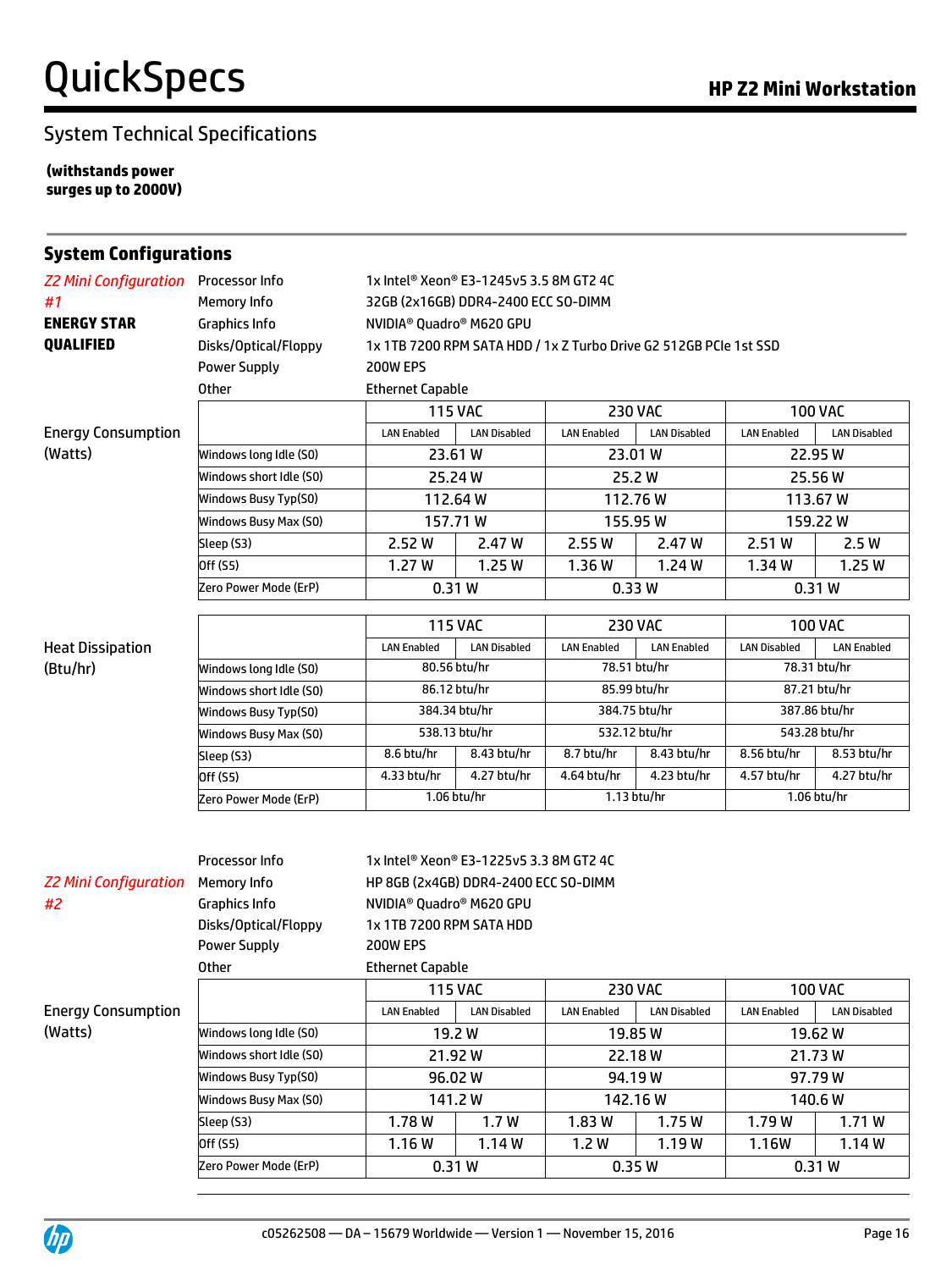|                              |                         | <b>115 VAC</b>                                                    |                     | <b>230 VAC</b>     |                     |                     | <b>100 VAC</b>      |
|------------------------------|-------------------------|-------------------------------------------------------------------|---------------------|--------------------|---------------------|---------------------|---------------------|
| <b>Heat Dissipation</b>      |                         | <b>LAN Enabled</b>                                                | <b>LAN Disabled</b> | <b>LAN Enabled</b> | <b>LAN Enabled</b>  | <b>LAN Disabled</b> | <b>LAN Enabled</b>  |
| (Btu/hr)                     | Windows long Idle (S0)  | 65.51 btu/hr                                                      |                     | 67.73 btu/hr       |                     | 66.95 btu/hr        |                     |
|                              | Windows short Idle (S0) | 74.79 btu/hr                                                      |                     | 75.68 btu/hr       |                     | 74.15 btu/hr        |                     |
|                              | Windows Busy Typ(S0)    | 327.63 btu/hr                                                     |                     | 321.39 btu/hr      |                     |                     | 333.67 btu/hr       |
|                              | Windows Busy Max (S0)   | 481.79 btu/hr                                                     |                     | 485.07 btu/hr      |                     |                     | 479.75 btu/hr       |
|                              | Sleep (S3)              | 6.07 btu/hr                                                       | 5.8 btu/hr          | 6.24 btu/hr        | 5.97 btu/hr         | 6.11 btu/hr         | 5.83 btu/hr         |
|                              | Off (S5)                | 3.96 btu/hr                                                       | 3.89 btu/hr         | 4.1 btu/hr         | 4.06 btu/hr         | 3.96 btu/hr         | 3.89 btu/hr         |
|                              | Zero Power Mode (ErP)   | 1.06 btu/hr                                                       |                     | 1.19 btu/hr        |                     |                     | 1.06 btu/hr         |
|                              |                         |                                                                   |                     |                    |                     |                     |                     |
| <b>Z2 Mini Configuration</b> | Processor Info          | 1x Intel® Core™ i7-6700 3.4 8M 4C                                 |                     |                    |                     |                     |                     |
| #3                           | Memory Info             | 32GB (2x16GB) DDR4-2400 nECC SO-DIMM                              |                     |                    |                     |                     |                     |
| <b>ENERGY STAR</b>           | <b>Graphics Info</b>    | Intel <sup>®</sup> HD Graphics 530                                |                     |                    |                     |                     |                     |
| <b>QUALIFIED</b>             | Disks/Optical/Floppy    | 1x 1TB 7200 RPM SATA HDD / 1x Z Turbo Drive G2 512GB PCIe 1st SSD |                     |                    |                     |                     |                     |
|                              | <b>Power Supply</b>     | <b>135W EPS</b>                                                   |                     |                    |                     |                     |                     |
|                              | Other                   | <b>Ethernet Capable</b>                                           |                     |                    |                     |                     |                     |
|                              |                         | <b>115 VAC</b>                                                    |                     | <b>230 VAC</b>     |                     |                     | <b>100 VAC</b>      |
| <b>Energy Consumption</b>    |                         | <b>LAN Enabled</b>                                                | <b>LAN Disabled</b> | <b>LAN Enabled</b> | <b>LAN Disabled</b> | <b>LAN Enabled</b>  | <b>LAN Disabled</b> |
| (Watts)                      | Windows long Idle (S0)  | 12.98W                                                            |                     | 13.18W             |                     |                     | 13.02 W             |
|                              | Windows short Idle (SO) | 13.52W                                                            |                     | 13.82W             |                     |                     | 13.67W              |
|                              | Windows Busy Typ(S0)    | 96.2 W                                                            |                     | 98.06W             | 99.7 W              |                     |                     |
|                              | Windows Busy Max (S0)   | 105.74 W                                                          |                     | 105.85 W           |                     | 103.7 W             |                     |
|                              | Sleep (S3)              | 2.29W                                                             | 2.24 W              | 2.35 W             | 2.34 W              | 2.3W                | 2.27 W              |
|                              | Off (S5)                | 1.25W                                                             | 1.22 W              | 1.37W              | 1.33W               | 1.41 W              | 1.37W               |
|                              | Zero Power Mode (ErP)   | 0.27W                                                             |                     | 0.32W              |                     |                     | 0.27W               |
|                              |                         |                                                                   |                     |                    |                     |                     |                     |
|                              |                         | <b>115 VAC</b>                                                    |                     | <b>230 VAC</b>     |                     |                     | <b>100 VAC</b>      |
| <b>Heat Dissipation</b>      |                         | <b>LAN Enabled</b>                                                | <b>LAN Disabled</b> | <b>LAN Enabled</b> | <b>LAN Enabled</b>  | <b>LAN Disabled</b> | <b>LAN Enabled</b>  |
| (Btu/hr)                     | Windows long Idle (S0)  | 44.29 btu/hr                                                      |                     | 44.97 btu/hr       |                     |                     | 44.43 btu/hr        |
|                              | Windows short Idle (SO) | 46.13 btu/hr                                                      |                     | 47.16 btu/hr       |                     |                     | 46.64 btu/hr        |
|                              | Windows Busy Typ(S0)    | 328.25 btu/hr                                                     |                     | 334.59 btu/hr      |                     |                     | 340.19 btu/hr       |
|                              | Windows Busy Max (S0)   | 360.8 btu/hr                                                      |                     | 361.18 btu/hr      |                     | 353.84 btu/hr       |                     |
|                              | Sleep (S3)              | 7.81 btu/hr                                                       | 7.64 btu/hr         | 8.02 btu/hr        | 7.98btu/hr          | 7.85 btu/hr         | 7.75 btu/hr         |
|                              | Off (S5)                | 4.27 btu/hr                                                       | 4.16 btu/hr         | 4.67 btu/hr        | 4.54 btu/hr         | 4.81 btu/hr         | 4.67 btu/hr         |
|                              | Zero Power Mode (ErP)   | 0.92 btu/hr                                                       |                     | 1.09 btu/hr        |                     |                     | 0.92 btu/hr         |
|                              |                         |                                                                   |                     |                    |                     |                     |                     |
| <b>Z2 Mini Configuration</b> | Processor Info          | 1x Intel® Core™ i3-6100 3.7 3M 2C                                 |                     |                    |                     |                     |                     |
| #4                           | Memory Info             | 32GB (2x16GB) DDR4-2400 nECC SO-DIMM                              |                     |                    |                     |                     |                     |
| <b>ENERGY STAR</b>           | <b>Graphics Info</b>    | NVIDIA <sup>®</sup> Quadro® M620 GPU                              |                     |                    |                     |                     |                     |
| QUALIFIED                    | Disks/Optical/Floppy    | 1x 1TB 7200 RPM SATA HDD / 1x Z Turbo Drive G2 512GB PCIe 1st SSD |                     |                    |                     |                     |                     |
|                              | <b>Power Supply</b>     | <b>200W EPS</b>                                                   |                     |                    |                     |                     |                     |
|                              | <b>Other</b>            | <b>Ethernet Capable</b>                                           |                     |                    |                     |                     |                     |
|                              |                         | <b>115 VAC</b>                                                    |                     | <b>230 VAC</b>     |                     |                     | <b>100 VAC</b>      |
| <b>Energy Consumption</b>    |                         | <b>LAN Enabled</b>                                                | <b>LAN Disabled</b> | <b>LAN Enabled</b> | <b>LAN Disabled</b> | <b>LAN Enabled</b>  | <b>LAN Disabled</b> |
| (Watts)                      | Windows long Idle (S0)  | 22.92W                                                            |                     | 22.42W             |                     |                     | 22.51W              |
|                              | Windows short Idle (S0) |                                                                   | 24.42W              | 23.65W             |                     |                     | 23.95W              |
|                              |                         | 79.39 W                                                           |                     | 80.34W             |                     | 77.93 W             |                     |
|                              | Windows Busy Typ(S0)    |                                                                   | 118.18 W            |                    | 118.24 W            |                     | 119.18W             |

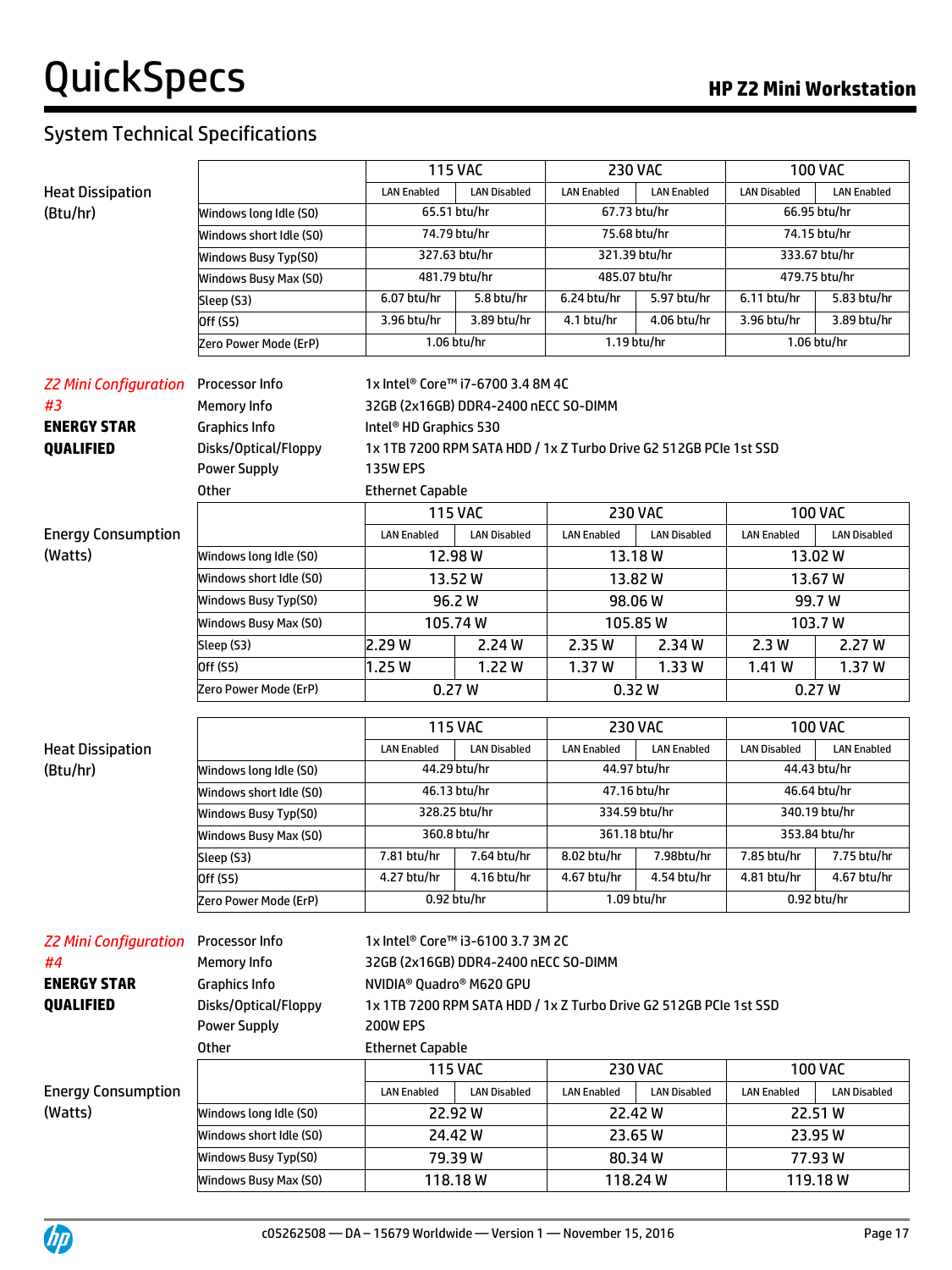|                                             | Sleep (S3)              | 2.49 W                             | 2.47 W              | 2.48 W             | 2.48 W              | 2.49 W              | 2.45 W              |
|---------------------------------------------|-------------------------|------------------------------------|---------------------|--------------------|---------------------|---------------------|---------------------|
|                                             | Off (S5)                | 1.48W                              | 1.14W               | 1.3W               | 1.13W               | 1.29 W              | 1.26W               |
|                                             | Zero Power Mode (ErP)   | 0.33W<br>0.31W<br>0.31W            |                     |                    |                     |                     |                     |
|                                             |                         |                                    | <b>115 VAC</b>      |                    | <b>230 VAC</b>      |                     | <b>100 VAC</b>      |
| <b>Heat Dissipation</b>                     |                         | <b>LAN Enabled</b>                 | <b>LAN Disabled</b> | <b>LAN Enabled</b> | <b>LAN Enabled</b>  | <b>LAN Disabled</b> | <b>LAN Enabled</b>  |
| (Btu/hr)                                    | Windows long Idle (S0)  |                                    | 78.21 btu/hr        |                    | 76.5 btu/hr         |                     | 76.81 btu/hr        |
|                                             | Windows short Idle (S0) |                                    | 83.32 btu/hr        |                    | 80.7 btu/hr         |                     | 81.72 btu/hr        |
|                                             | Windows Busy Typ(S0)    |                                    | 270.89 btu/hr       |                    | 274.13 btu/hr       |                     | 265.91 btu/hr       |
|                                             | Windows Busy Max (S0)   |                                    | 403.25 btu/hr       |                    | 403.45 btu/hr       |                     | 406.66 btu/hr       |
|                                             | Sleep (S3)              | 8.5 btu/hr                         | 8.43 btu/hr         | 8.46 btu/hr        | 8.46 btu/hr         | 8.5 btu/hr          | 8.36 btu/hr         |
|                                             | Off (S5)                | 5.05btu/hr                         | 3.89 btu/hr         | 4.44 btu/hr        | 3.86 btu/hr         | 4.4 btu/hr          | 4.3 btu/hr          |
|                                             | Zero Power Mode (ErP)   |                                    | 1.06 btu/hr         |                    | 1.13btu/hr          |                     | 1.06 btu/hr         |
| <b>Z2 Mini Configuration Processor Info</b> |                         | 1x Intel® Core™ i3-6100 3.7 3M 2C  |                     |                    |                     |                     |                     |
| #5                                          | Memory Info             | 4GB (1x4GB) DDR4-2400 nECC SO-DIMM |                     |                    |                     |                     |                     |
|                                             | Graphics Info           | Intel <sup>®</sup> HD Graphics 530 |                     |                    |                     |                     |                     |
|                                             | Disks/Optical/Floppy    | 1x 1TB 7200 RPM SATA HDD           |                     |                    |                     |                     |                     |
|                                             | <b>Power Supply</b>     | <b>135W EPS</b>                    |                     |                    |                     |                     |                     |
|                                             | Other                   | <b>Ethernet Capable</b>            |                     |                    |                     |                     |                     |
|                                             |                         | <b>115 VAC</b>                     |                     | <b>230 VAC</b>     |                     |                     | <b>100 VAC</b>      |
| <b>Energy Consumption</b>                   |                         | <b>LAN Enabled</b>                 | <b>LAN Disabled</b> | <b>LAN Enabled</b> | <b>LAN Disabled</b> | <b>LAN Enabled</b>  | <b>LAN Disabled</b> |
| (Watts)                                     | Windows long Idle (S0)  | 13.26W                             |                     | 10.58W             |                     | 12.05W              |                     |
|                                             | Windows short Idle (S0) | 14.84 W                            |                     | 12.99W             |                     |                     | 12.39W              |
|                                             | Windows Busy Typ(S0)    | 64.06W                             |                     | 65.23W             |                     | 64.26W              |                     |
|                                             | Windows Busy Max (S0)   | 87.97W                             |                     | 92.15 W            |                     | 88.17W              |                     |
|                                             | Sleep (S3)              | 1.8W                               | 1.67W               | 1.87 W             | 1.77W               | 1.78 W              | 1.66W               |
|                                             | Off (S5)                | 1.19W                              | 1.18W               | 1.27 W             | 1.26W               | 1.17W               | 1.15W               |
|                                             | Zero Power Mode (ErP)   | 0.31W                              |                     | 0.37W              |                     | 0.31W               |                     |
|                                             |                         | <b>115 VAC</b>                     |                     | <b>230 VAC</b>     |                     |                     | <b>100 VAC</b>      |
| <b>Heat Dissipation</b>                     |                         | <b>LAN Enabled</b>                 | <b>LAN Disabled</b> | <b>LAN Enabled</b> | <b>LAN Enabled</b>  | <b>LAN Disabled</b> | <b>LAN Enabled</b>  |
| (Btu/hr)                                    | Windows long Idle (S0)  | 45.24 btu/hr                       |                     | 36.1 btu/hr        |                     | 41.12 btu/hr        |                     |
|                                             | Windows short Idle (SO) | 50.64 btu/hr                       |                     | 44.32 btu/hr       |                     |                     | 42.28 btu/hr        |
|                                             | Windows Busy Typ(S0)    | 218.58 btu/hr                      |                     | 222.57btu/hr       |                     |                     | 219.26 btu/hr       |
|                                             | Windows Busy Max (S0)   | 300.17 btu/hr                      |                     | 314.43 btu/hr      |                     |                     | 300.85 btu/hr       |
|                                             | Sleep (S3)              | 6.14 btu/hr                        | 5.7 btu/hr          | 6.38 btu/hr        | 6.04 btu/hr         | 6.07 btu/hr         | 5.66 btu/hr         |
|                                             | Off (S5)                | 4.06 btu/hr                        | 4.03 btu/hr         | 4.33 btu/hr        | $4.3$ btu/hr        | 3.99 btu/hr         | 3.92 btu/hr         |
|                                             | Zero Power Mode (ErP)   | 1.06 btu/hr                        |                     | 1.26 btu/hr        |                     |                     | 1.06 btu/hr         |

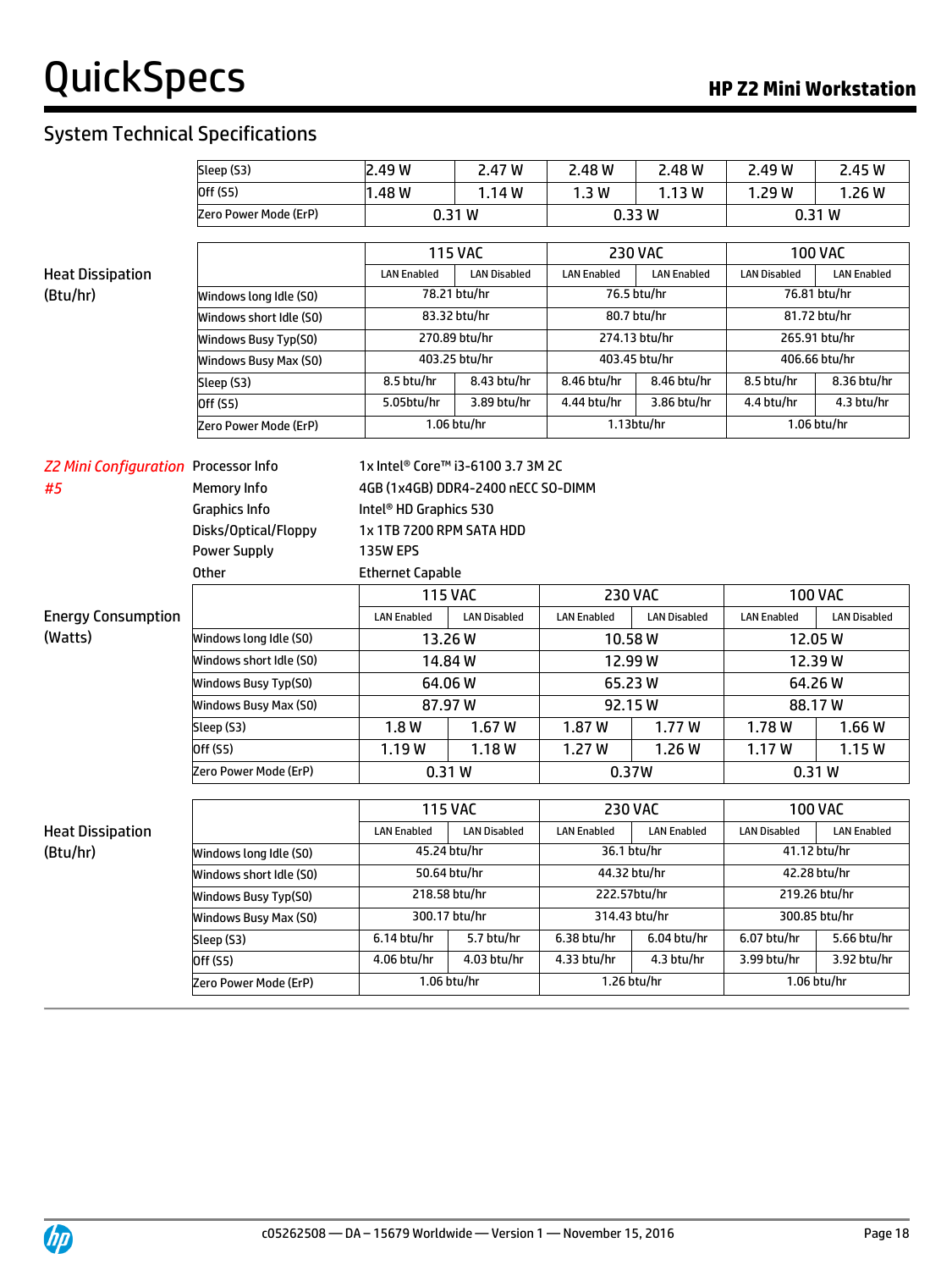| <b>Declared Noise Emissions</b><br>(Entry-level and High-end<br>configurations) |                                                                                      |                                                                                                                                                     |
|---------------------------------------------------------------------------------|--------------------------------------------------------------------------------------|-----------------------------------------------------------------------------------------------------------------------------------------------------|
| <b>System Configuration</b><br>(Entry level)                                    | <b>Processor Info</b><br><b>Memory Info</b><br><b>Graphics Info</b><br>Disks/Optical |                                                                                                                                                     |
| <b>Environmental</b><br><b>Requirements</b>                                     | <b>Temperature</b>                                                                   | Operating: 40° to 95° F (5° to 35° C)<br>Non-operating: -40° to 140° F (-40° to 60° C)                                                              |
|                                                                                 | <b>Humidity</b>                                                                      | Operating: 8% to 85% RH, non-condensing<br>Non-operating: 8% to 90% RH, non-condensing                                                              |
|                                                                                 | <b>Maximum Altitude</b>                                                              | Operating: 10,000 feet (3,000 m)<br>Non-operating: 30,000 feet (9,100 m)                                                                            |
|                                                                                 | <b>Dynamic</b> (new)                                                                 | <b>Shock</b><br>Operating: 1/2-sine: 40g, 2-3ms<br>Non-operating:<br>1/2-sine: 160 cm/s, 2-3ms (~100g)<br>square: 422 cm/s, 20g                     |
|                                                                                 |                                                                                      | <b>Vibration</b><br>Operating random: 0.5g (rms), 5-300 Hz<br>Non-operating random: 2.0g (rms), 10-500 Hz                                           |
|                                                                                 |                                                                                      | <b>Notes:</b> Values represent individual shock events and do not indicate<br>repetitive shock events. Values do not indicate continuous vibration. |
|                                                                                 | <b>Cooling</b>                                                                       | Above 5,000 ft (1524 m) altitude, maximum operating temperature is de-<br>rated by 1.8° F (1° C) per 1,000 ft (305 m) elevation increase            |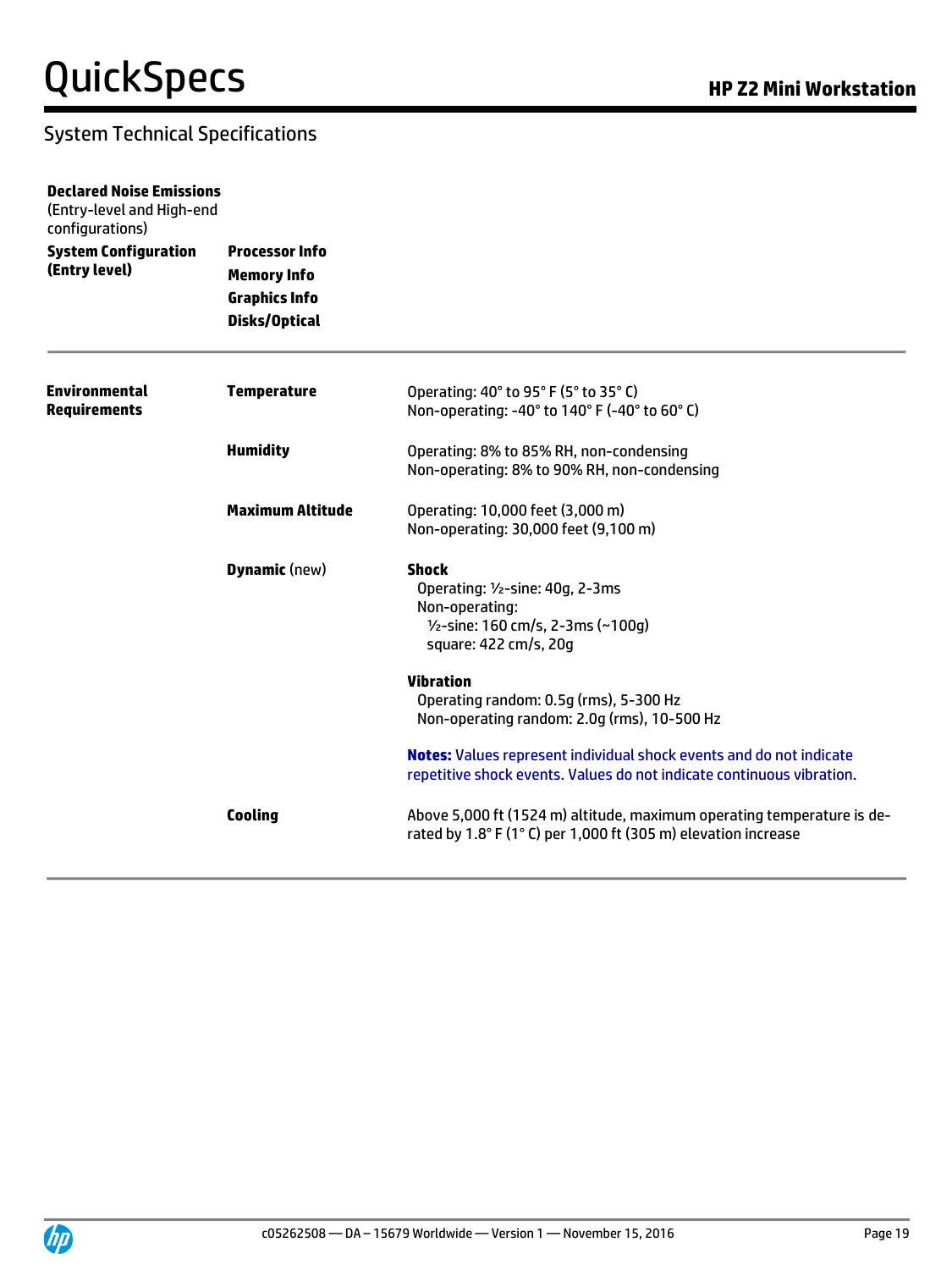#### **Physical Security and Serviceability**

| <b>Access Panel</b>                                                                       | Tool-less<br>Includes system board and memory information                                                                                                                                                                                                                                                                                                                                                             |
|-------------------------------------------------------------------------------------------|-----------------------------------------------------------------------------------------------------------------------------------------------------------------------------------------------------------------------------------------------------------------------------------------------------------------------------------------------------------------------------------------------------------------------|
| <b>Hard Drives</b>                                                                        | HDD cage requires the use of a screwdriver to remove the HDD                                                                                                                                                                                                                                                                                                                                                          |
| <b>Expansion Cards</b>                                                                    | M.2 module requires a screwdriver to service and replace.                                                                                                                                                                                                                                                                                                                                                             |
| <b>Processor Socket</b>                                                                   | Tool-less, except for the processor heatsink.                                                                                                                                                                                                                                                                                                                                                                         |
| <b>Color-coordinated Cables Yes</b><br>and Connectors                                     |                                                                                                                                                                                                                                                                                                                                                                                                                       |
| <b>Memory</b>                                                                             | Tool-less                                                                                                                                                                                                                                                                                                                                                                                                             |
| <b>System Board</b>                                                                       | Screw-In                                                                                                                                                                                                                                                                                                                                                                                                              |
| <b>LED on Front of Computer</b>                                                           | <b>Dual Color Power and HD</b> The Power LED is on the front of the system, but the HDD LED is located on the Rear of the system                                                                                                                                                                                                                                                                                      |
| <b>Configuration Record SW Yes</b>                                                        |                                                                                                                                                                                                                                                                                                                                                                                                                       |
| <b>Over-Temp Warning on</b><br>Screen                                                     | Yes                                                                                                                                                                                                                                                                                                                                                                                                                   |
| <b>Restore CD/DVD Set</b>                                                                 | Consists of an operating system DVD (OSDVD) and a driver DVD (DRDVD). OSDVD restores the original<br>operating system. DRDVD will provide all drivers for the system. The DRDVD may also contain<br>applications that originally shipped with the system for optional installation. Applications can also be<br>obtained from HP.com. OSDVD and DRDVD are orderable with the system and available from HP<br>Support. |
| <b>Dual Function Front</b><br><b>Power Switch</b>                                         | Yes, causes a fail-safe power off when held for 4 seconds (default) or 15 seconds (can be configured by<br>F10 BIOS setup\Advanced\System Options\Power button override)                                                                                                                                                                                                                                              |
| <b>Cable Lock Support</b>                                                                 | Yes, Kensington Cable Lock (optional): Locks top cover from being opened and secures chassis to<br>furniture to prevent theft<br>3 mm x 7 mm slot at rear of system                                                                                                                                                                                                                                                   |
| Serial, Parallel, USB,<br>Audio, Network,<br><b>Enable/Disable Port</b><br><b>Control</b> | Yes, enables or disables serial, USB, audio, and network ports (parallel port is not supported on the Z2<br>Mini G3)                                                                                                                                                                                                                                                                                                  |
| <b>Removable Media</b><br><b>Write/Boot Control</b>                                       | Yes, prevents ability to boot from removable media on supported devices (and can disable writes to<br>media)                                                                                                                                                                                                                                                                                                          |
| <b>Power-On Password</b>                                                                  | Yes, prevents an unauthorized person from booting up the workstation                                                                                                                                                                                                                                                                                                                                                  |
| <b>Setup Password</b>                                                                     | Yes, prevents an unauthorized person from changing the workstation configuration                                                                                                                                                                                                                                                                                                                                      |

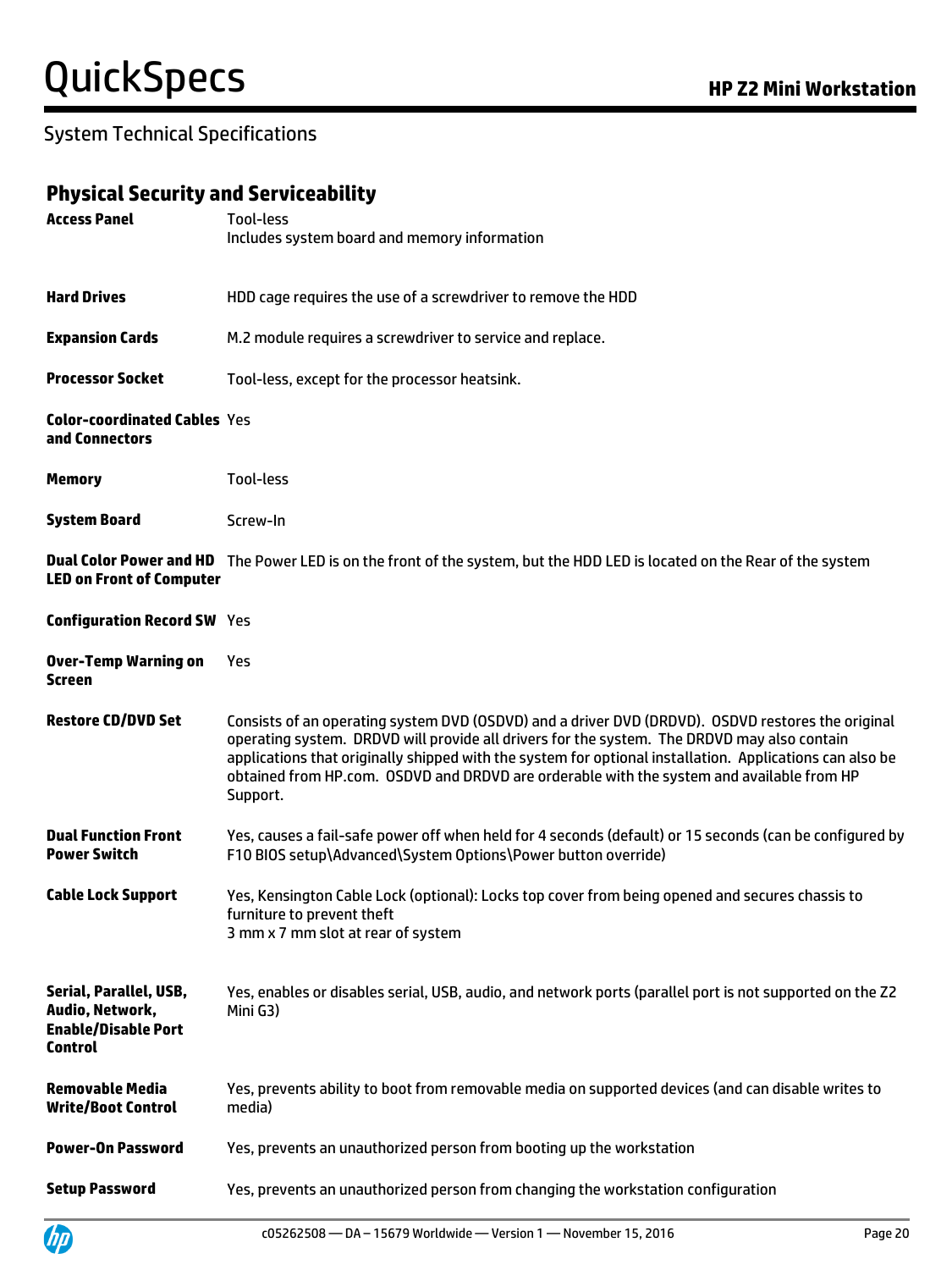| <b>NIC LEDs (integrated)</b><br>(Green & Amber)           | Yes                                                                                                                                                                                                                                                                                                            |
|-----------------------------------------------------------|----------------------------------------------------------------------------------------------------------------------------------------------------------------------------------------------------------------------------------------------------------------------------------------------------------------|
| <b>CPUs and Heatsinks</b>                                 | A T-15 Torx or flat blade screwdriver is needed to remove the CPU heatsink before the CPU can be<br>removed. CPU removal is tool-less                                                                                                                                                                          |
| <b>LED</b>                                                | Power Supply Diagnostic Yes; this is located on the Rear of the chassis and combined with the HDD LED.<br>When the PSU adapter is plugged in, and the unit is powered off, the Power OK LED will glow.                                                                                                         |
| <b>Front Power LED</b>                                    | Yes, white (normal), red (fault)                                                                                                                                                                                                                                                                               |
| <b>Internal Speaker</b>                                   | Yes, on the side of the chassis                                                                                                                                                                                                                                                                                |
| <b>Flash Recovery</b>                                     | System/Emergency ROM Recovers corrupted system BIOS.                                                                                                                                                                                                                                                           |
| <b>Cooling Solution</b>                                   | Air cooled forced convection                                                                                                                                                                                                                                                                                   |
| <b>CPU Heatsink Fan</b>                                   | Z2 Mini Entry & Performance CPU blower solution: 11.1 mm x 65mm x 82.1mm                                                                                                                                                                                                                                       |
|                                                           | Z2 Mini Performance GPU blower solution: 29mm x 103.6mm x 102.2mm                                                                                                                                                                                                                                              |
| <b>Chassis Fan</b>                                        | Z2 Mini G3 Entry: Single system blower<br>Z2 Mini G3 Performance: Dual system blower                                                                                                                                                                                                                           |
| <b>Memory Heatsink Fan</b>                                | No                                                                                                                                                                                                                                                                                                             |
| <b>HP PC Hardware</b><br><b>Diagnostics UEFI</b>          | HP PC Hardware Diagnostics (UEFI) enables hardware level testing outside the operating system on<br>many components. The diagnostics can be invoked by pressing F2 at POST, and is available as a<br>download from HP Support.                                                                                 |
| <b>Access Panel Key Lock</b>                              | The Kensington lock slot on the chassis serves this purpose                                                                                                                                                                                                                                                    |
| <b>ACPI-Ready Hardware</b>                                | Advanced Configuration and Power Management Interface (ACPI).<br>. Allows the system to wake from a low power mode.<br>. Controls system power consumption, making it possible to place individual cards and peripherals in a<br>low-power or powered-off state without affecting other elements of the system |
| <b>Trusted Platform Module Yes</b><br><b>Chip</b>         |                                                                                                                                                                                                                                                                                                                |
| <b>M.2 Card Retention</b>                                 | Yes, all M.2 modules are retained by a single screw                                                                                                                                                                                                                                                            |
| <b>Flash ROM</b>                                          | Yes                                                                                                                                                                                                                                                                                                            |
| <b>Diagnostic Power Switch Yes</b><br><b>LED on board</b> |                                                                                                                                                                                                                                                                                                                |
| <b>Clear Password Jumper</b>                              | Yes                                                                                                                                                                                                                                                                                                            |
| <b>Clear CMOS Jumper</b>                                  | Yes                                                                                                                                                                                                                                                                                                            |

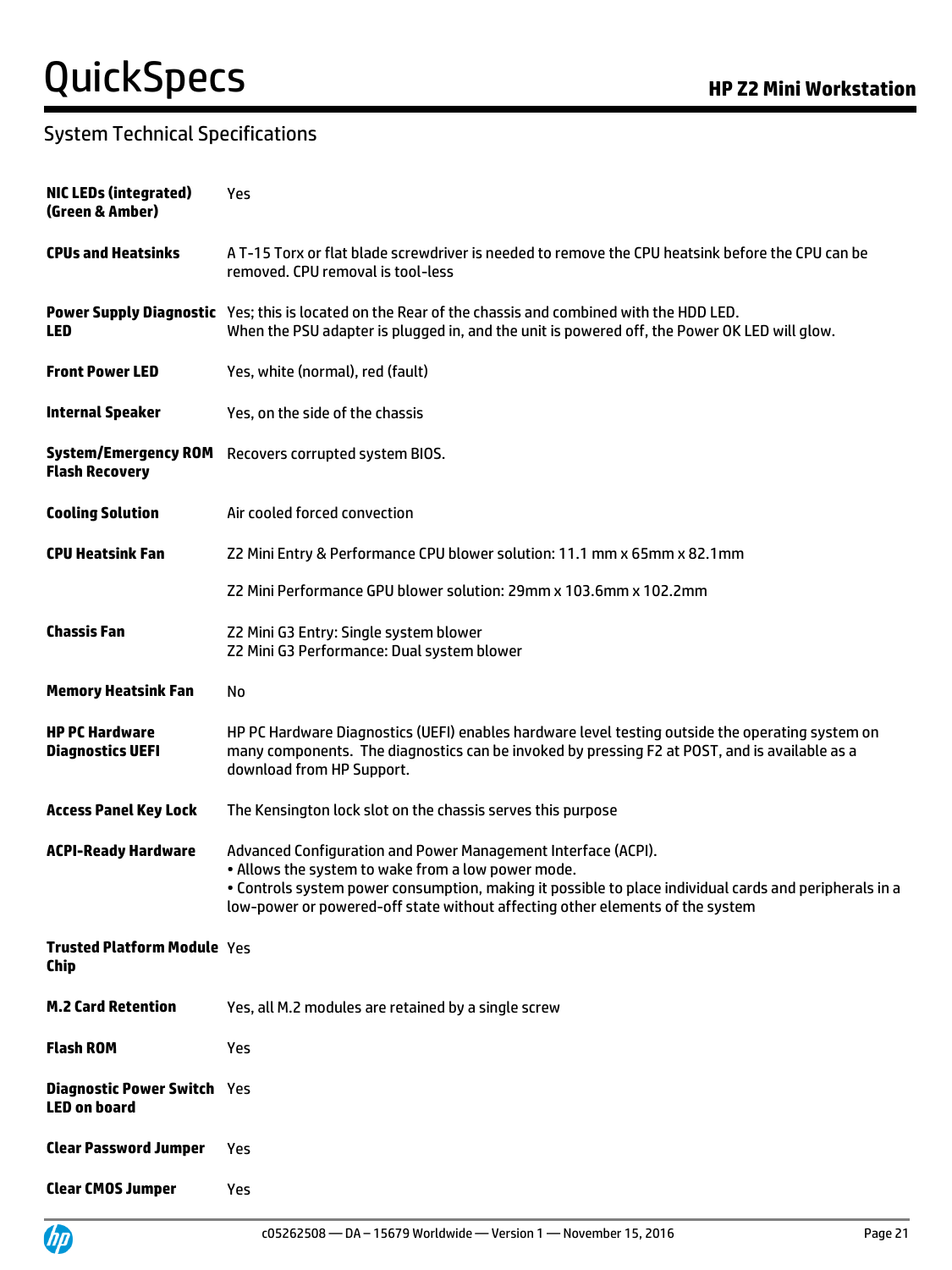| <b>CMOS Battery Holder</b>                                                | Yes: Z2 Min iG3 Entry<br>Yes: Z2 Mini G3 Performance                                                                                                                                                                                                                                                                                                                                                                        |
|---------------------------------------------------------------------------|-----------------------------------------------------------------------------------------------------------------------------------------------------------------------------------------------------------------------------------------------------------------------------------------------------------------------------------------------------------------------------------------------------------------------------|
| <b>DIMM Connectors</b>                                                    | Yes                                                                                                                                                                                                                                                                                                                                                                                                                         |
| <b>BIOS</b>                                                               |                                                                                                                                                                                                                                                                                                                                                                                                                             |
| <b>BIOS 32-bit Services</b>                                               | Standard BIOS 32-bit Service Directory Proposal v0.4                                                                                                                                                                                                                                                                                                                                                                        |
| PCI 3.0 Support                                                           | Full BIOS support for PCI Express through industry standard interfaces.                                                                                                                                                                                                                                                                                                                                                     |
| <b>ATAPI</b>                                                              | ATAPI Removable Media Device BIOS Specification Version 1.0.                                                                                                                                                                                                                                                                                                                                                                |
| <b>BBS</b>                                                                | BIOS Boot Specification v1.01.<br>Provides more control over how and from what devices the workstation will boot.                                                                                                                                                                                                                                                                                                           |
| <b>WMI Support</b>                                                        | WMI is Microsoft's implementation of Web-Based Enterprise Management (WBEM) for Windows. WMI is<br>fully compliant with the Distributed Management Task Force (DMTF) Common Information Model (CIM)<br>and WBEM specifications.                                                                                                                                                                                             |
| <b>BIOS Power On</b>                                                      | Users can define a specific day-of-week and time for the system to power on.                                                                                                                                                                                                                                                                                                                                                |
| <b>ROM Based Computer</b><br><b>Setup Utility (F10)</b>                   | Review and customize system configuration settings controlled by the BIOS.                                                                                                                                                                                                                                                                                                                                                  |
| <b>System/Emergency ROM</b><br><b>Flash Recovery with</b><br><b>Video</b> | Recovers system BIOS in corrupted Flash ROM.                                                                                                                                                                                                                                                                                                                                                                                |
| <b>Replicated Setup</b>                                                   | Saves BIOS settings to USB flash device in human readable file. Repset.exe utility can then replicate<br>these settings on machines being deployed without entering Computer Configuration Utility (F10<br>Setup).                                                                                                                                                                                                          |
| <b>SMBIOS</b>                                                             | System Management BIOS 2.7.1, for system management information.                                                                                                                                                                                                                                                                                                                                                            |
| <b>Boot Control</b>                                                       | Disables the ability to boot from removable media on supported devices.                                                                                                                                                                                                                                                                                                                                                     |
| <b>Memory Change Alert</b>                                                | Alerts management console if memory is removed or changed.                                                                                                                                                                                                                                                                                                                                                                  |
| <b>Thermal Alert</b>                                                      | Monitors the temperature state within the chassis. Three modes:<br>• NORMAL - normal temperature ranges.<br>. ALERTED - excessive temperatures are detected. Raises a flag so action can be taken to avoid<br>shutdown or provide for a smoother system shutdown.<br>. SHUTDOWN - excessive temperatures are encountered. Automatically shuts down the computer<br>without warning before hardware component damage occurs. |
| <b>Remote ROM Flash</b>                                                   | Provides secure, fail-safe ROM image management from a central network console.<br>Updates can be performed before starting the OS.<br>Updates can be periodically scheduled.                                                                                                                                                                                                                                               |

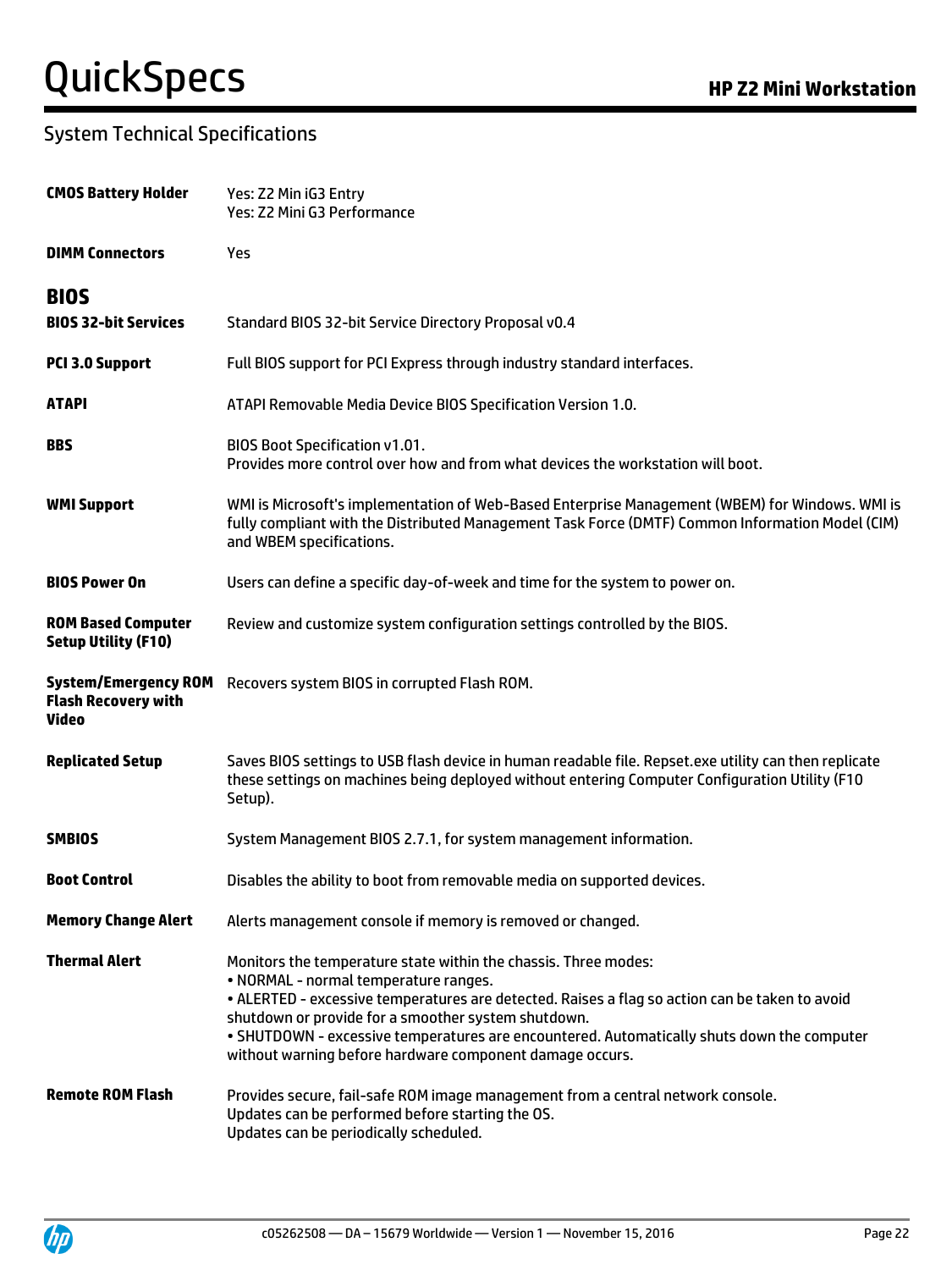| <b>ACPI (Advanced</b><br><b>Management Interface)</b>                                         | Allows the system to enter and resume from low power modes (sleep states).<br>Configuration and Power Enables an operating system to control system power consumption based on the dynamic workload.<br>Makes it possible to place individual cards and peripherals in a low-power or powered-off state without<br>affecting other elements of the system.<br>Supports ACPI 4.0 for full compatibility with 64-bit operating systems. |
|-----------------------------------------------------------------------------------------------|---------------------------------------------------------------------------------------------------------------------------------------------------------------------------------------------------------------------------------------------------------------------------------------------------------------------------------------------------------------------------------------------------------------------------------------|
| <b>Ownership Tag</b>                                                                          | A user-defined string stored in non-volatile memory that is displayed in the BIOS splash screen.                                                                                                                                                                                                                                                                                                                                      |
| <b>Shutdown</b>                                                                               | Remote Wakeup/Remote System administrators can power on, restart, and power off a client computer from a remote location.                                                                                                                                                                                                                                                                                                             |
| <b>ASF 2.0 Compliant</b>                                                                      | Yes.                                                                                                                                                                                                                                                                                                                                                                                                                                  |
| <b>Instantly Available PC</b><br><b>(Suspend to RAM - ACPI</b><br>sleep state S3)             | Allows for very low power consumption with quick resume time.                                                                                                                                                                                                                                                                                                                                                                         |
| <b>Remote System</b><br><b>Installation via F12 (PXE</b><br>2.1) (Remote Boot from<br>Server) | Allows a new or existing system to boot over the network and download software, including the<br>operating system.                                                                                                                                                                                                                                                                                                                    |
| <b>ROM revision levels</b>                                                                    | Reports the system BIOS revision level in Computer Configuration Utility (F10 Setup). Version is<br>available through an industry standard interface (SMBIOS) so that management SW applications can<br>use and report this information.                                                                                                                                                                                              |
| <b>System board revision</b><br>level                                                         | Allows management SW to read revision level of the system board.<br>Revision level is digitally encoded into the HW and cannot be modified.                                                                                                                                                                                                                                                                                           |
| <b>Start-up Diagnostics</b><br>(Power-on Self-Test)                                           | Assesses system health at boot time with selectable levels of testing.                                                                                                                                                                                                                                                                                                                                                                |
| <b>Auto Setup when new</b><br>hardware installed                                              | System automatically detects addition of new hardware.                                                                                                                                                                                                                                                                                                                                                                                |
|                                                                                               | Keyboard-less Operation The system can be booted without a keyboard.                                                                                                                                                                                                                                                                                                                                                                  |
| <b>Localized ROM Setup</b>                                                                    | Common BIOS image supports System Configuration Utility (F10 Setup) menus in 12 languages with<br>local keyboard mappings.                                                                                                                                                                                                                                                                                                            |
| <b>Asset Tag</b>                                                                              | The user or IT administrator to set a unique tag string in non-volatile memory.                                                                                                                                                                                                                                                                                                                                                       |
| <b>Per-slot Control</b>                                                                       | Allows I/O slot parameters (option ROM enable/disable) to be configured individually.                                                                                                                                                                                                                                                                                                                                                 |
| <b>Adaptive Cooling</b>                                                                       | Control parameters are set according to detected hardware configuration for optimal acoustics.                                                                                                                                                                                                                                                                                                                                        |
| <b>Pre-boot Diagnostics</b>                                                                   | (Pre-video) critical errors are reported via beeps and blinks on the power LED.                                                                                                                                                                                                                                                                                                                                                       |
| <b>Digitally and</b><br><b>BIOS</b>                                                           | Helps to prevent the installation of unauthorized versions of a BIOS (a rogue BIOS) from a virus,<br>Cryptographically Signed malware, or other code that could lead to compromised system security, data access, physical service,<br>or even system board replacement.                                                                                                                                                              |

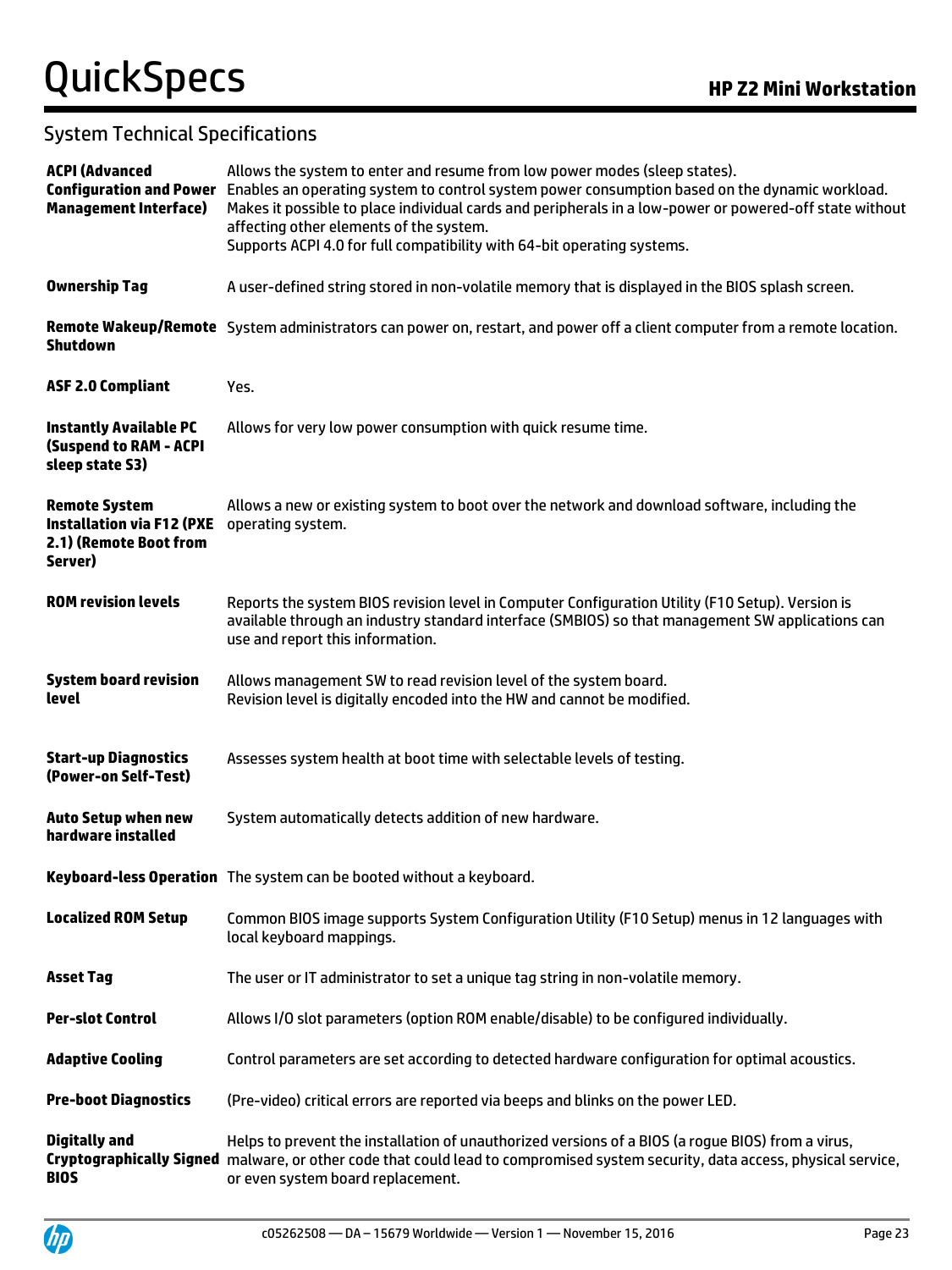| <b>Master Boot Record</b><br><b>Protection</b>                                 | A feature in the HP BIOS that prevents changes and/or infections to the Master Boot Record. Useful in<br>protecting from viruses.                                                                                                                   |
|--------------------------------------------------------------------------------|-----------------------------------------------------------------------------------------------------------------------------------------------------------------------------------------------------------------------------------------------------|
| <b>Boot Block Emergency</b><br><b>Recovery Mode (BIOS</b><br><b>Recovery</b> ) | The HP BIOS offers a write-protected boot block ROM that provides recovery from a failed flashing of<br>the computer BIOS. This special recovery mode prevents the system from becoming unusable or<br>"bricked" when a BIOS update is interrupted. |
| <b>Industry Standard</b><br><b>Specification Support</b>                       |                                                                                                                                                                                                                                                     |
| <b>Industry Standard</b>                                                       | <b>Revision Supported by the BIOS</b>                                                                                                                                                                                                               |
| <b>UEFI Specification</b><br><b>Revision</b>                                   | <b>UEFI 2.4.0</b>                                                                                                                                                                                                                                   |
| <b>ACPI</b>                                                                    | Advanced Configuration and Power Management Interface, Version 4.0                                                                                                                                                                                  |
| <b>ASF</b>                                                                     | Alert Standard Format Specification, Version 2.0                                                                                                                                                                                                    |
| <b>EDD</b>                                                                     | - Enhanced Disk Drive Specification Version 1.1<br>- BIOS Enhanced Disk Drive Specification Version 3.0                                                                                                                                             |
| <b>PCI Express</b>                                                             | PCI Express Base Specification, Revision 2.0;<br>PCI Express Base Specification, Revision 3.0.                                                                                                                                                      |
| <b>PMM</b>                                                                     | POST Memory Manager Specification, Version 1.01                                                                                                                                                                                                     |
| <b>SATA</b>                                                                    | - Serial ATA Specification, Revision 1.0a<br>- Serial ATA II: Extensions to Serial ATA 1.0, Revision 1.0a<br>- Serial ATA II Cables and Connectors Volume 2 Gold<br>- SATA-IO SATA Revision 3.0 Specification                                       |
| <b>SPD</b>                                                                     | PC SDRAM Serial Presence Detect (SPD) Specification, Revision 1.2B                                                                                                                                                                                  |
| <b>TPM</b>                                                                     | Trusted Computing Group TPM Specification Version 2.0                                                                                                                                                                                               |
| <b>USB</b>                                                                     | <b>Universal Serial Bus Revision 1.1 Specification</b><br><b>Universal Serial Bus Revision 2.0 Specification</b><br><b>Universal Serial Bus Revision 3.0 Specification</b>                                                                          |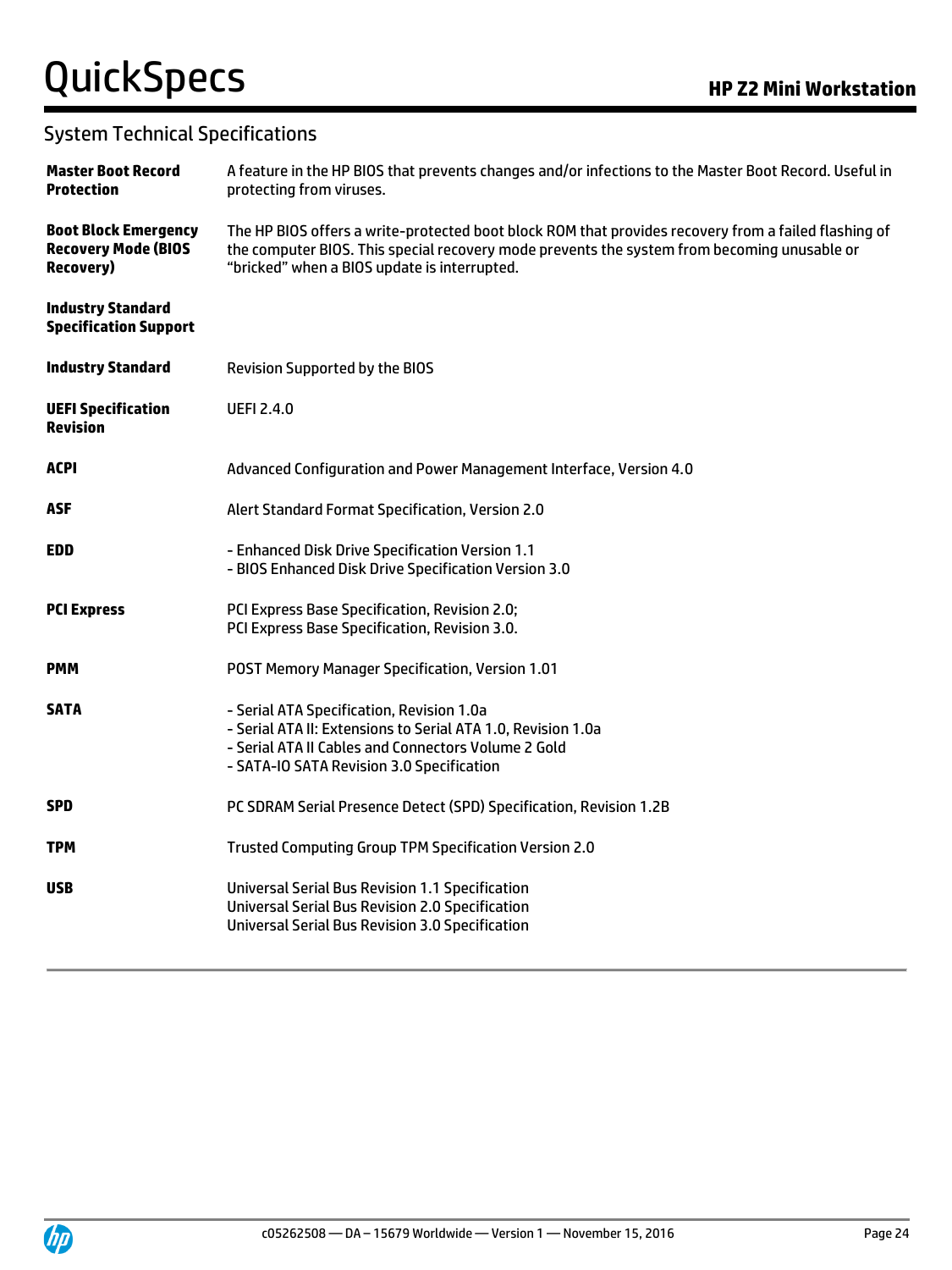## **Social and Environmental Responsibility**

| <b>Declarations</b>                                                        | <b>Eco-Label Certifications &amp;</b> This product is low halogen except for power cords, cables and peripherals. Service parts obtained<br>after purchase may not be Low Halogen.                                                                                                                                                                                                                                                                                             |
|----------------------------------------------------------------------------|--------------------------------------------------------------------------------------------------------------------------------------------------------------------------------------------------------------------------------------------------------------------------------------------------------------------------------------------------------------------------------------------------------------------------------------------------------------------------------|
|                                                                            | ENERGY STAR® (energy-saving features available on selected configurations -Windows® only)<br>$\bullet$<br>US Federal Energy Management Program (FEMP)<br>$\bullet$<br><b>China Energy Conservation Program (CECP)</b><br>$\bullet$<br>IT ECO declaration<br>$\bullet$                                                                                                                                                                                                          |
| <b>Batteries</b>                                                           | The battery in this product complies with EU Directive 2006/66/EC<br>Battery size: CR2032 (coin cell)<br>Battery type: Lithium Metal                                                                                                                                                                                                                                                                                                                                           |
|                                                                            | The battery in this product does not contain:                                                                                                                                                                                                                                                                                                                                                                                                                                  |
|                                                                            | Mercury greater than 5ppm by weight<br>$\bullet$<br>Cadmium greater than 10ppm by weight<br>$\bullet$<br>Lead greater than 40ppm by weight<br>$\bullet$                                                                                                                                                                                                                                                                                                                        |
|                                                                            | Restricted Material Usage This product meets the material restrictions specified in HP's General Specification for the<br>Environment. http://www.hp.com/hpinfo/globalcitizenship/environment/pdf/gse.pdf<br>HP Inc. is committed to compliance with all applicable environmental laws and regulations, including<br>the European Union Restriction of Hazardous Substances (RoHS) Directive. HP's goal is to exceed                                                           |
| <b>Low Halogen Statement</b>                                               | compliance obligations by meeting the requirements of the RoHS Directive on a worldwide basis.<br>This product is low halogen except for power cords, cables and peripherals, as well as the following<br>customer-configurable internal components: Creative Recon3D PCIe Audio Card is not Low Halogen.<br>Service parts obtained after purchase may not be Low Halogen.                                                                                                     |
| <b>End-of-Life Management</b><br>and Recycling<br><b>HP Inc. Corporate</b> | HP Inc. offers end-of-life HP product return and recycling programs in many geographic areas. To<br>recycle your product, please go to: http://www.hp.com/recycle or contact your nearest HP sales office.<br>Products returned to HP will be recycled, recovered or disposed of in a responsible manner. This<br>product is greater than 90% recyclable by weight when properly disposed of at end of life.<br>For more information about HP's commitment to the environment: |
| <b>Environmental</b><br><b>Information</b>                                 | Living Progress Report http://www.hp.com/hpinfo/globalcitizenship/gcreport/index.html                                                                                                                                                                                                                                                                                                                                                                                          |
|                                                                            | <b>Eco-label certifications</b><br>http://www.hp.com/hpinfo/globalcitizenship/environment/productdesign/ecolabels.html                                                                                                                                                                                                                                                                                                                                                         |
| <b>Additional Information</b>                                              | ISO 14001 certificates:<br>http://www.hp.com/hpinfo/globalcitizenship/environment/operations/envmanagement.html<br>This HP product is designed to comply with the Waste Electrical and Electronic Equipment<br>$\bullet$<br>(WEEE) Directive - 2002/96/EC.                                                                                                                                                                                                                     |
|                                                                            | Plastic parts weighing over 25 grams used in the product are marked per ISO 11469 and<br>$\bullet$<br>ISO1043.<br>This product is >90% recycle-able when properly disposed of at end of life<br>$\bullet$<br>EPEAT <sup>®</sup> Gold registered in the U.S. EPEAT registration varies by country. See<br>$\bullet$<br>http://www.epeat.net for registration status by country.                                                                                                 |
| Packaging                                                                  | HP Workstation product packaging meets the HP General Specification for the Environment at<br>http://www.hp.com/hpinfo/globalcitizenship/society/gen_specifications.html                                                                                                                                                                                                                                                                                                       |
|                                                                            | Does not contain restricted substances listed in HP Standard 011-1 General Specification for<br>the Environment                                                                                                                                                                                                                                                                                                                                                                |

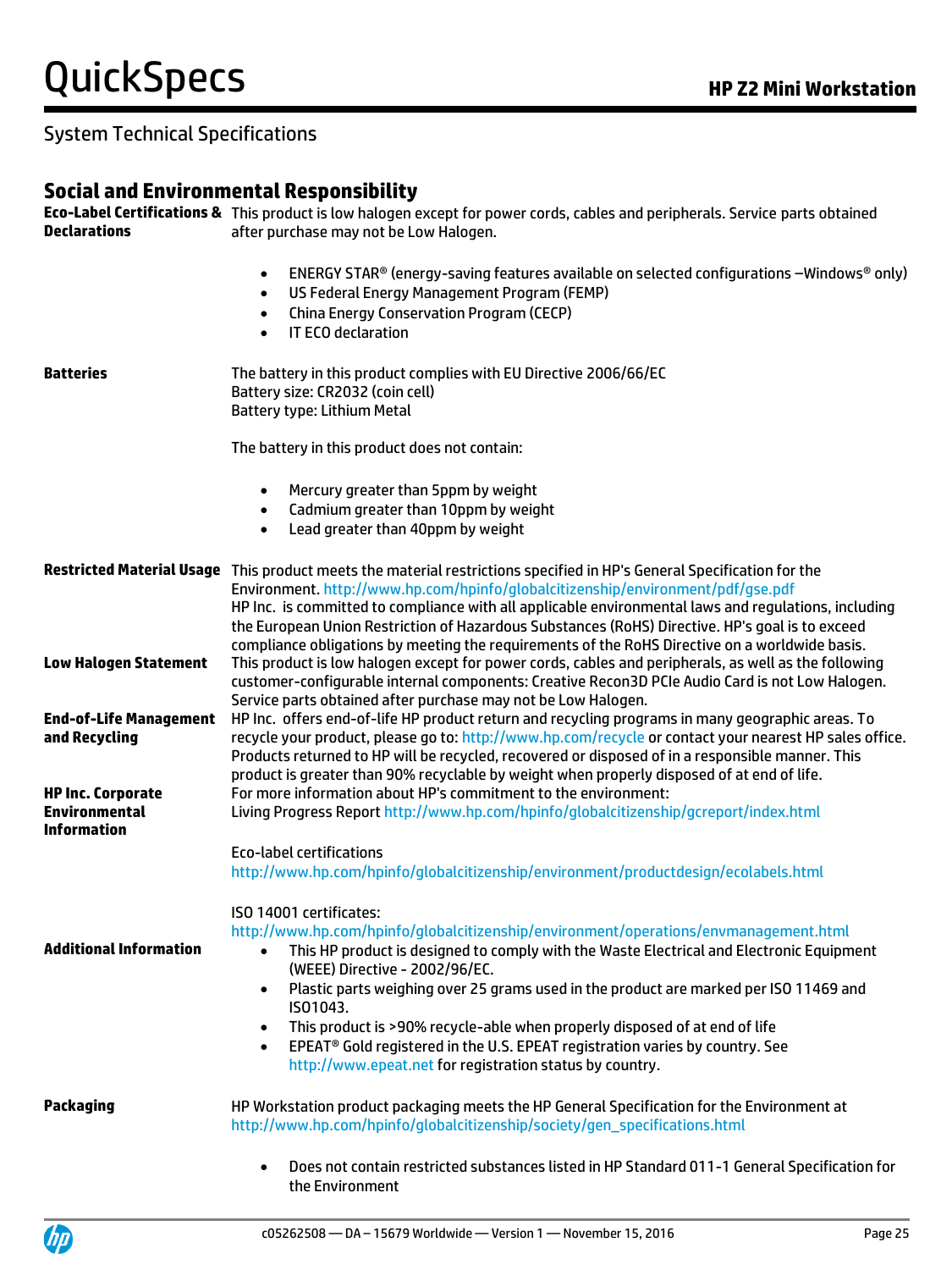- Does not contain ozone-depleting substances (ODS)
- Does not contain heavy metals (lead, mercury, cadmium or hexavalent chromium) in excess of 100 ppm sum total for all heavy metals listed
- Maximizes the use of post-consumer recycled content materials in packaging materials
- All packaging material is recyclable
- All packaging material is designed for ease of disassembly
- Reduced size and weight of packages to improve transportation fuel efficiency
- Plastic packaging materials are marked according to ISO 11469 and DIN 6120 standards formatting

| <b>Packaging Materials</b> |                                                                                                                                                                          |
|----------------------------|--------------------------------------------------------------------------------------------------------------------------------------------------------------------------|
| Internal                   | Cushions made from fabricated recycled expanded-polyethylene (EPE) or recycled expanded-<br>polypropylene (EPP). May also be made from recycled molded paper-pulp (MPP). |
| External                   | Carton made from corrugated fiberboard with at least 25% recycled content.                                                                                               |

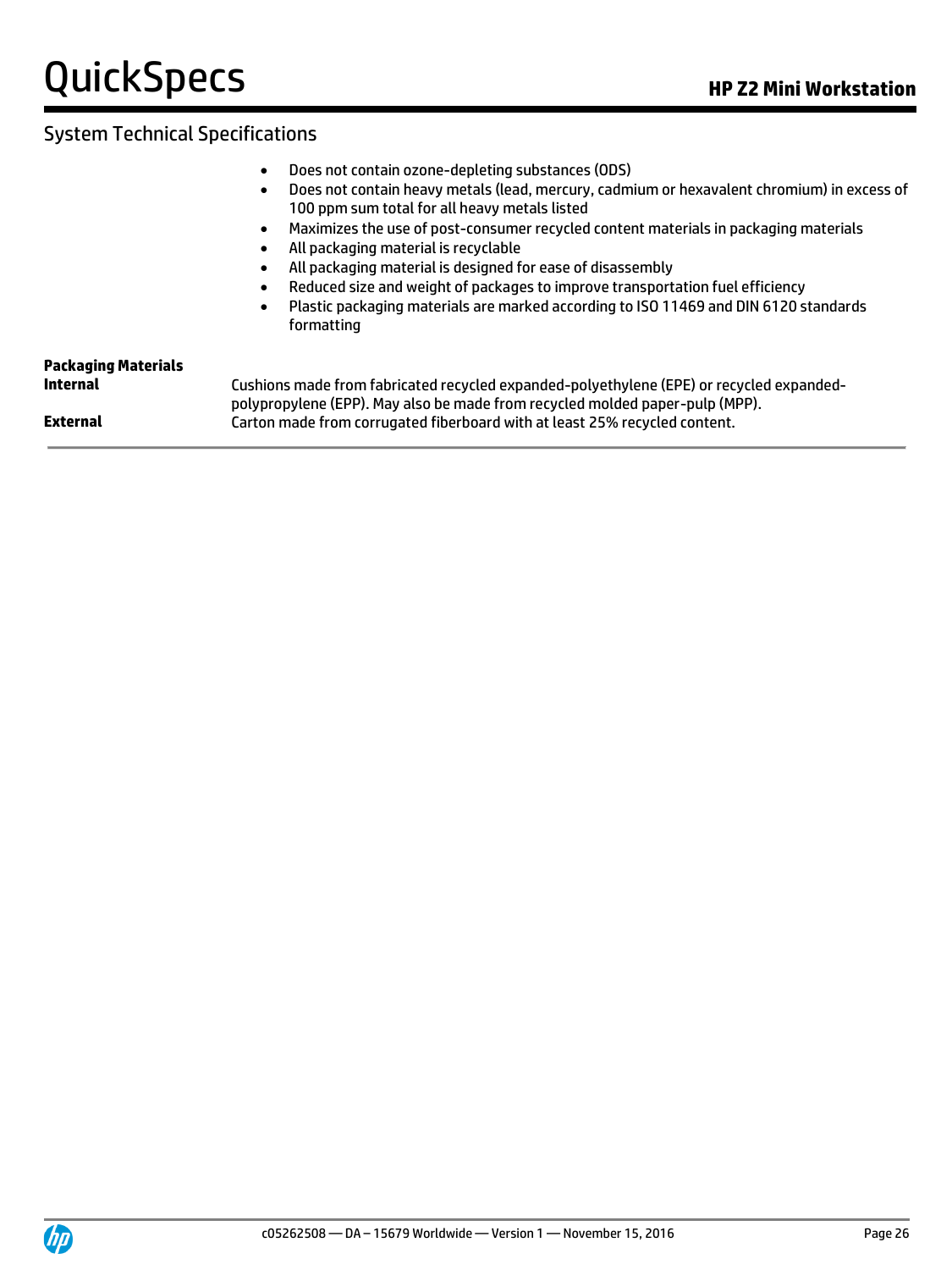## System Technical Specifications

## **Manageability**

| <b>Technology (AMT)</b>                                                       | Intel® Active Management The HP Z2 Mini G3 workstation supports Intel® vPro™ technology when purchased with a vPro™<br>technology capable CPU: Intel® Xeon® processor family or 6th Generation Intel® Core™ i5/i7 processors<br>with Intel <sup>®</sup> VT-d/VT-x and Intel <sup>®</sup> TXT technology.                                                                                                                                                                                                           |  |  |
|-------------------------------------------------------------------------------|--------------------------------------------------------------------------------------------------------------------------------------------------------------------------------------------------------------------------------------------------------------------------------------------------------------------------------------------------------------------------------------------------------------------------------------------------------------------------------------------------------------------|--|--|
| <b>Remote Manageability</b><br><b>Software Solutions</b>                      | Visit: http://www.hp.com/go/easydeploy                                                                                                                                                                                                                                                                                                                                                                                                                                                                             |  |  |
| <b>System Software</b><br>Manager<br><b>Service, Support, and</b><br>Warranty | Visit: http://www.hp.com/go/ssm<br>Program to proactively communicate Product Change Notifications (PCNs) and Customer<br>$\bullet$<br>Advisories by email to customers, based on a user-defined profile.<br>PCNs provide advance notification of hardware and software changes to be implemented in the<br>$\bullet$<br>factory providing time to plan for transition.<br>Customer Advisories provide concise, effective problem resolution, greatly reducing the need<br>$\bullet$<br>to call technical support. |  |  |

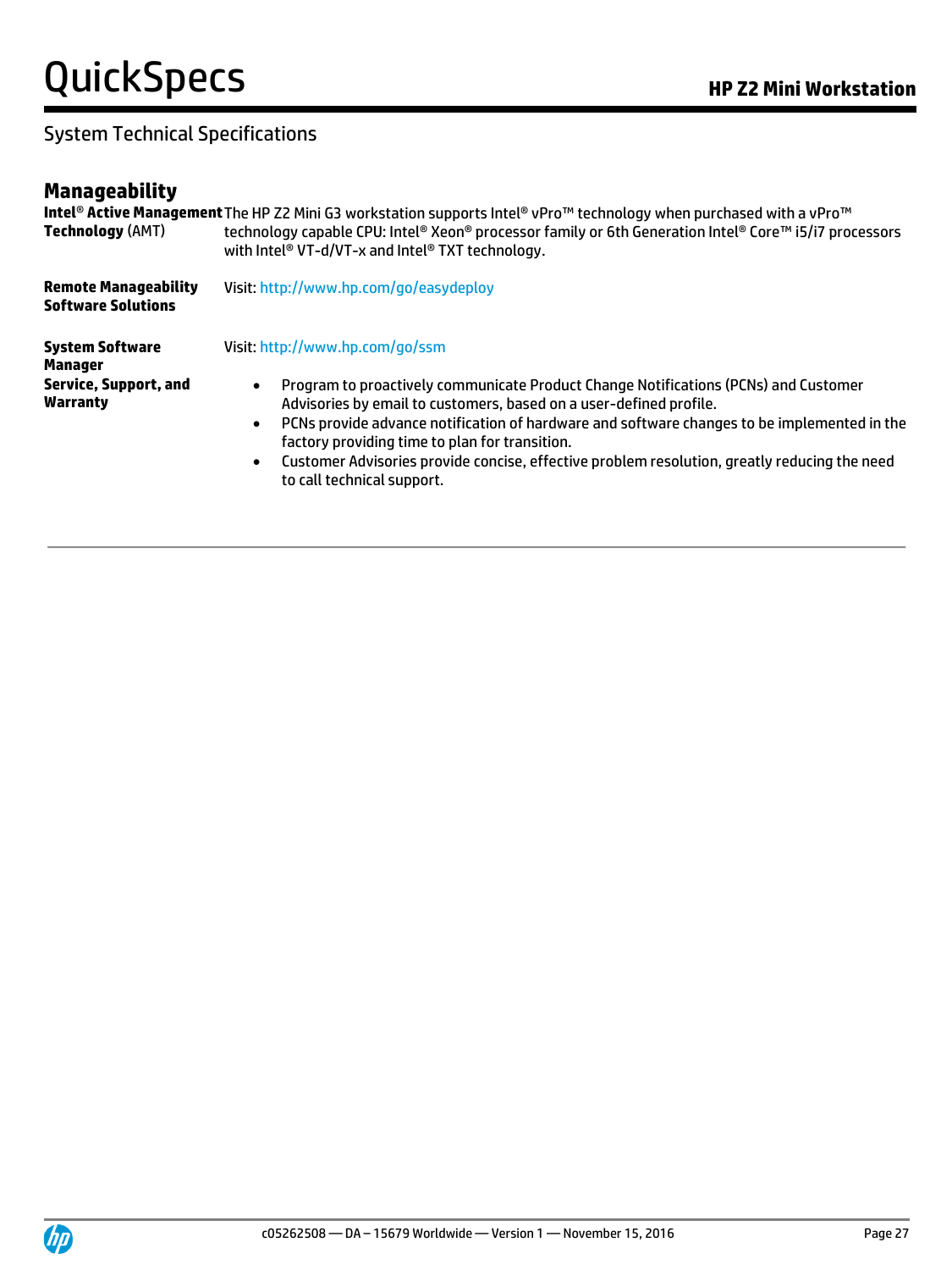#### Stable & Consistent Offerings

As part of its commitment to hardware, software, and solution innovation, HP is proud to introduce this breakthrough platform configuration stability to HP Workstation customers. HP Stable & Consistent Offerings are built on the foundation of a carefully chosen set of hardware and software designed and tested to work with all HP Z Workstation platforms through their end of life. These components and their corresponding HP Workstation platform compatibility are outlined in this section.

HP Stable & Consistent Offerings are available worldwide to all HP Workstation customers-no special programs, no additional cost, no kidding. Simply select your hardware and software components when you customize your HP Workstation and be assured that you'll be able to buy that same configuration throughout the lifecycle of the product.

| <b>Processors</b>  | <b>Product #</b> | <b>Offering</b>                           |  |  |
|--------------------|------------------|-------------------------------------------|--|--|
|                    | X8V05AV          | Intel® Xeon® E3- 1225v5 3.3GHz CPU        |  |  |
|                    | X8V06AV          | Intel® Xeon® E3- 1245v5 3.5GHz CPU        |  |  |
| <b>Hard Drives</b> | <b>Product #</b> | <b>Offering</b>                           |  |  |
|                    | X8U91AV          | <b>HDD 500GB 7200RPM SATA 2.5</b>         |  |  |
|                    | X8U90AV          | <b>HDD 1TB 7200RPM SATA 2.5</b>           |  |  |
| <b>Memory</b>      | <b>Product #</b> | <b>Offering</b>                           |  |  |
|                    | X8V29AV          | RAM 8GB (1x8GB) DDR4 2400 ECC Unbuffered  |  |  |
|                    | <b>X8V24AV</b>   | RAM 16GB (2x8GB) DDR4 2400 ECC Unbuffered |  |  |

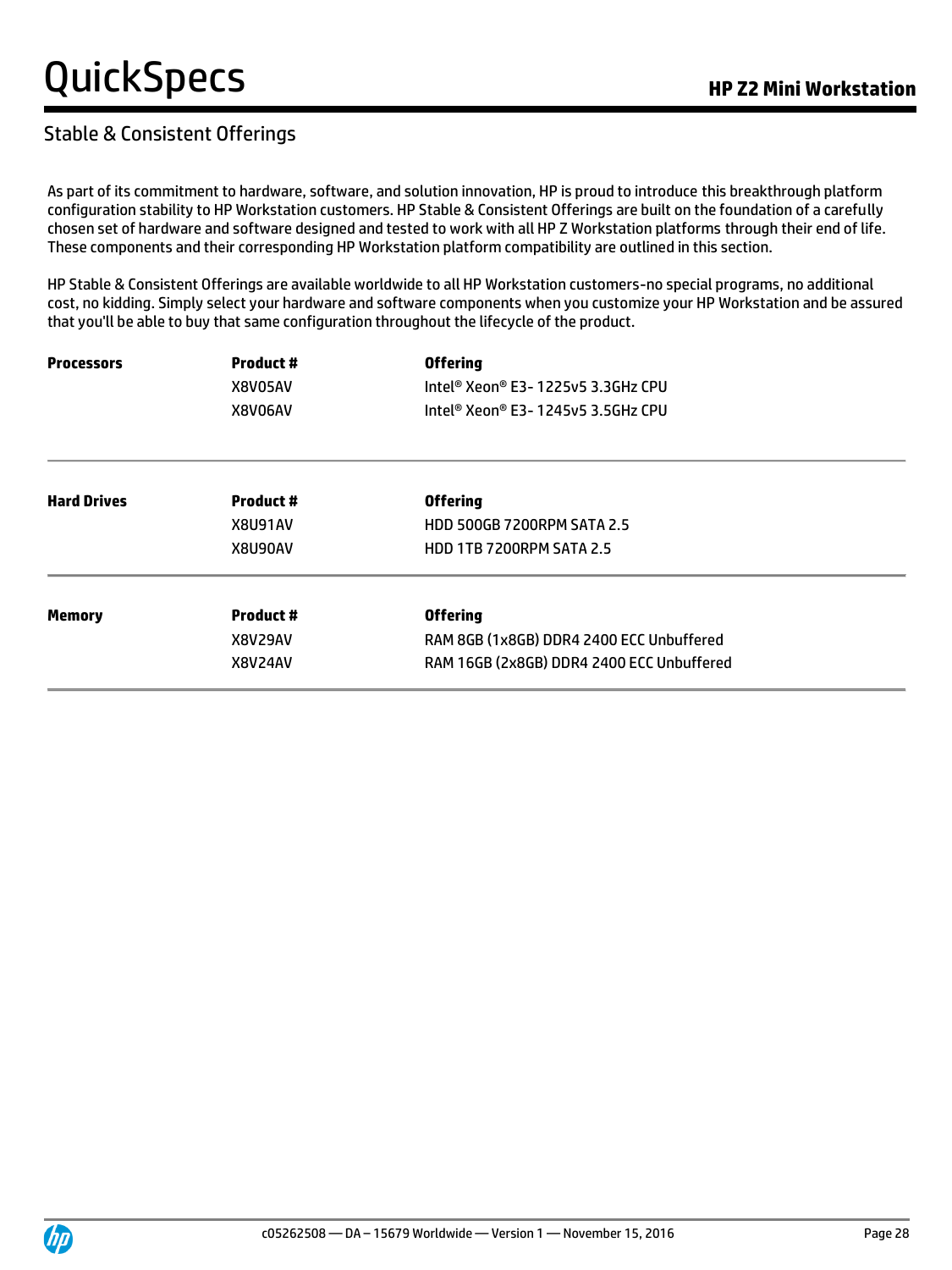#### Technical Specifications - Processors

#### **Intel® Xeon® processor E3-1200 v5 family**

Intel® Xeon® E3-1245 v5 3.5 2133 4C CPU Intel® Xeon® E3-1225 v5 3.3 2133 4C CPU

Intel® Core™ i7-6700 3.4 2133 4C CPU Intel® Core™ i5-6500 3.2 2133 4C CPU

Intel® Core™ i3-6100 3.7 2133 2C CPU

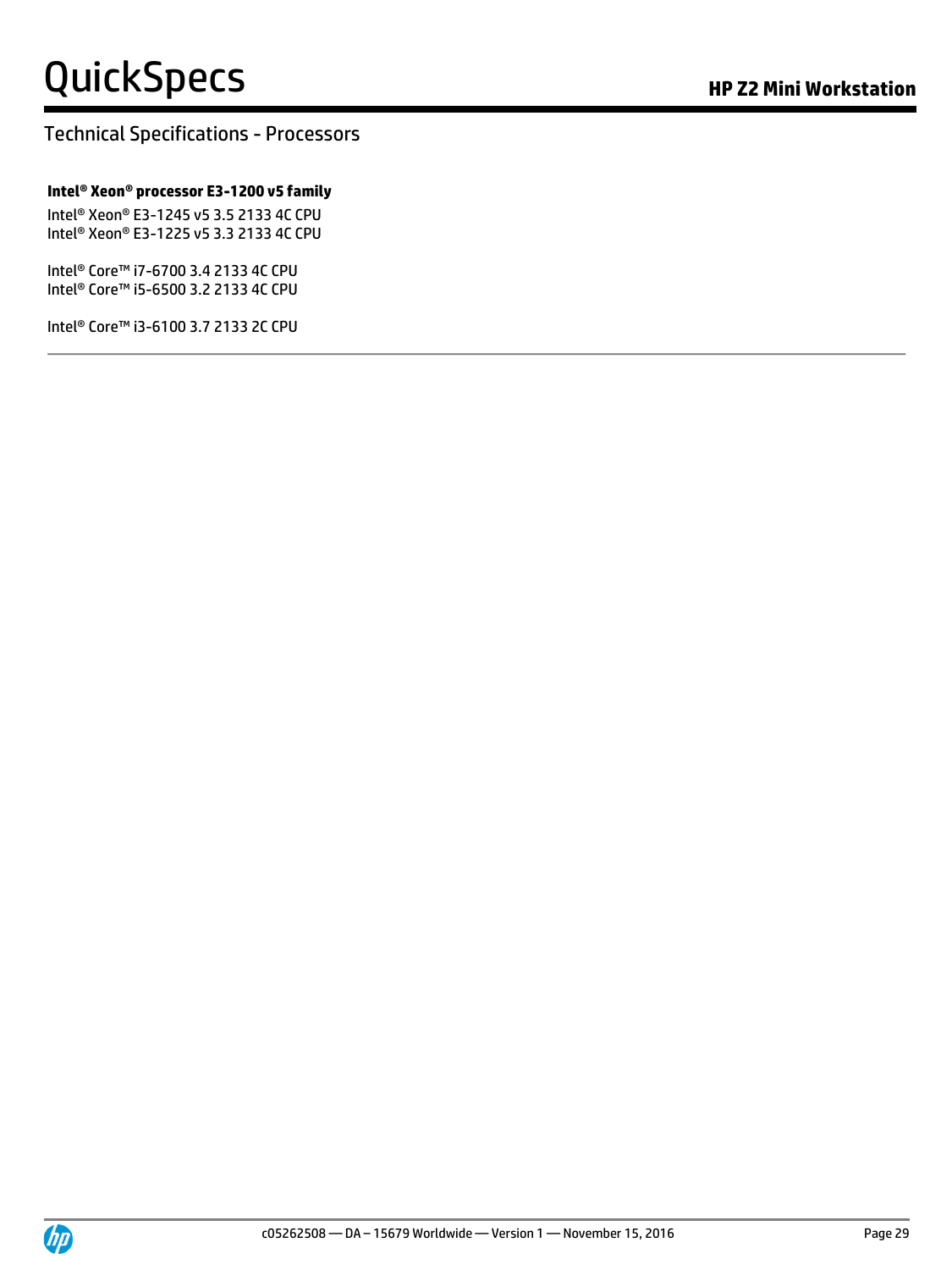#### Technical Specifications - Hard Drives

| <b>SATA Hard Drives for HP</b> | 500GB SATA 7200 rpm        | Capacity                                             | 500GB                           |                 |
|--------------------------------|----------------------------|------------------------------------------------------|---------------------------------|-----------------|
| <b>Workstations</b>            | 6Gb/s 3.5" HDD             | <b>Protocol</b>                                      | <b>SATA</b>                     |                 |
|                                |                            | <b>Form Factor</b>                                   | SFF (2.5")                      |                 |
|                                |                            | <b>Controller</b>                                    | <b>AHCI</b>                     |                 |
|                                |                            | <b>Rated for 24/7/365</b><br>operation               | N <sub>O</sub>                  |                 |
|                                |                            | <b>Physical Size (Height)</b>                        | 0.28 in; .7 cm                  |                 |
|                                |                            | <b>Physical Size (Width)</b>                         | 2.75 in; 6.99 cm                |                 |
|                                |                            | <b>Media Diameter</b>                                | 2.5 in; 6.36 cm                 |                 |
|                                |                            | <b>Interface</b>                                     | Serial ATA (6Gb/s), NCQ enabled |                 |
|                                |                            | <b>Synchronous Transfer</b><br><b>Rate (Maximum)</b> | Up to 600MB/s                   |                 |
|                                |                            | <b>Operating Temperature</b>                         | 32° to 140° F (0° to 60° C)     |                 |
|                                | 1TB SATA 7200 rpm          | <b>Capacity</b>                                      | 1TB                             |                 |
|                                | 6Gb/s SFF HDD              | <b>Protocol</b>                                      | <b>SATA</b>                     |                 |
|                                |                            | <b>Form Factor</b>                                   | SFF (2.5")                      |                 |
|                                |                            | <b>Controller</b>                                    | <b>AHCI</b>                     |                 |
|                                |                            | Rated for 24/7/365<br>operation                      | N <sub>O</sub>                  |                 |
|                                |                            | <b>Physical Size (Height)</b>                        | 0.28 in; .7 cm                  |                 |
|                                |                            | <b>Physical Size (Width)</b>                         | 2.75 in; 6.99 cm                |                 |
|                                |                            | <b>Media Diameter</b>                                | 2.5 in; 6.36 cm                 |                 |
|                                |                            | <b>Interface</b>                                     | Serial ATA (6Gb/s), NCQ enabled |                 |
|                                |                            | <b>Synchronous Transfer</b><br><b>Rate (Maximum)</b> | Up to 600MB/s                   |                 |
|                                |                            | <b>Operating Temperature</b>                         | 32° to 140° F (0° to 60° C)     |                 |
| <b>SATA SSDs for HP</b>        | <b>HP 256GB SATA 6Gb/s</b> | Capacity                                             | 256GB                           |                 |
| <b>Workstations</b>            | <b>SSD</b>                 | <b>Protocol</b>                                      | <b>SATA</b>                     |                 |
|                                |                            | <b>Form Factor</b>                                   | 2.5"                            |                 |
|                                |                            | <b>Controller</b>                                    | AHCI                            |                 |
|                                |                            | <b>NAND Type</b>                                     | <b>MLC</b>                      |                 |
|                                |                            | <b>Endurance</b>                                     | 200TBW (TB Written)             |                 |
|                                |                            | <b>Reliability (MTTF)</b>                            | 1.5M hours                      |                 |
|                                |                            | <b>Physical Size (Height)</b>                        | 0.28 in; 0.7 cm                 |                 |
|                                |                            | <b>Physical Size (Width)</b>                         | 2.5 in; 6.36 cm                 |                 |
|                                |                            | <b>Interface</b>                                     | SATA 6Gb/s                      |                 |
|                                |                            | <b>Synchronous Transfer</b><br><b>Rate (Maximum)</b> | Up to 600MB/s                   |                 |
|                                |                            | <b>Operating Temperature</b>                         | 32° to 158° F (0° to 70° C)     |                 |
|                                |                            | <b>Performance</b>                                   | <b>Sequential Read</b>          | 560MB/s (max)   |
|                                |                            |                                                      | <b>Sequential Write</b>         | 510MB/s (max)   |
|                                |                            |                                                      | <b>Random Read</b>              | 100K IOPS (max) |
|                                |                            |                                                      | <b>Random Write</b>             | 88K IOPS (max)  |
|                                |                            |                                                      |                                 |                 |

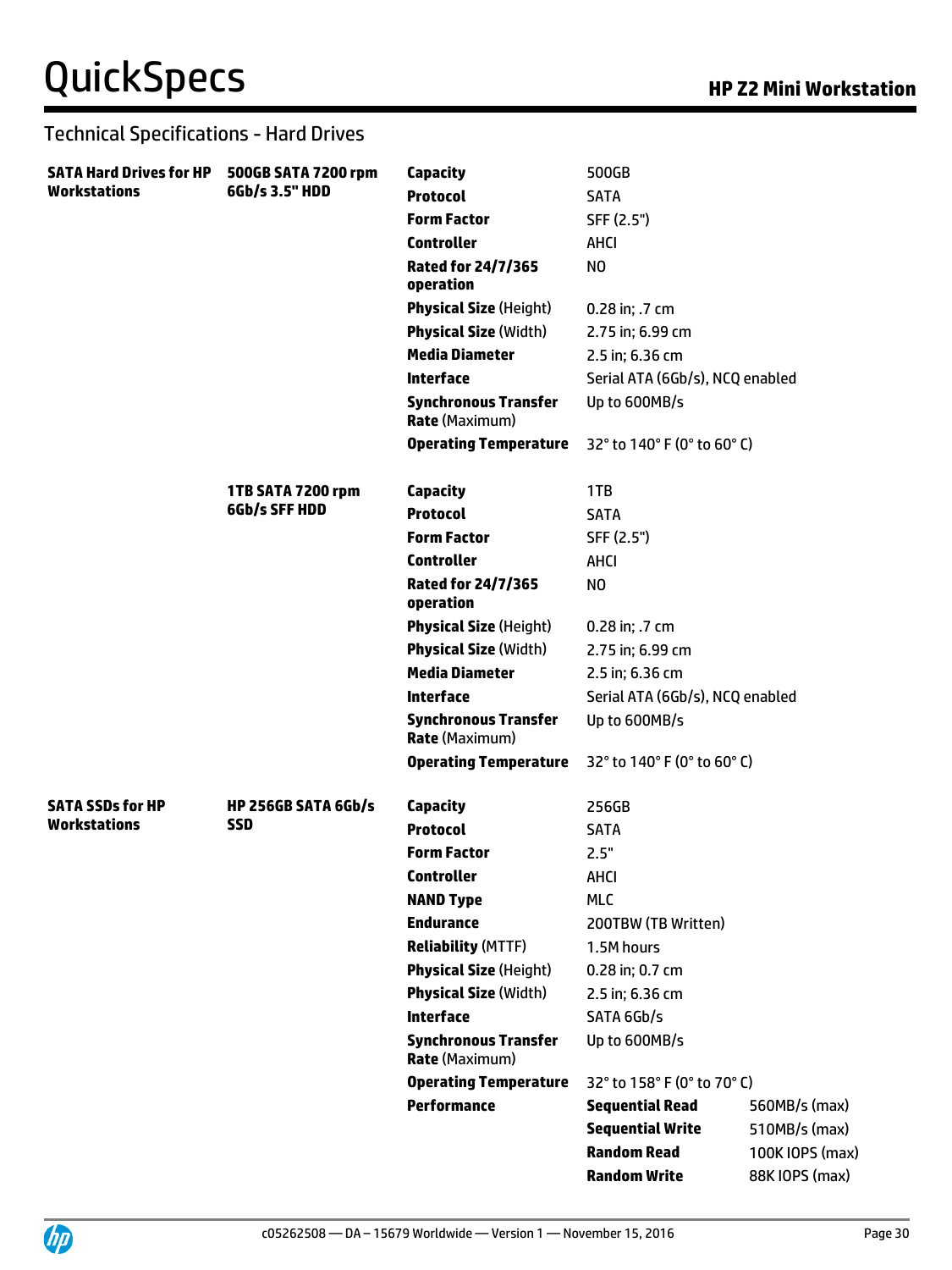## Technical Specifications - Graphics

| Integrated Intel® HD<br>Graphics (Z2) | <b>Form Factor</b>                          | Integrated in select Intel® Xeon® E3, Intel® Core™ i7, Intel® Core™ i5, and<br>Intel <sup>®</sup> Core™ i3 processors.                                                                                                                                                                                                                                                                   |  |  |  |  |
|---------------------------------------|---------------------------------------------|------------------------------------------------------------------------------------------------------------------------------------------------------------------------------------------------------------------------------------------------------------------------------------------------------------------------------------------------------------------------------------------|--|--|--|--|
|                                       |                                             | Check specific platform specifications for selections.                                                                                                                                                                                                                                                                                                                                   |  |  |  |  |
|                                       | <b>Graphics Controller</b>                  | Intel <sup>®</sup> HD Graphics                                                                                                                                                                                                                                                                                                                                                           |  |  |  |  |
|                                       | <b>Memory</b>                               | Unified Memory Architecture (UMA) frame buffer. Graphics memory is<br>shared with system memory. Size selectable between 32 MB to 1024 MB<br>via BIOS setting. Default size is 128 MB. Additional memory is allocated for<br>graphics as needed using Intel's Dynamic Video Memory Technology (Intel®<br>DVMT), to provide an optimal balance between graphics and system<br>memory use. |  |  |  |  |
|                                       | <b>Connectors</b>                           | Check system platform specifications where Intel® HD Graphics are<br>available.                                                                                                                                                                                                                                                                                                          |  |  |  |  |
|                                       | <b>Maximum Resolution</b>                   | DisplayPort™ 1.2:<br>- up to 4096x2160 x 30 bpp @ 60Hz<br>- supports High Bit Rate 2 (HBR2) and Multi-Stream Transport (MST)                                                                                                                                                                                                                                                             |  |  |  |  |
|                                       |                                             | HDMI 2.0 output:<br>- up to 4096x2160 x 30 bpp @ 60Hz                                                                                                                                                                                                                                                                                                                                    |  |  |  |  |
|                                       |                                             | Dual Link DVI(I) output:<br>- up to 2560 x 1600 x 32 bpp @ 60Hz                                                                                                                                                                                                                                                                                                                          |  |  |  |  |
|                                       |                                             | Single Link-DVI(I) output:<br>- up to 1920 x 1200 x 32 bpp @ 60Hz                                                                                                                                                                                                                                                                                                                        |  |  |  |  |
|                                       |                                             | VGA output:<br>$-2048 \times 1536 \times 32$ bpp @ 85 Hz                                                                                                                                                                                                                                                                                                                                 |  |  |  |  |
|                                       |                                             | Note: For HDMI, DVI, and VGA outputs, separate adapters required.                                                                                                                                                                                                                                                                                                                        |  |  |  |  |
|                                       | <b>Shading Architecture</b>                 | Shader Model 5.0                                                                                                                                                                                                                                                                                                                                                                         |  |  |  |  |
|                                       | <b>Supported Graphics APIs</b>              | OpenGL 4.0<br>DirectX 11.1                                                                                                                                                                                                                                                                                                                                                               |  |  |  |  |
|                                       | <b>Available Graphics</b><br><b>Drivers</b> | Windows 10<br>Windows 7                                                                                                                                                                                                                                                                                                                                                                  |  |  |  |  |
|                                       |                                             | *Integrated graphics will depend on processor. HD content required to view HD images                                                                                                                                                                                                                                                                                                     |  |  |  |  |
|                                       |                                             |                                                                                                                                                                                                                                                                                                                                                                                          |  |  |  |  |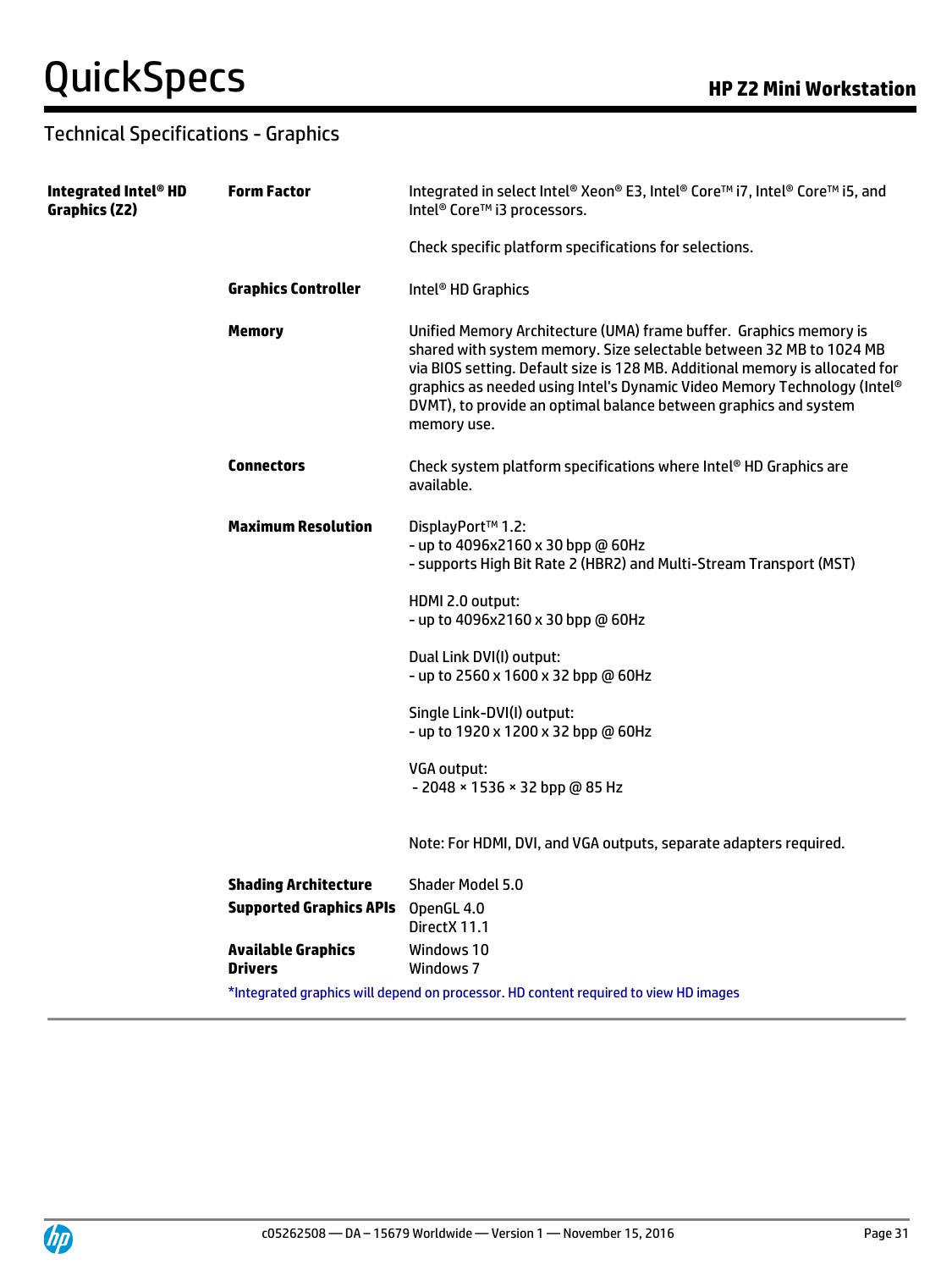#### Technical Specifications - Graphics

| NVIDIA® Quadro® M620<br><b>2GB Graphics</b> | <b>Maximum Resolution</b>                   | DisplayPort 1.2:<br>- up to 4096x2160 x 30 bpp @ 60Hz<br>- supports High Bit Rate 2 (HBR2) and Multi-Stream Transport (MST)                                                                                                                                                                  |
|---------------------------------------------|---------------------------------------------|----------------------------------------------------------------------------------------------------------------------------------------------------------------------------------------------------------------------------------------------------------------------------------------------|
|                                             |                                             | HDMI 2.0 output:<br>- up to 4096x2160 x 30 bpp @ 60Hz                                                                                                                                                                                                                                        |
|                                             | <b>Image Quality Features</b>               | Stereoscopic 3D display support including NVIDIA® 3D Vision™ technology,<br>3D DLP, Interleaved, and passive stereo                                                                                                                                                                          |
|                                             | <b>Display Output</b>                       | Maximum number of displays:<br>- 4 direct attached monitors                                                                                                                                                                                                                                  |
|                                             |                                             | Maximum number of DisplayPort™ displays possible per DisplayPort™<br>output (Multiple displays daisy-chained from one DisplayPort™ 1.2 port<br>requires DisplayPort™ 1.2 MST capable displays or DP1.3 MST capable<br>hub):<br>-41920x1200@60Hz<br>- 2 2560x1600 @ 60 Hz<br>-14096x2160@60Hz |
|                                             |                                             | Maximum number of monitors across all available Quadro M620 outputs is<br>4.                                                                                                                                                                                                                 |
|                                             | <b>Supported Graphics APIs</b>              | OpenGL 4.5<br>Direct X 12                                                                                                                                                                                                                                                                    |
|                                             |                                             | API support includes:<br>CUDA C, CUDA C++, DirectCompute 5.0, OpenCL, Java, Python, and Fortran                                                                                                                                                                                              |
|                                             | <b>Available Graphics</b><br><b>Drivers</b> | Microsoft Windows 10<br><b>Microsoft Windows 7</b><br>Linux - Full OpenGL implementation, complete with NVIDIA and ARB<br>extensions                                                                                                                                                         |
|                                             |                                             | HP qualified drivers may be preloaded or available from the HP support<br>Web site:<br>http://welcome.hp.com/country/us/en/support.html                                                                                                                                                      |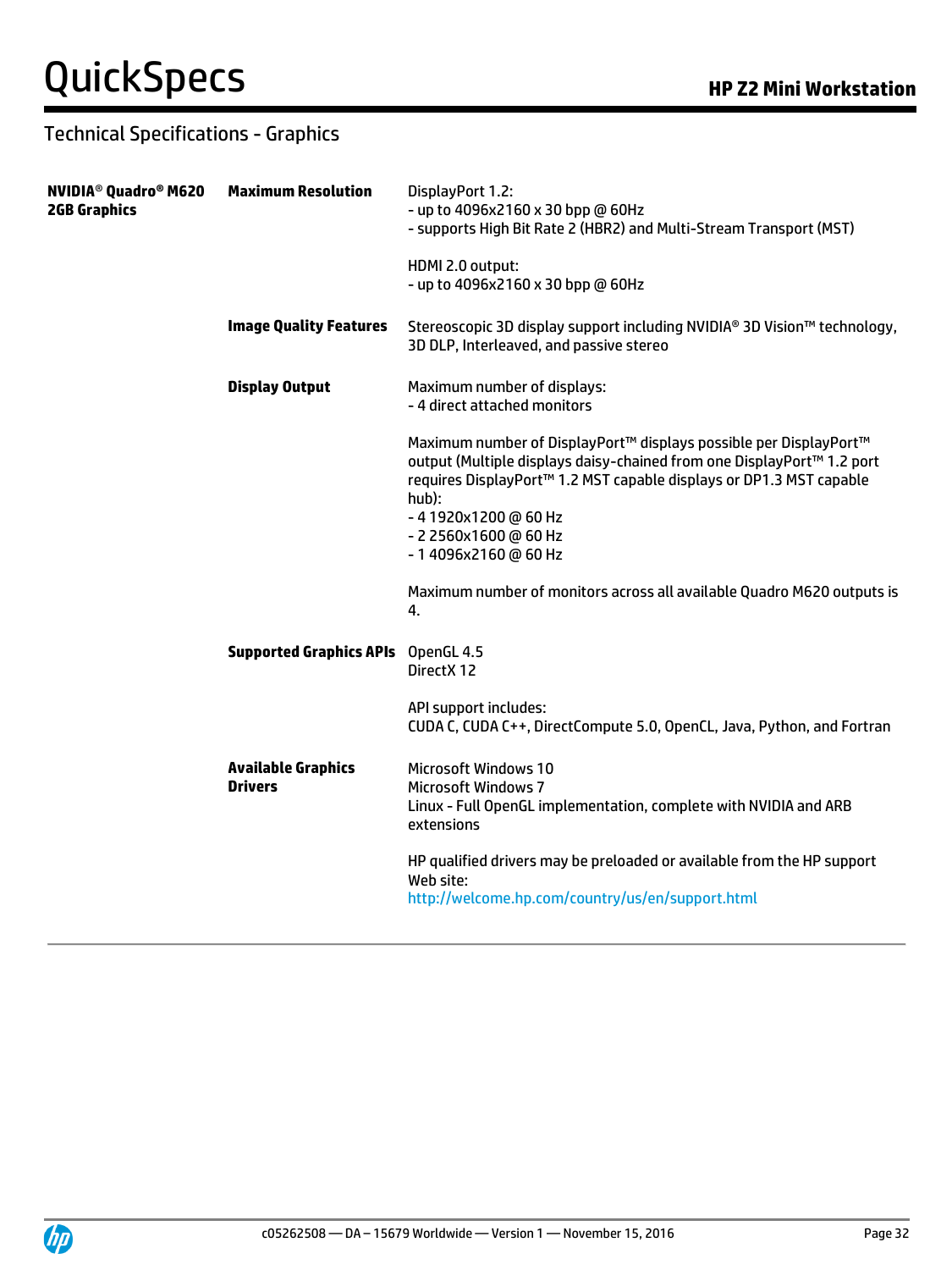#### Technical Specifications - Optical and Removable Storage

| <b>HP External Ultra-Slim</b><br><b>DVD-RW Drive</b> | <b>Description</b><br><b>Mounting Orientation</b><br><b>Interface Type</b><br><b>Dimensions</b> (WxHxD)<br><b>Supported Media Types</b> | External 9.5mm high, tray-load<br>Either horizontal or vertical<br><b>USB 2.0</b><br>144 x 14 x 137.5mm<br>DVD-RAM<br>DVD+R<br>DVD+RW<br>DVD+R DL<br><b>DVD-RDL</b><br>DVD-R<br><b>DVD-RW</b><br>$CD-R$<br>CD-RW                                                                                                                                                                                                                                                                                                                                                           |                                                                                                                                                                                 |
|------------------------------------------------------|-----------------------------------------------------------------------------------------------------------------------------------------|----------------------------------------------------------------------------------------------------------------------------------------------------------------------------------------------------------------------------------------------------------------------------------------------------------------------------------------------------------------------------------------------------------------------------------------------------------------------------------------------------------------------------------------------------------------------------|---------------------------------------------------------------------------------------------------------------------------------------------------------------------------------|
|                                                      | <b>Disc Capacity</b>                                                                                                                    | <b>DVD-ROM</b>                                                                                                                                                                                                                                                                                                                                                                                                                                                                                                                                                             | 8.5 GB DL or 4.7 GB standard                                                                                                                                                    |
|                                                      | <b>Access Times</b>                                                                                                                     | <b>Full Stroke DVD</b>                                                                                                                                                                                                                                                                                                                                                                                                                                                                                                                                                     | 160ms (typical for Random Stroke)                                                                                                                                               |
|                                                      |                                                                                                                                         | <b>Full Stroke CD</b>                                                                                                                                                                                                                                                                                                                                                                                                                                                                                                                                                      | 140ms (typical for Random Stroke)                                                                                                                                               |
|                                                      | <b>Maximum Data Transfer</b><br><b>Rates</b>                                                                                            | <b>CD ROM Read</b>                                                                                                                                                                                                                                                                                                                                                                                                                                                                                                                                                         | CD-ROM, CD-R Up to 24X<br>CD-RW Up to 24X                                                                                                                                       |
|                                                      |                                                                                                                                         | <b>DVD ROM Read</b>                                                                                                                                                                                                                                                                                                                                                                                                                                                                                                                                                        | DVD-RAM Up to 8X<br>DVD+RW Up to 8X<br>DVD-RW Up to 8X<br>DVD+R DL Up to 8X<br>DVD-R DL Up to 8X<br>DVD-ROM Up to 8X<br>DVD-ROM DL Up to 8X<br>DVD+R Up to 8X<br>DVD-R Up to 8X |
|                                                      | <b>Power</b>                                                                                                                            | <b>Source</b>                                                                                                                                                                                                                                                                                                                                                                                                                                                                                                                                                              | USB 2.0 DC power                                                                                                                                                                |
|                                                      |                                                                                                                                         | <b>DC Power Requirements</b>                                                                                                                                                                                                                                                                                                                                                                                                                                                                                                                                               | 5 VDC $\pm$ 5%-100 mV ripple p-p                                                                                                                                                |
|                                                      |                                                                                                                                         | <b>DC Current</b>                                                                                                                                                                                                                                                                                                                                                                                                                                                                                                                                                          | 5 VDC -< 800 mA typical, <1600 mA maximum                                                                                                                                       |
|                                                      | <b>Operating Environmental Temperature</b>                                                                                              |                                                                                                                                                                                                                                                                                                                                                                                                                                                                                                                                                                            | 41° to 104° F (5° to 40° C)                                                                                                                                                     |
|                                                      | (all conditions non-<br>condensing)                                                                                                     | <b>Relative Humidity</b>                                                                                                                                                                                                                                                                                                                                                                                                                                                                                                                                                   | 15% to 80%                                                                                                                                                                      |
|                                                      |                                                                                                                                         | Maximum Wet Bulb<br><b>Temperature</b>                                                                                                                                                                                                                                                                                                                                                                                                                                                                                                                                     | 84°F (29°C)                                                                                                                                                                     |
|                                                      | <b>Operating Systems</b><br><b>Supported</b>                                                                                            | Windows 10 32-bit and 64-bit, Windows 8 32-bit and 64-bit, Windows 7<br>Professional 32-bit and 64-bit, Windows Vista Business 64*, Windows Vista<br>Business 32*, Windows Vista Home Basic 32*, Windows 2000, Windows XP<br>Professional or Windows XP Home 32*.<br>Red Hat Enterprise Linux(RHEL) WS4**, 5, 6 Desktop/Workstation,<br>Removed reference to "Novell" because of acquisition and changed product<br>reference to "SUSE Linux Enterprise Desktop 10 & 11",<br>No driver is required for this device. Native support is provided by the<br>operating system. |                                                                                                                                                                                 |
|                                                      | <b>Kit Contents</b>                                                                                                                     | mini-B cable.<br>© Copyright 2016 HP Development Company, L.P.                                                                                                                                                                                                                                                                                                                                                                                                                                                                                                             | HP External Ultra-Slim DVD-RW Drive DVD Writer drive, USB 2.0 type A to                                                                                                         |

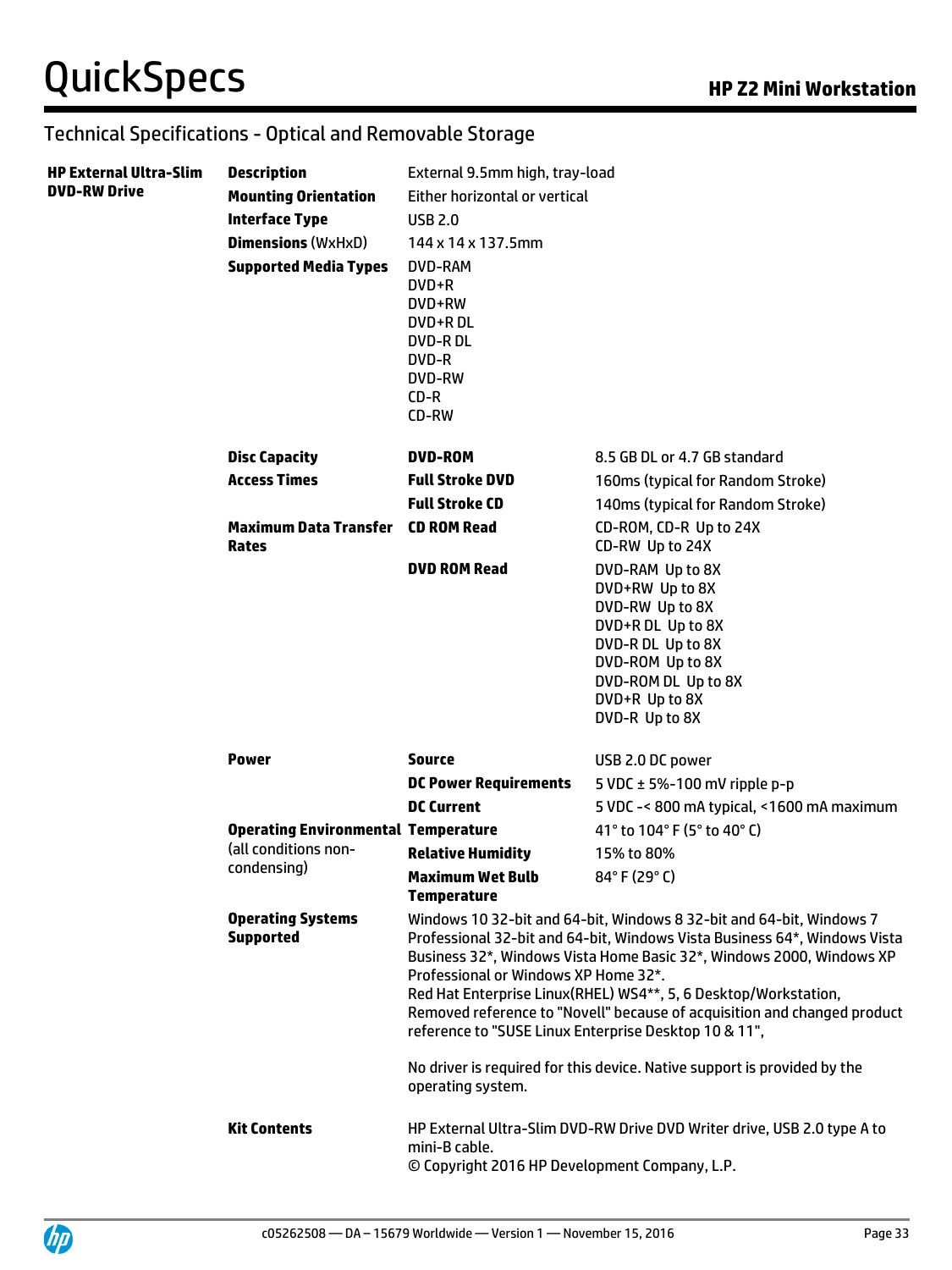#### Technical Specifications - Optical and Removable Storage

The only warranties for HP products and services are set forth in the express warranty statements accompanying such products and services. Nothing herein should be construed as constituting an additional warranty. HP shall not be liable for technical or editorial errors or omissions contained herein. The information contained herein is subject to change without notice.

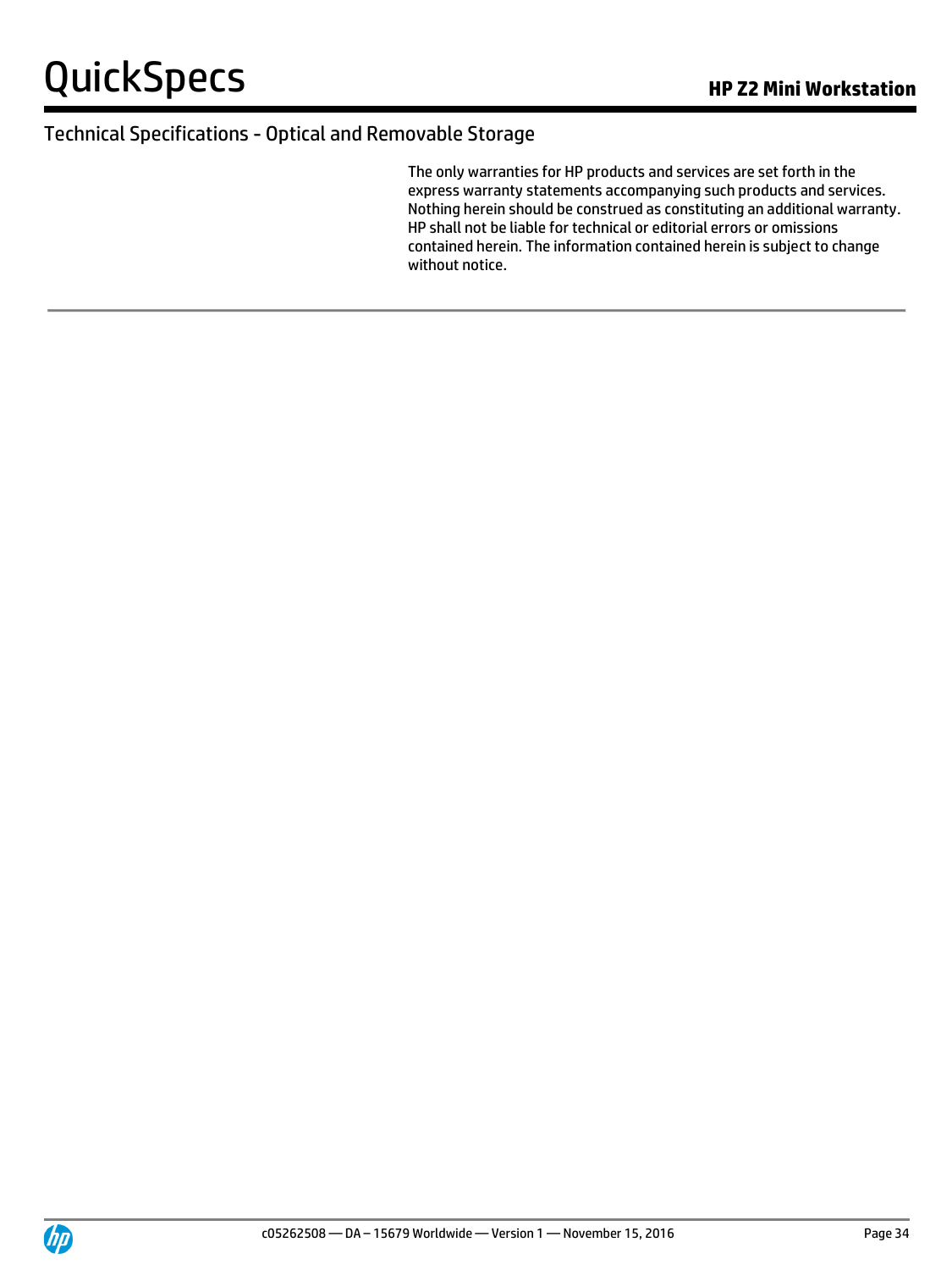## Technical Specifications - Networking and Communications

| Integrated Intel® I219LM Connector                              |                              | <b>RJ-45</b>                                                                                                                                                                                                                                                                                                             |
|-----------------------------------------------------------------|------------------------------|--------------------------------------------------------------------------------------------------------------------------------------------------------------------------------------------------------------------------------------------------------------------------------------------------------------------------|
| <b>PCIe GbE Controller</b>                                      | <b>Controller</b>            | Intel <sup>®</sup> I219LM GbE platform LAN connect networking controller                                                                                                                                                                                                                                                 |
| (Intel® vPro <sup>™</sup> with Intel®<br><b>AMT 11.0)</b>       | Memory                       | 3 KB Tx and 3KB Rx FIFO packet buffer memory                                                                                                                                                                                                                                                                             |
|                                                                 | <b>Data Rates Supported</b>  | 10/100/1000 Mbps                                                                                                                                                                                                                                                                                                         |
|                                                                 | <b>Compliance</b>            | 802.1as/1588, 802.1p, 802.1Q, 802.3, 802.3ab, 802.3az, 802.3i, 802.3u,<br>802.3z                                                                                                                                                                                                                                         |
|                                                                 | <b>Bus Architecture</b>      | <b>PCI Express and SMBus</b>                                                                                                                                                                                                                                                                                             |
|                                                                 | <b>Data Transfer Mode</b>    | PCIe-based interface for active state operation (SO state) and SMBus for<br>host and management traffic (Sx low power state)                                                                                                                                                                                             |
|                                                                 | <b>Power Requirement</b>     | Requires 3.3V (integrated regulators for core Vdc)                                                                                                                                                                                                                                                                       |
|                                                                 | <b>Boot ROM Support</b>      | Yes                                                                                                                                                                                                                                                                                                                      |
|                                                                 | <b>Network Transfer Mode</b> | Full-duplex; Half-duplex (not supported for the 1000BASE-T transceiver)                                                                                                                                                                                                                                                  |
|                                                                 | <b>Network Transfer Rate</b> | 10BASE-T (half-duplex) 10 Mbps<br>10BASE-T (full-duplex) 20 Mbps<br>100BASE-TX (half-duplex) 100 Mbps<br>100BASE-TX (full-duplex) 200 Mbps<br>1000BASE-T (full-duplex) 2000 Mbps                                                                                                                                         |
|                                                                 |                              | Management Capabilities vPro, WOL, auto MDI crossover, PXE, iSCSI Boot, Muti-port teaming, RSS,<br>ACPI, Advanced cable diagnostic, loopback modes,<br>AMT 11.0 support, Circuit Breaker, VLAN, Multicast Listener Discovery<br>(MLD)                                                                                    |
| Intel® 8265 Wireless LAN<br>(802.11ac) and Bluetooth Controller | <b>Connector</b>             | M.2 (Supports 2230 form factor; E Key) Motherboard Interface<br>Intel <sup>®</sup> Dual Band Wireless-AC 8260                                                                                                                                                                                                            |
| <b>4.2 Module</b>                                               | <b>Compliance</b>            | Wireless LAN: IEEE 802.11abgn, 802.11ac, 802.11d, 802.11e, 802.11i,<br>802.11h, 802.11w, CCX 4.x/CCX Lite, WMM, WPA, WPA2, APS, WPS 2.0,<br><b>Protected Management Frames</b><br>Bluetooth <sup>®</sup> : Dual Mode Bluetooth <sup>®</sup> 2.1, 2.1+EDR, 3.0, 4.0, BLE, and 4.2                                         |
|                                                                 | <b>Bus Architecture</b>      | PCI Express Gen3 x1 and USB 2.0                                                                                                                                                                                                                                                                                          |
|                                                                 | <b>Power Requirement</b>     | Requires 3.3V; 1.65W TDP                                                                                                                                                                                                                                                                                                 |
|                                                                 |                              | Management Capabilities Wake on WLAN (in all sleep states, excluding Max Power Savings mode),<br>WFA Management Frame Protection (802.11w), vPro/WiAMT Not Currently<br>Supported, F10 BIOS Menu option to disable/enable WLAN and Bluetooth®<br>radios, supports seamless roaming between 802.11 wireless access points |
|                                                                 | <b>Throughput</b>            | Max PHY throughput 887 Mbps (802.11ac) for WLAN                                                                                                                                                                                                                                                                          |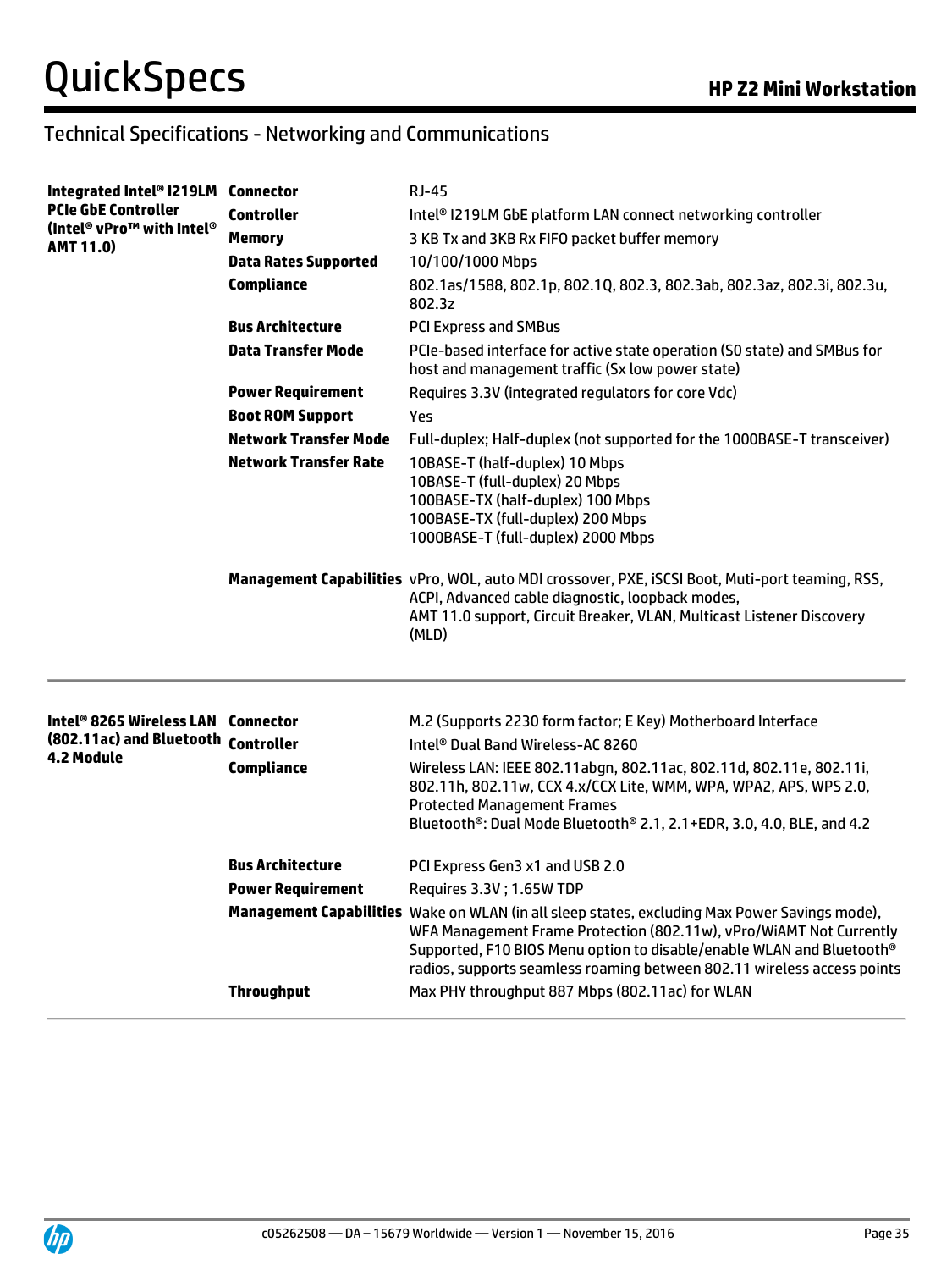#### Summary of Changes

| <b>Date of change:</b> | <b>Version History:</b> | Description of change: |
|------------------------|-------------------------|------------------------|
|                        | From v1 to v2           |                        |